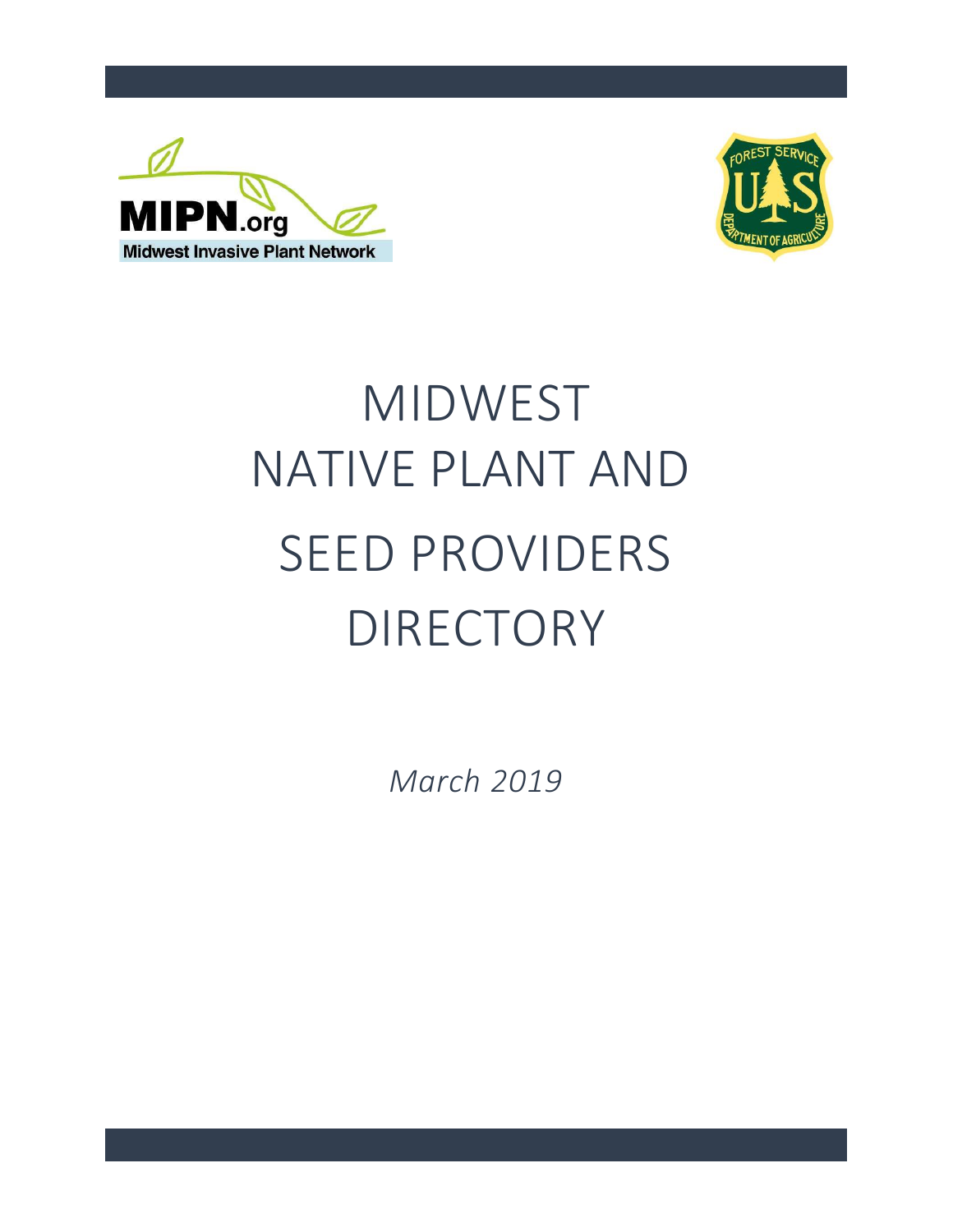## TABLE OF CONTENTS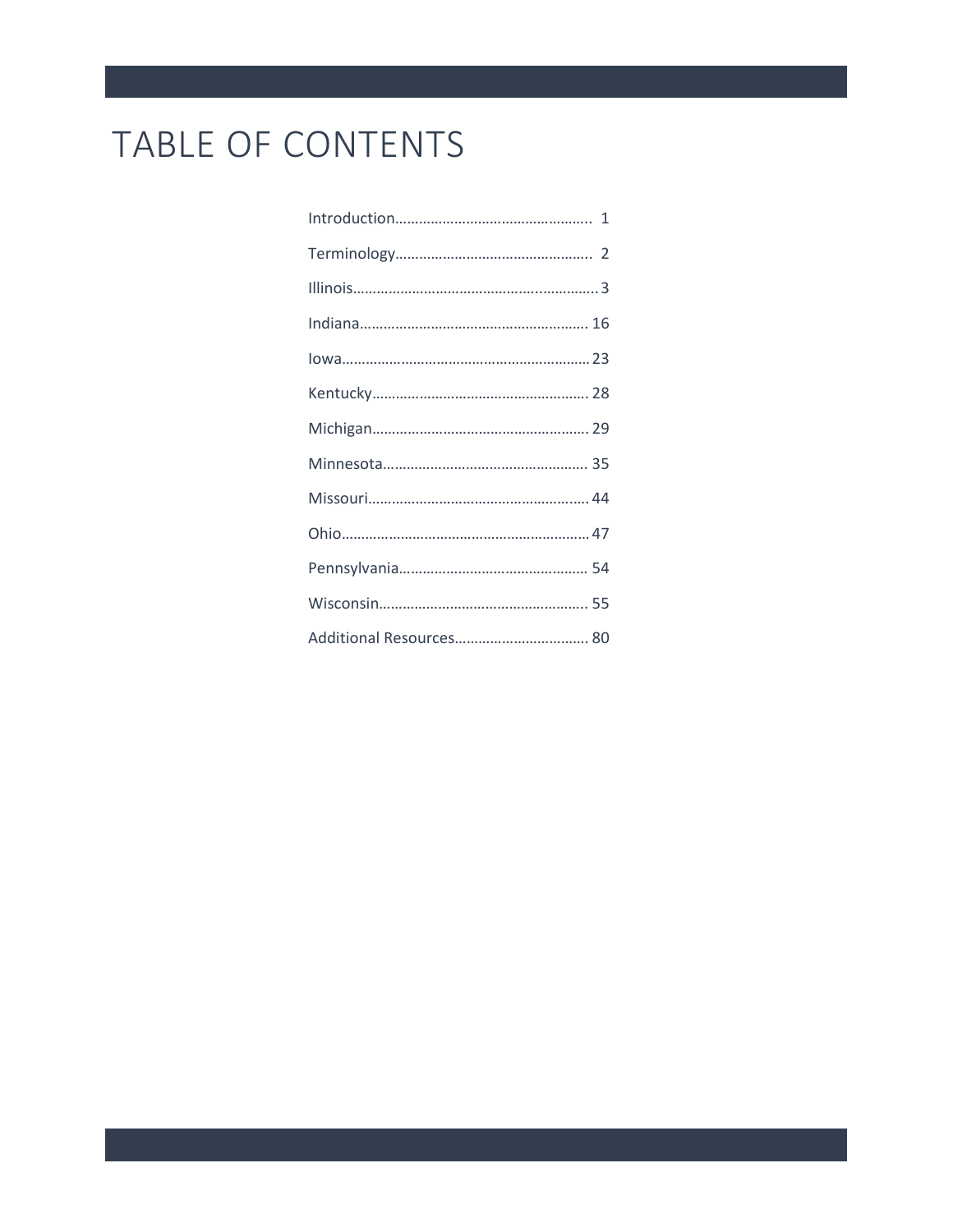## INTRODUCTION

This directory was created to help Cooperative Weed Management Areas (CWMAs), Cooperative Invasive Species Management Areas (CISMAs), and similar entities find appropriate vendors of native plant material for revegetation following invasive plant treatments. Prepared by the Midwest Invasive Plant Network (MIPN) in partnership with the U.S. Forest Service (USFS), the directory provides information for companies serving Iowa, Illinois, Indiana, Michigan, Minnesota, Missouri, Ohio, and Wisconsin.

Many state agencies and other non-profits maintain listings of native plant nurseries and vendors. Where known, these resources are linked in the "Additional Resources" section of this document, as are state lists of conservation districts, which often hold annual native plant sales. The intention with this project was to supplement existing efforts on a regional scale by providing somewhat more in-depth information about the companies and their products to help users more readily identify vendors that best fit their project needs. To reach this goal, we drew heavily from existing lists and internet search results to build an initial contact list of 206 companies. In June of 2018, these contacts were each sent a twelve-question online survey that took five minutes, on average, to complete. The listings contained in this document reflect the results of the survey obtained over a three-month period. Companies that declined to answer the survey are not listed.

The information provided is subject to change without notice. There was no financial exchange associated with listing in this directory, and the presence of a listing does not constitute an endorsement by MIPN or USFS. Any company selling native plants and serving the Midwest is welcome to add their information to this directory. MIPN aims to update the directory at least annually; vendors can request editing, addition, or removal of a listing by emailing [mipn@mortonarb.org](mailto:mipn@mortonarb.org) or calling (630) 719-5649.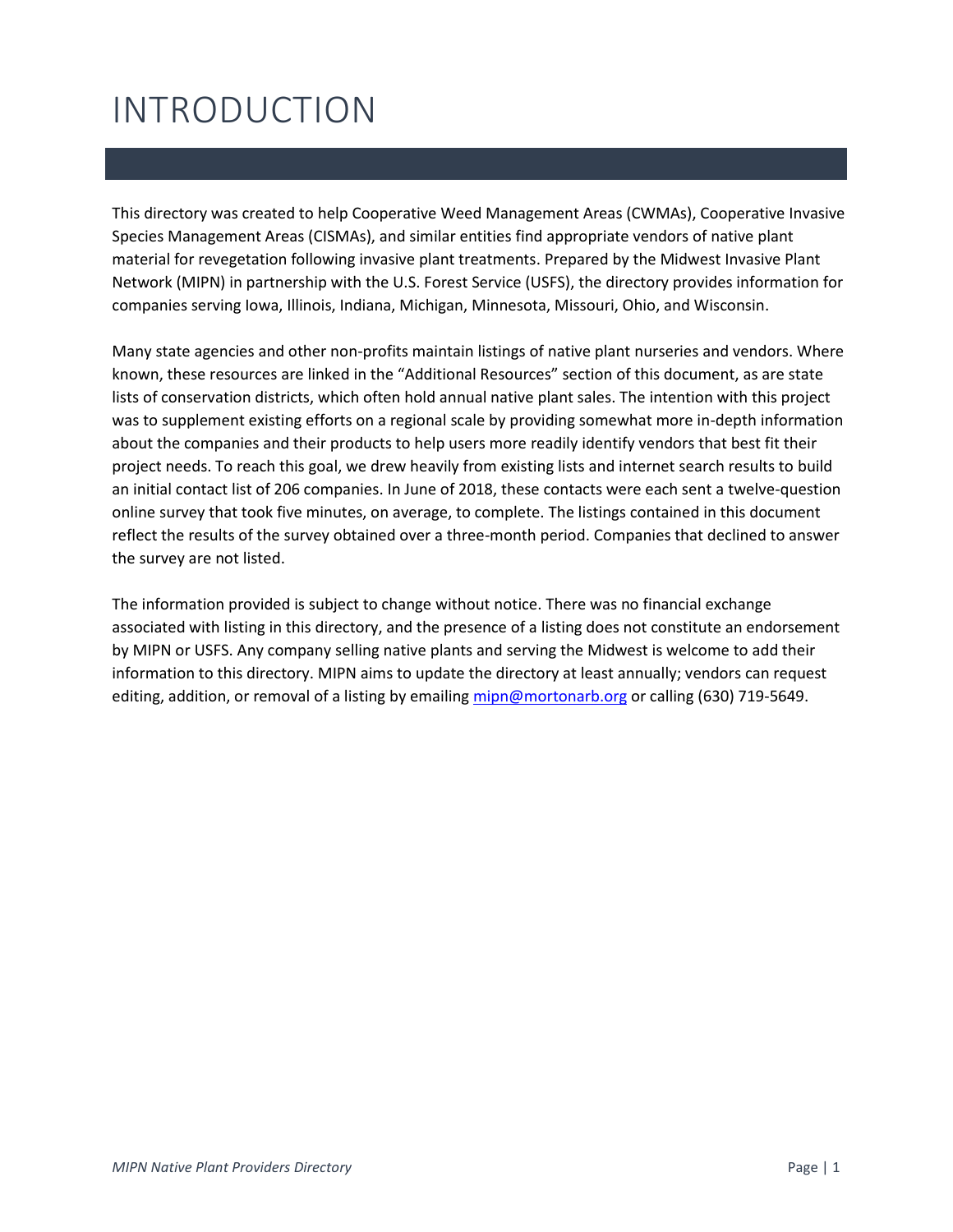## GUIDANCE ON TERMS USED IN LISTINGS

If "Retail" is checked, the company supplies plants to and works with managers of small sites such as small public and private gardens, residential properties, small commercial properties, etc. If "Wholesale" is checked, the company supplies plants to and works with managers of large sites such as multi-acre restorations and major new developments. Please also consult the company's minimum order size, if any.

If "Ecosystem-specific seed mixes" is checked, the company sells one or more mixes that it has developed for use in specific ecosystem types (e.g., "emergent wetland seed mix"). **Species in mixes should always be double checked for site/project suitability.**

If "Wildlife-specific seed mixes" is checked, the company sells one or more mixes that it has developed to encourage or enhance habitat for specific wildlife taxa (e.g., "pollinator mix"). **Species in mixes should always be double checked for site/project suitability.**

If "NRCS Practice seed mixes" is checked, the company sells one or more mixes that meet practice standards for a Natural Resource Conservation Service program. **Please note that strict adherence to practice standards is required for NRCS cost-share programs. Customers should always double check that the plant material they are buying meets the most recent NRCS specification prior to purchase.**

If "State-specified seed mixes" is checked, the company sells one or more mixes that meet specifications set by state agencies within the company's service area. Some of these mixes may contain non-native species, depending on the issuing agency and intended use. **Customers who are required to use statespecified mixes by regulation or through funding requirements should always double check the plant material they are buying against the required specification prior to purchase.**

If "Local ecotype" is checked, the company self-identifies as specializing in plant material that is native and genotyped to a specific region. **Customers seeking plant material with genetics from within a specific distance of their site should discuss this with potential vendors to ascertain suitability.**

If "Native to the U.S." is checked, the company self-identifies as specializing in plant material that is native to North America. **Customers should make sure the species they are buying are native to and suitable for the site at which they are working.**

If "Exotic/non-native/non-invasive" is checked, the company sells at least one species that is not native to North America. **Per the [USFS Native Plant Materials Policy,](https://www.fs.fed.us/wildflowers/Native_Plant_Materials/policy.shtml) exotic but non-invasive species should only be used as part of revegetation/restoration funded by USFS under special circumstances.**

If "Exotic/Invasive in the Midwest" is checked, the company (at time of publication) sells at least one species that appears on MIPN's [Midwest Invasive Plant List.](https://www.mipn.org/plantlist/) Some of these invasive species are regulated in certain states while others are not. **Per the [USFS Native Plant Materials Policy,](https://www.fs.fed.us/wildflowers/Native_Plant_Materials/policy.shtml) invasive species should never be used as part of revegetation/restoration funded by USFS.**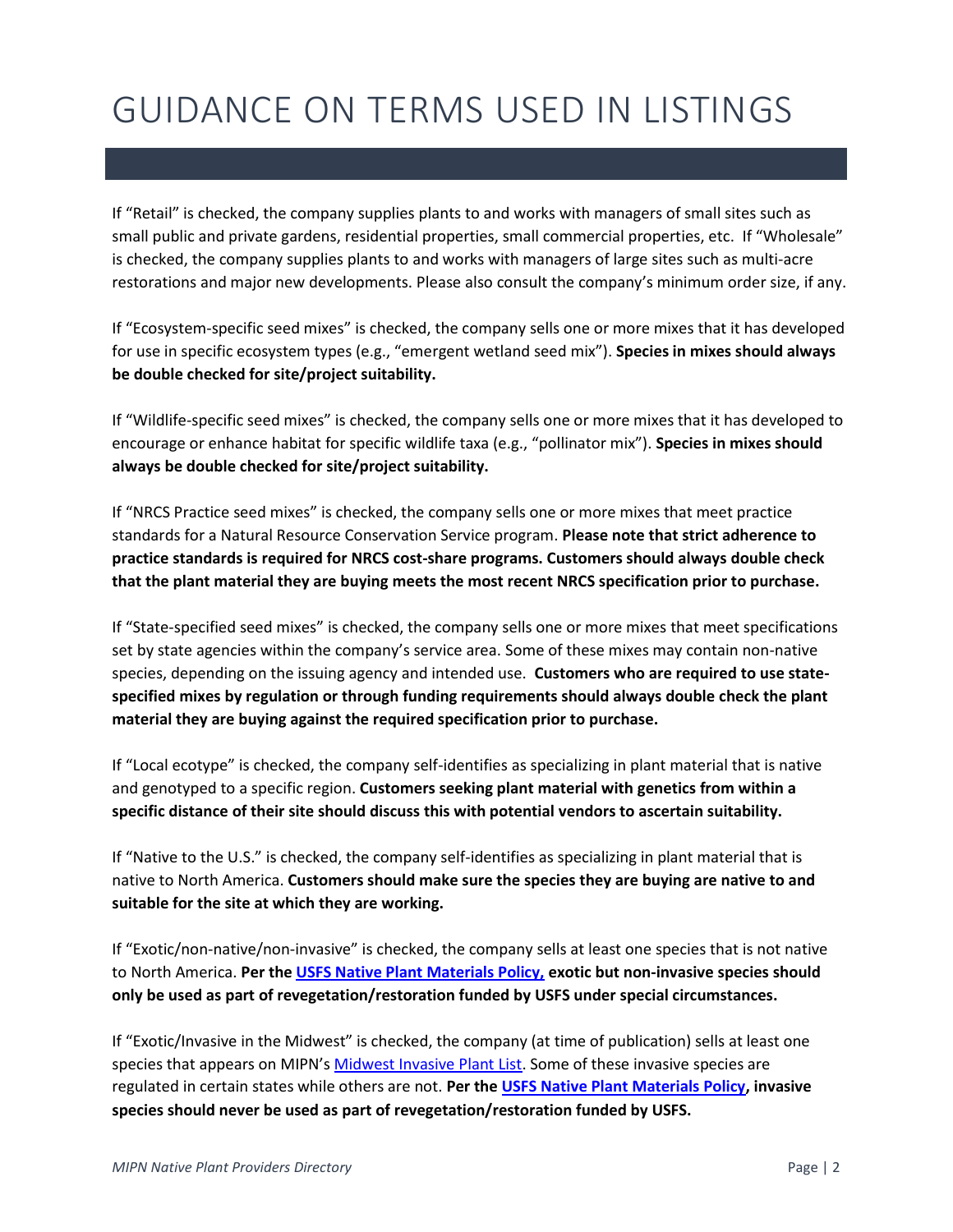### BLAZING STAR

#### WWW.BLAZING-STAR.COM

2107 Edgewood Dr Woodstock, IL 60098

Caron 815-338-4716 cwenzel@blazing-star.com

| <b>General Information</b>      |                                   |
|---------------------------------|-----------------------------------|
| Retail: $\checkmark$            | Wholesale: $\checkmark$           |
| Minimum order $(\xi)$ , if any: | Minimum order (quantity), if any: |
| Online sales: $\checkmark$      | Email sales:                      |
| In-person sales:                | Phone sales: $\checkmark$         |
|                                 |                                   |

| <b>Products Offered</b> |  |
|-------------------------|--|
| Deciduous trees/shrubs: |  |
| Evergreens:             |  |
| Seed: $\checkmark$      |  |

**Seed Types**

Single species seed: √ Ecosystem-specific seed mixes:  $√$ Wildlife-specific seed mixes: √

#### **Ecological Considerations**

Local ecotype: √ Native to the U.S.: NRCS Practice seed mixes: √ State-specified seed mixes: ✓ Custom seed mixes: √

Perennials: Annuals:

Exotic/non-native/non-invasive: Exotic & listed as invasive in Midwest:

#### **Voluntary action against invasive plants, if any:**

**Additional information, if any:** We only sell seed, but can procure plants from other producers, if necessary.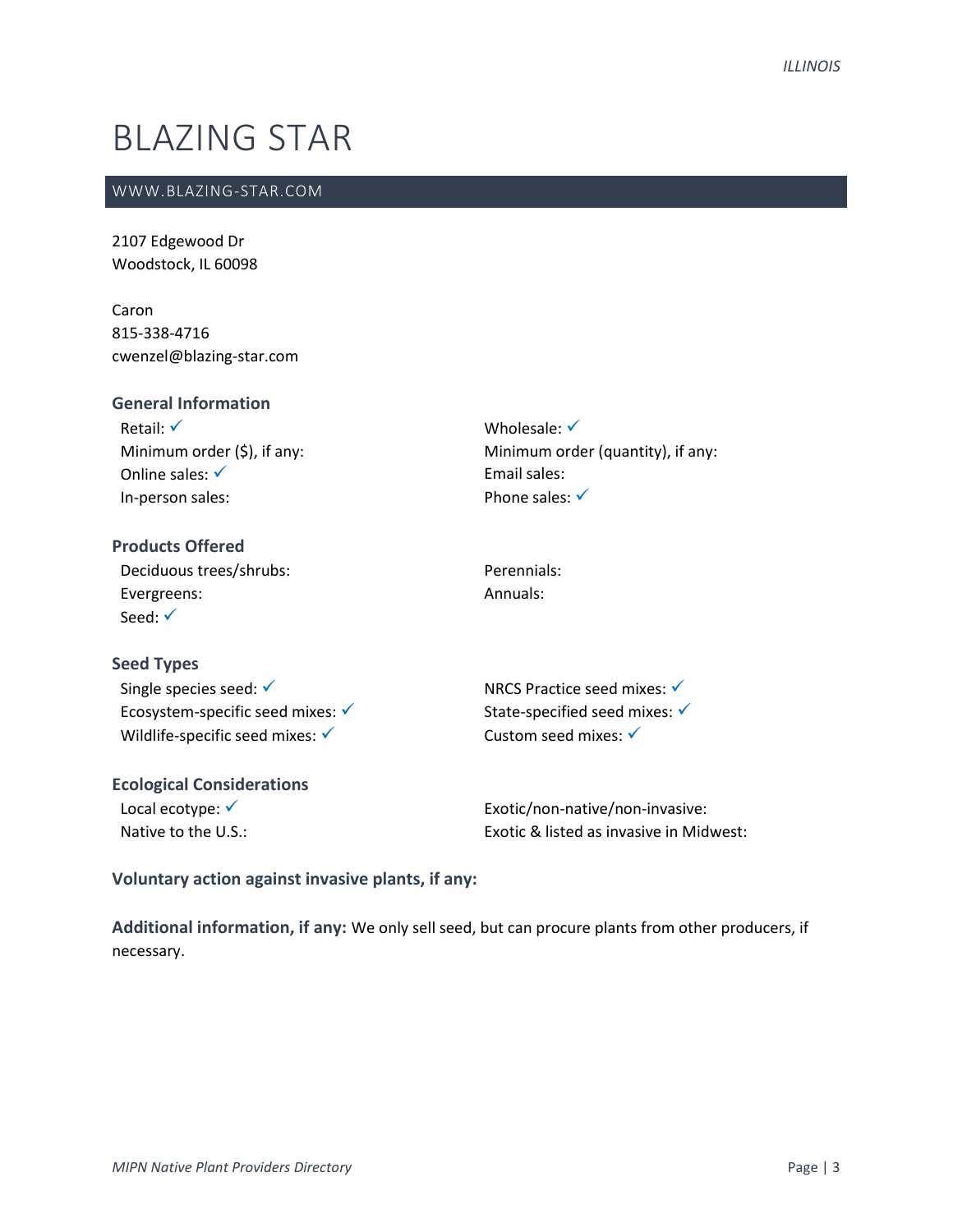### BOEHM'S GARDEN CENTER

#### WWW.BOEHMSGARDENCENTER.COM

708 Macomb Road Rushville, IL 62681

Carey Boehm-Corrie 217-322-6644 boehmsgc@frontiernet.net

#### **General Information**

| Retail: $\checkmark$            |
|---------------------------------|
| Minimum order $(\xi)$ , if any: |
| Online sales:                   |
| In-person sales: $\checkmark$   |

Wholesale: Minimum order (quantity), if any: Email sales: Phone sales:  $√$ 

#### **Products Offered**

Deciduous trees/shrubs: √ Evergreens: <del>✓</del> Seed:

Perennials: ✓ Annuals: ✓

#### **Live Plant Types** Potted plants: √ Bare root:

Flats: Ball-and-Burlap trees/shrubs: ✓

#### **Ecological Considerations**

Local ecotype: Native to the U.S.:  $\checkmark$  Exotic/non-native/non-invasive: ✓ Exotic & listed as invasive in Midwest: No

**Voluntary action against invasive plants, if any:** We have researched and discontinued the sale of many non-native, invasive species. We do not sell burning bush, Japanese barberry, Norway maple, to name a few. We are a small company in a small rural area and we try to educate our customers about invasive species and what the difference is between a true invasive species and an aggressive native species. We encourage the use of native species in foundation plantings and spend quite a bit of time in the early spring talking to groups (master gardeners etc) about the benefits of natives (larval food sources etc) and how to use them in a residential landscape.

**Additional information, if any:** Our native trees are grown in the Rootmaker System.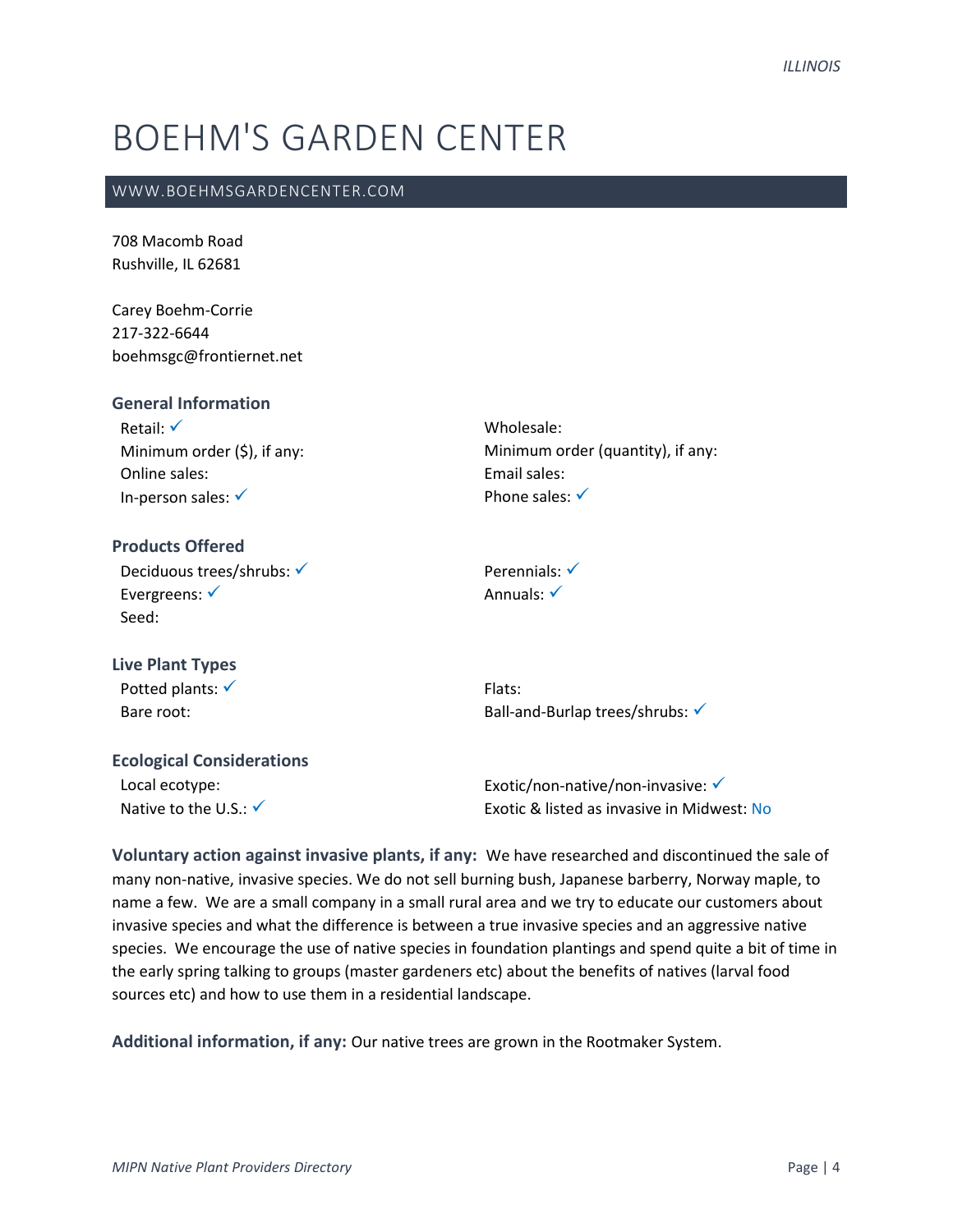## COUNTRY ROAD GREENHOUSES

#### WWW.PRAIRIEPLUGS.COM

19561 E. Twombly Road Rochelle, IL 61068

Bryan & Peggy Redington 815-384-3311 CRGInc@PrairiePlugs.com

#### **General Information**

Retail: √ Minimum order (\$), if any: Online sales: In-person sales: √

Wholesale: √ Minimum order (quantity), if any: Email sales: Phone sales: √

#### **Products Offered** Deciduous trees/shrubs: Evergreens: Seed:

Perennials: √ Annuals:

#### **Live Plant Types** Potted plants: √ Bare root:

Flats: √ Ball-and-Burlap trees/shrubs: √

#### **Ecological Considerations**

Local ecotype: √ Native to the U.S.:

Exotic/non-native/non-invasive: Exotic & listed as invasive in Midwest:

**Voluntary action against invasive plants, if any:** Educating customers, eradication of invasives on site.

**Additional information, if any:** We carry 5" deep plug trays (38) and 3" pots (32).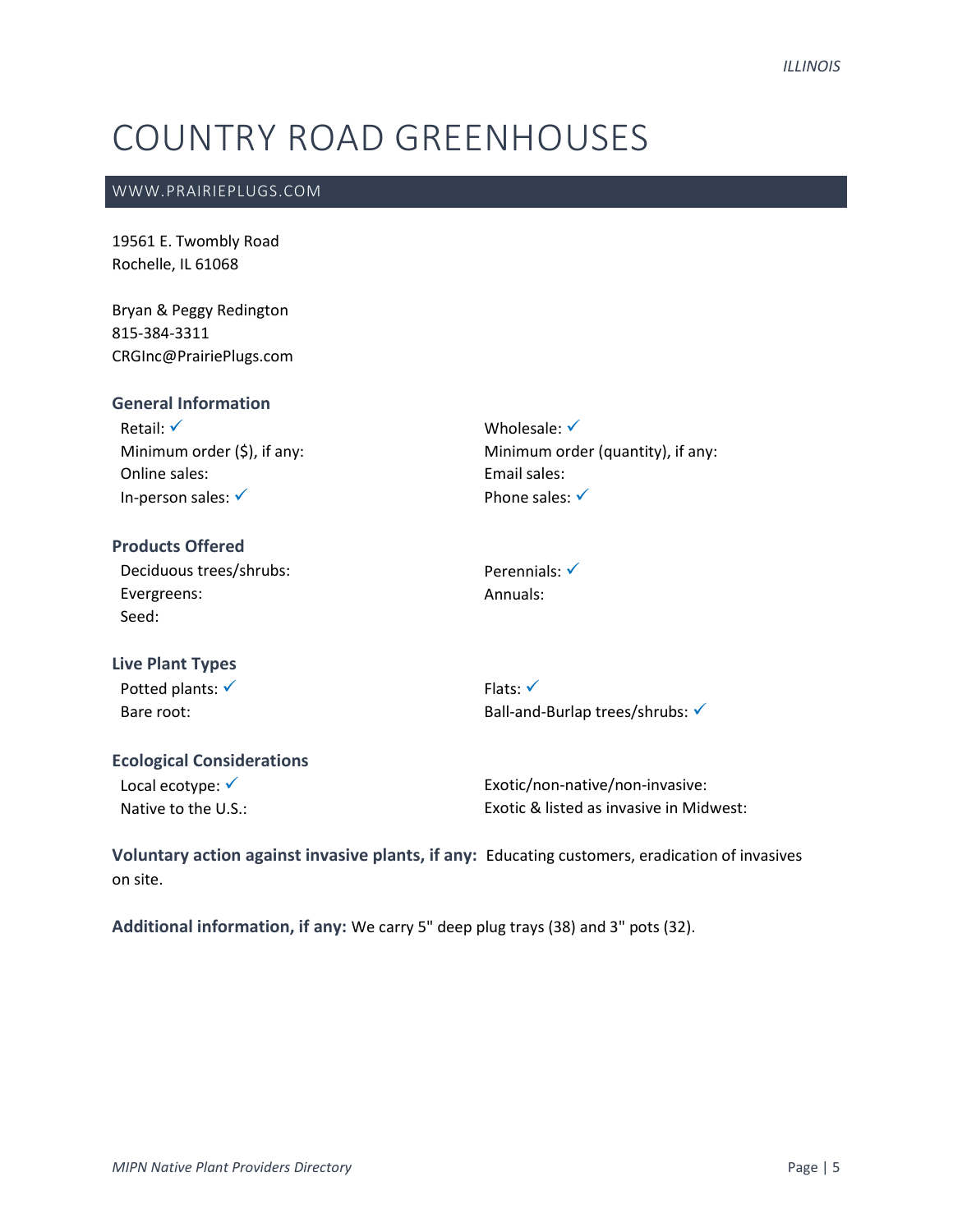### GENESIS NURSERY

#### WWW.GENESISNURSERYINC.COM/

PO Box 9 Tampico, IL 61283

Will Powers 815-438-2220 info@genesisnurseryinc.com

#### **General Information**

Retail: Minimum order  $(\xi)$ , if any:  $\frac{\xi}{100}$ Online sales: In-person sales:

Wholesale: √ Minimum order (quantity), if any: Email sales: √ Phone sales: √

**Products Offered** Deciduous trees/shrubs: Evergreens: Seed: √

Perennials: <del>✓</del> Annuals:

### **Seed Types**

Single species seed: √ Ecosystem-specific seed mixes: <del>✓</del> Wildlife-specific seed mixes: ✓

### **Live Plant Types**

Potted plants: √ Bare root:

NRCS Practice seed mixes: ✓ State-specified seed mixes: √ Custom seed mixes: √

Flats: ✓ Ball-and-Burlap trees/shrubs:

#### **Ecological Considerations** Local ecotype: <del>✓</del> Native to the U.S.:

Exotic/non-native/non-invasive: Exotic & listed as invasive in Midwest:

**Voluntary action against invasive plants, if any:**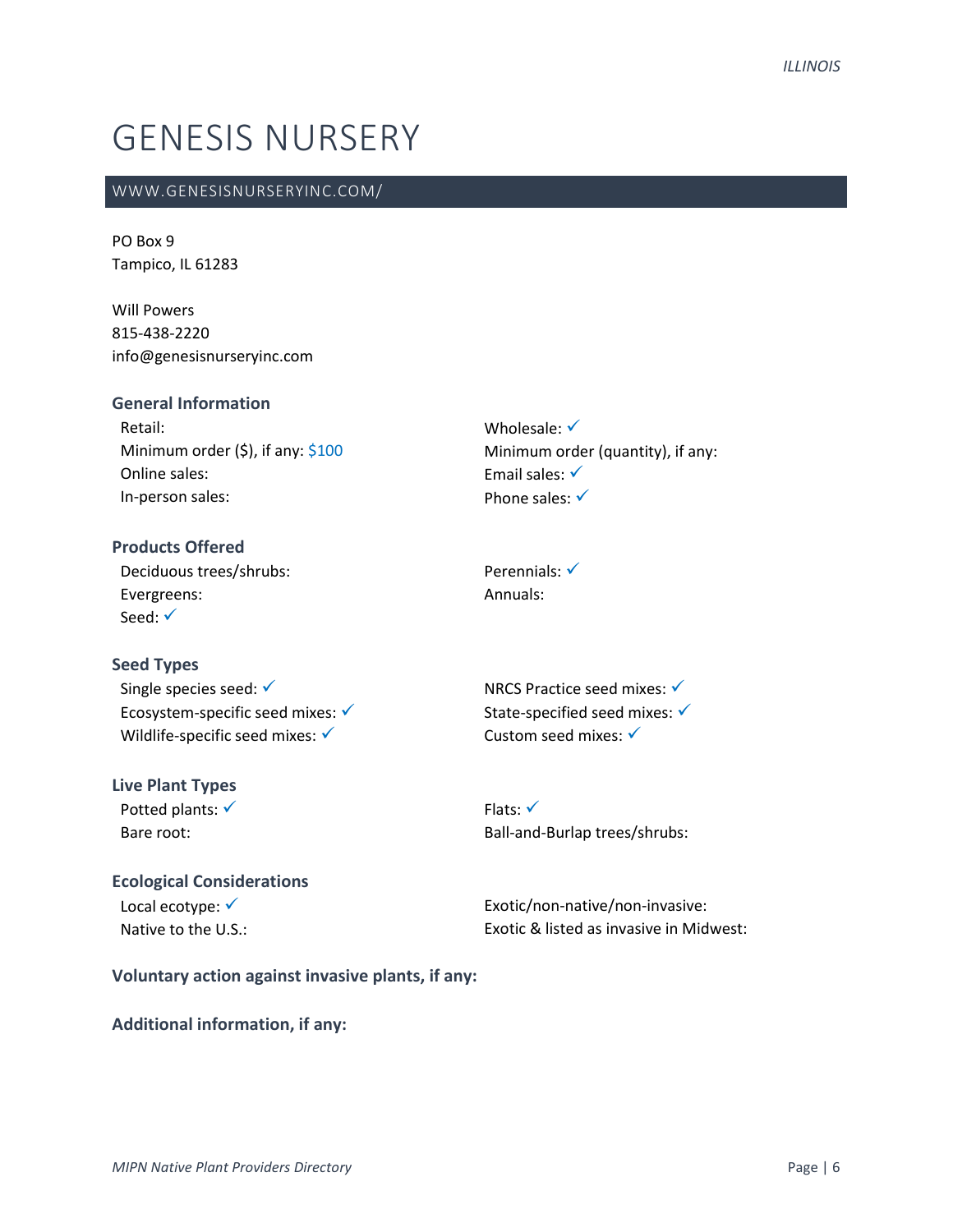## THE GROWING SCENE, INC.

#### WWW.THEGROWINGSCENE.COM

17015 Harmony Road Marengo, IL 60152

Kathleen Carr 815-923-7322 kathleen@thegrowingscene.com

#### **General Information** Retail: √ Minimum order (\$), if any: Online sales: In-person sales: ✓ Wholesale: Minimum order (quantity), if any: Email sales: Phone sales: √ **Products Offered** Deciduous trees/shrubs: √ Perennials: √

Evergreens: <del>✓</del> Seed:

#### **Seed Types**

Single species seed: Ecosystem-specific seed: Wildlife-specific seed:

#### **Live Plant Types**

Potted plants: √ Bare root:

NRCS Practice seed: State-specified seed: Custom seed:

Annuals: <del>✓</del>

Flats: Ball-and-Burlap trees/shrubs: √

#### **Ecological Considerations** Local ecotype: Native to the U.S.:  $\checkmark$

Exotic/non-native/non-invasive: ✔ Exotic & listed as invasive in Midwest:

**Voluntary action against invasive plants, if any:** Yes, we don't purchase invasives.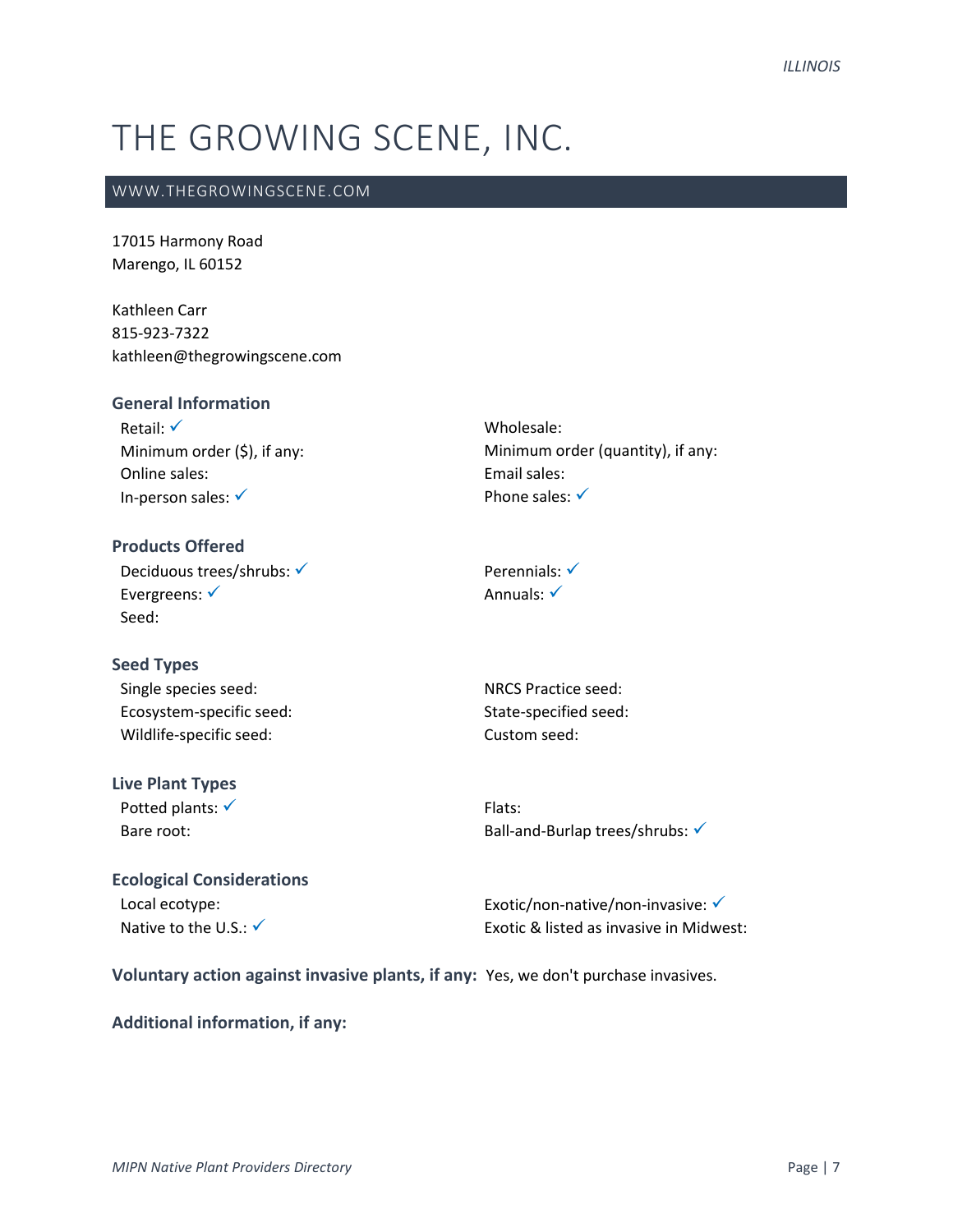### MIDWEST GROUNDCOVERS

#### WWW.MIDWESTGROUNDCOVERS.COM

PO Box 748 St Charles, IL 60174

847-742-1790

#### **General Information**

Retail: Minimum order (\$), if any: Online sales: In-person sales: ✓

#### **Products Offered**

Deciduous trees/shrubs: √ Evergreens: <del>✓</del> Seed:

#### **Live Plant Types**

Potted plants: √ Bare root:

### Perennials: √ Annuals:

Wholesale: √

Email sales: Phone sales: √

Flats: Ball-and-Burlap trees/shrubs:

Minimum order (quantity), if any:

#### **Ecological Considerations**

Local ecotype: √ Native to the U.S.: √

Exotic/non-native/non-invasive: ✔ Exotic & listed as invasive in Midwest: Yes

**Voluntary action against invasive plants, if any:** Serving on the Executive Committee of the Woody Invasives of the Great Lakes (WIGL) Collaborative.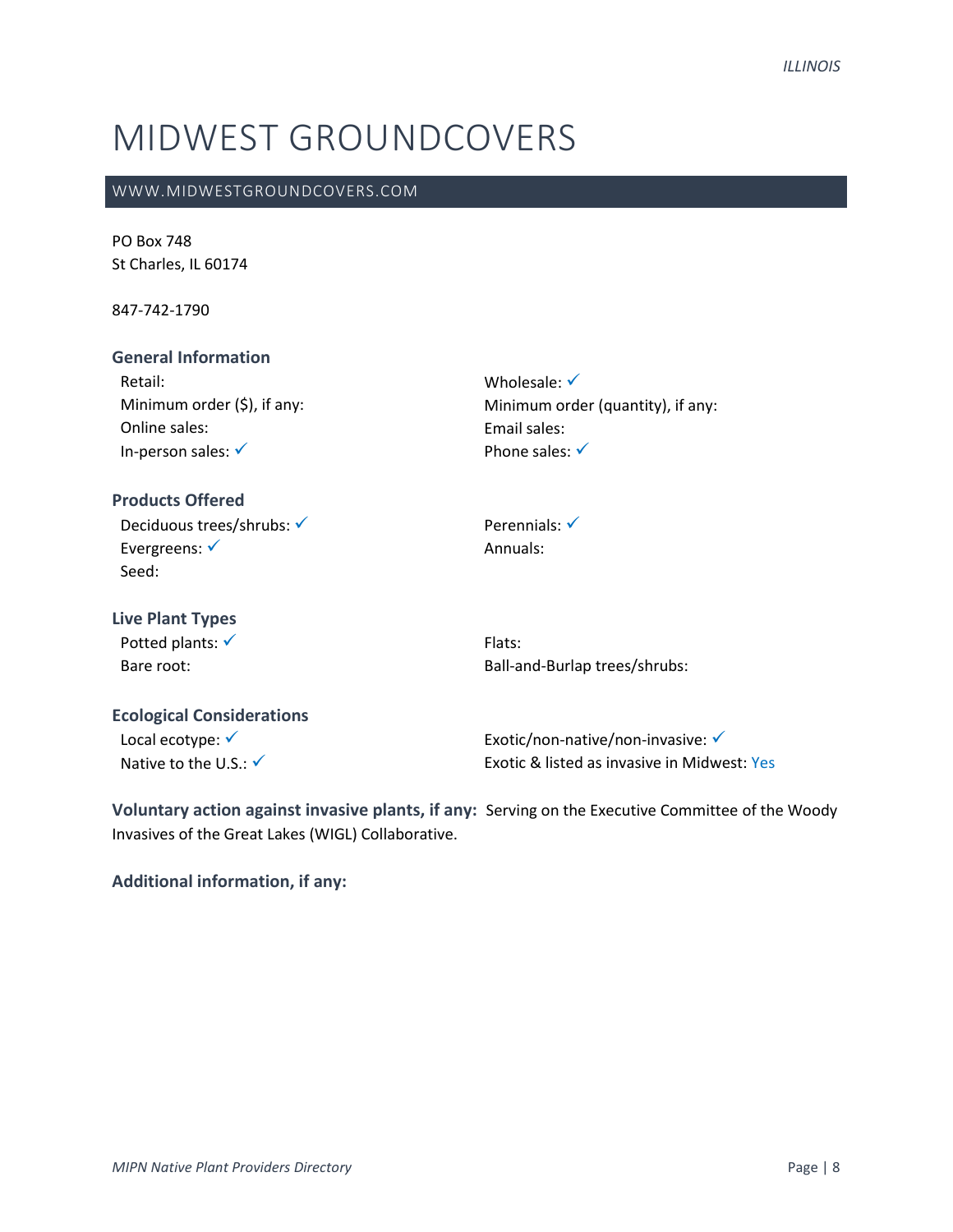### NATURAL COMMUNITIES

#### NATURALCOMMUNITIES.NET

812 N. Washington Ave. Batavia, IL 60510

Nicholas Fuller 331-248-1016 Natives@NaturalCommunities.net

#### **General Information**

Retail: √ Minimum order (\$), if any: Online sales: √ In-person sales:

Wholesale: √ Minimum order (quantity), if any: Email sales: √ Phone sales: √

#### **Products Offered** Deciduous trees/shrubs: √ Evergreens: √ Seed: √

Perennials: √ Annuals: √

#### **Seed Types** Single species seed: Ecosystem-specific seed mixes: ✓ Wildlife-specific seed mixes: √

#### **Live Plant Types**

Potted plants: √ Bare root: <del>✓</del>

NRCS Practice seed mixes: ✓ State-specified seed mixes: ✓ Custom seed mixes: √

Flats: ✓ Ball-and-Burlap trees/shrubs: ✓

### **Ecological Considerations** Local ecotype: <del>✓</del>

Native to the U.S.:  $\checkmark$ 

Exotic/non-native/non-invasive: Exotic & listed as invasive in Midwest:

#### **Voluntary action against invasive plants, if any:**

**Additional information, if any:** We also sell container trees/shrubs.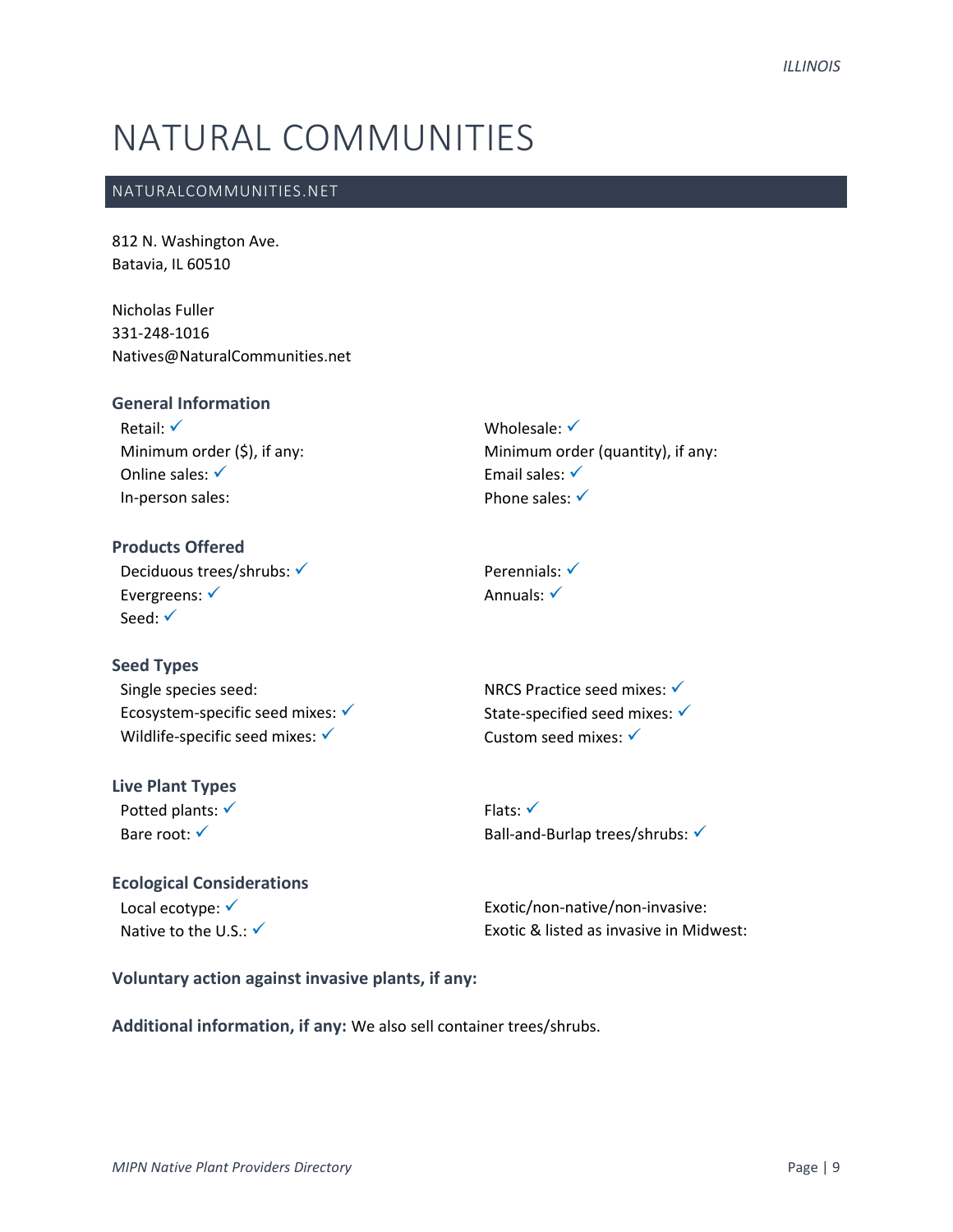## PIZZO NATIVE PLANT NURSERY

#### PIZZONURSERY.COM

10729 Pine Road Leland, IL 60531

Jack Pizzo 815-981-8000 gracek@pizzonursery.com mandyl@pizzonursery.com

#### **General Information**

Retail: Minimum order (\$), if any: Online sales: √ In-person sales:

#### **Products Offered**

Deciduous trees/shrubs: Evergreens: Seed: √

### **Seed Types**

Single species seed: Ecosystem-specific seed mixes:  $√$ Wildlife-specific seed mixes:

#### **Live Plant Types**

Potted plants: Bare root:

### Flats: ✓ Ball-and-Burlap trees/shrubs:

NRCS Practice seed mixes: State-specified seed mixes: Custom seed mixes: √

Perennials: <del>✓</del> Annuals:

#### **Ecological Considerations** Local ecotype: √ Native to the U.S.: ✔

Exotic/non-native/non-invasive: Exotic & listed as invasive in Midwest:

#### **Voluntary action against invasive plants, if any:**

**Additional information, if any:** Landscape ready, deep cell plug flats with fully developed root systems; ready to plant.

Wholesale: √ Minimum order (quantity), if any: One Full Flat Email sales: √ Phone sales: ✓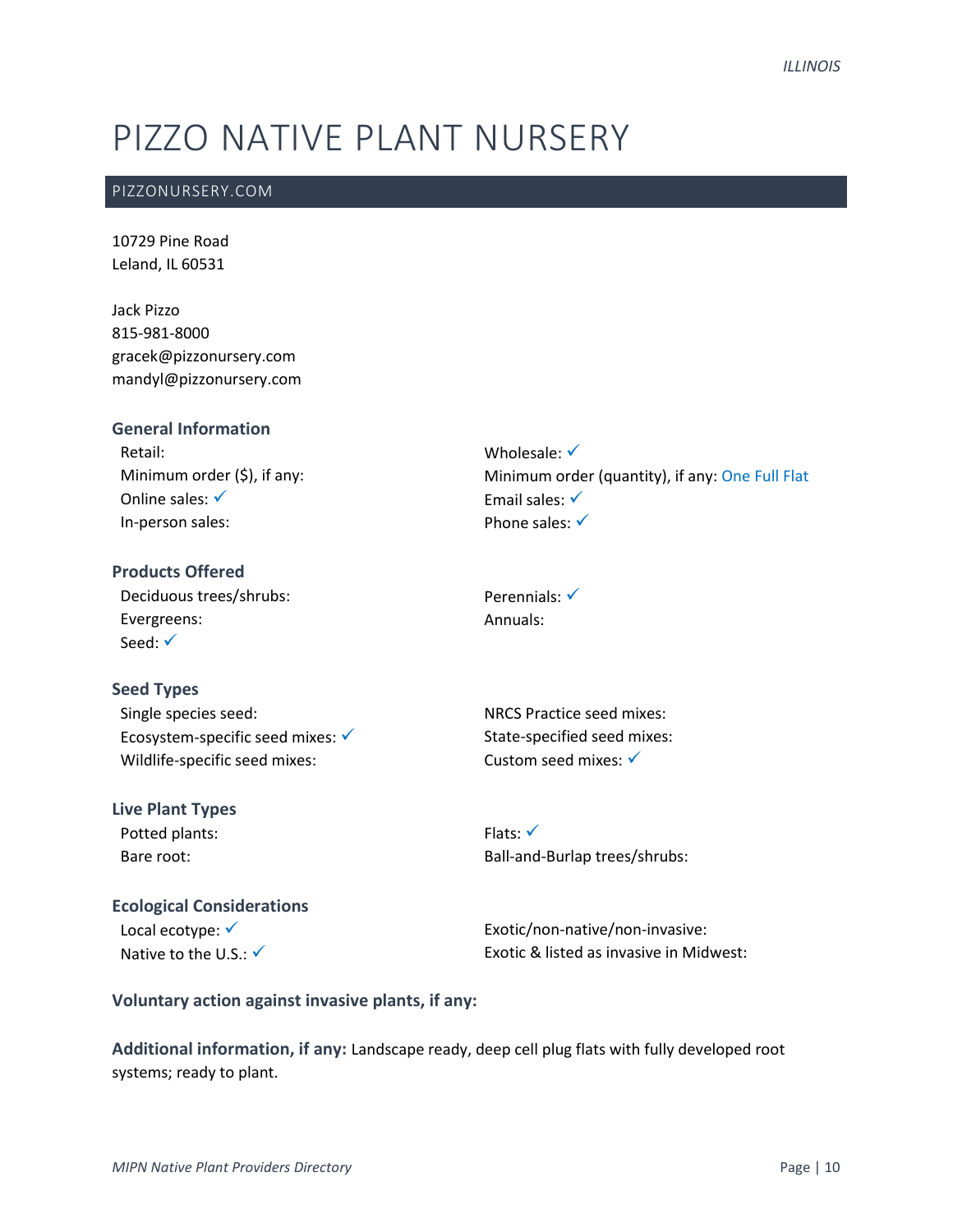### POSSIBILITY PLACE NURSERY

#### WWW.POSSIBILITYPLACE.COM

7548 W. Manhattan Monee Rd. Monee, Illinois 60449

Kelsay Shaw 708-534-3988 kelsay@possibilityplace.com

#### **General Information**

Retail: ✓ Minimum order (\$), if any: Online sales: √ In-person sales: ✓

#### **Products Offered**

Deciduous trees/shrubs: √ Evergreens: ✓ Seed:

**Live Plant Types**

Potted plants: √ Bare root:

### Flats: ✓ Ball-and-Burlap trees/shrubs:

Minimum order (quantity), if any:

Wholesale: √

Email sales: Phone sales: <del>✓</del>

Perennials: √ Annuals:

#### **Ecological Considerations**

Local ecotype: <del>✓</del> Native to the U.S.:

Exotic/non-native/non-invasive: Exotic & listed as invasive in Midwest:

**Voluntary action against invasive plants, if any:** 

**Additional information, if any:** We also provide contract-grown material over multiple years as well as catalogue sales. Native plants, trees, shrubs, vines, and perennials grown from locally collected and requested seed.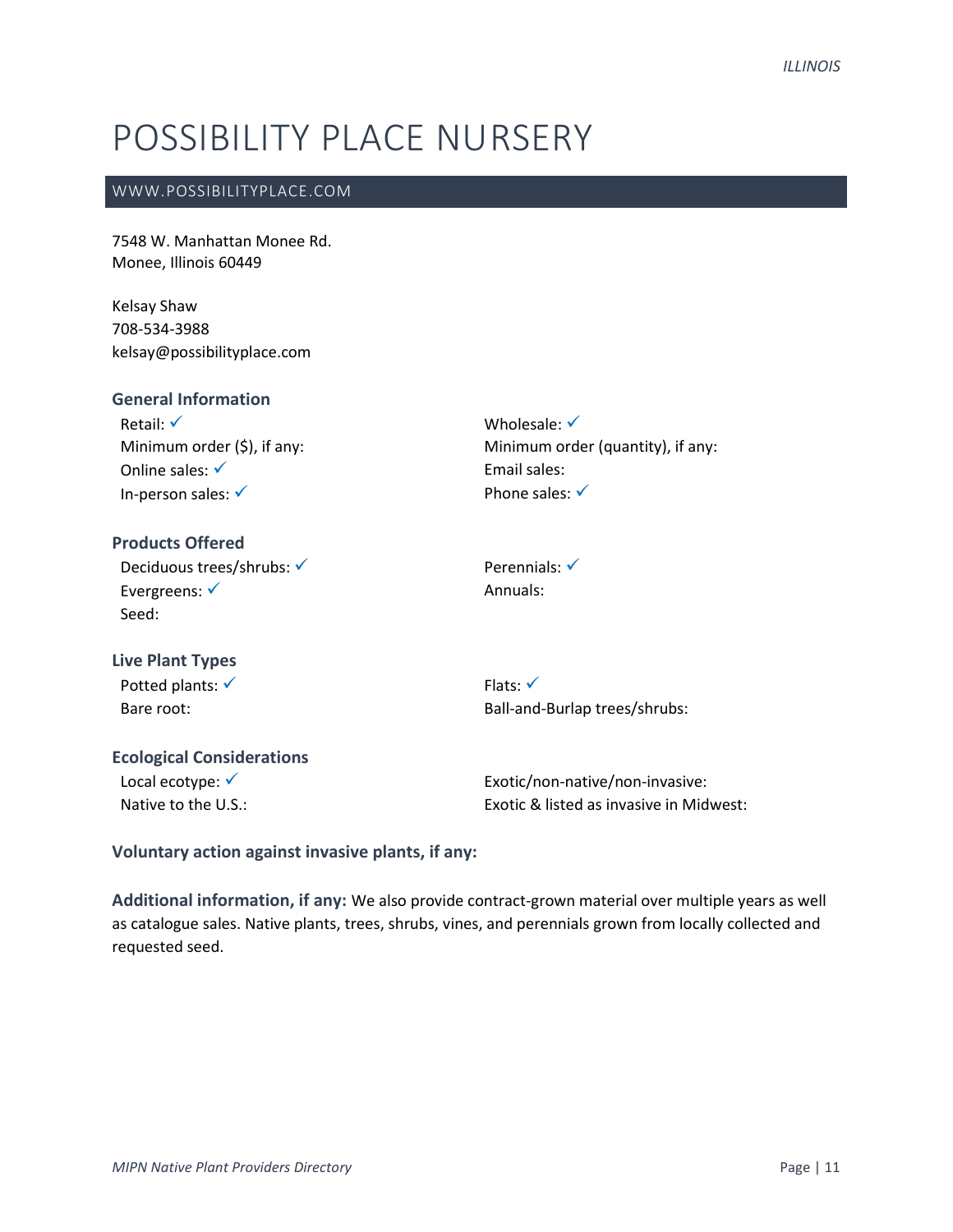### RED BUFFALO NURSERY

#### WWW.REDBUFFALONURSERY.COM

5515 Hill Road Richmond, IL 60071

Jack Kaskel 815-678-4848 jack@redbuffalonursery.com

| <b>General Information</b>      |  |
|---------------------------------|--|
| Retail: $\checkmark$            |  |
| Minimum order $(\xi)$ , if any: |  |
| Online sales: $\checkmark$      |  |
| In-person sales: $\checkmark$   |  |

Wholesale: √ Minimum order (quantity), if any: Email sales: Phone sales: √

**Products Offered** Deciduous trees/shrubs: √ Evergreens: Seed: √

#### **Seed Types**

Single species seed: √ Ecosystem-specific seed mixes: Wildlife-specific seed mixes:

#### **Live Plant Types**

Potted plants: √ Bare root:

Perennials: √ Annuals:

NRCS Practice seed mixes: State-specified seed mixes: Custom seed mixes:

Flats: Ball-and-Burlap trees/shrubs:

### **Ecological Considerations**

Local ecotype: <del>✓</del> Native to the U.S.:  $\checkmark$  Exotic/non-native/non-invasive: Exotic & listed as invasive in Midwest:

#### **Voluntary action against invasive plants, if any:**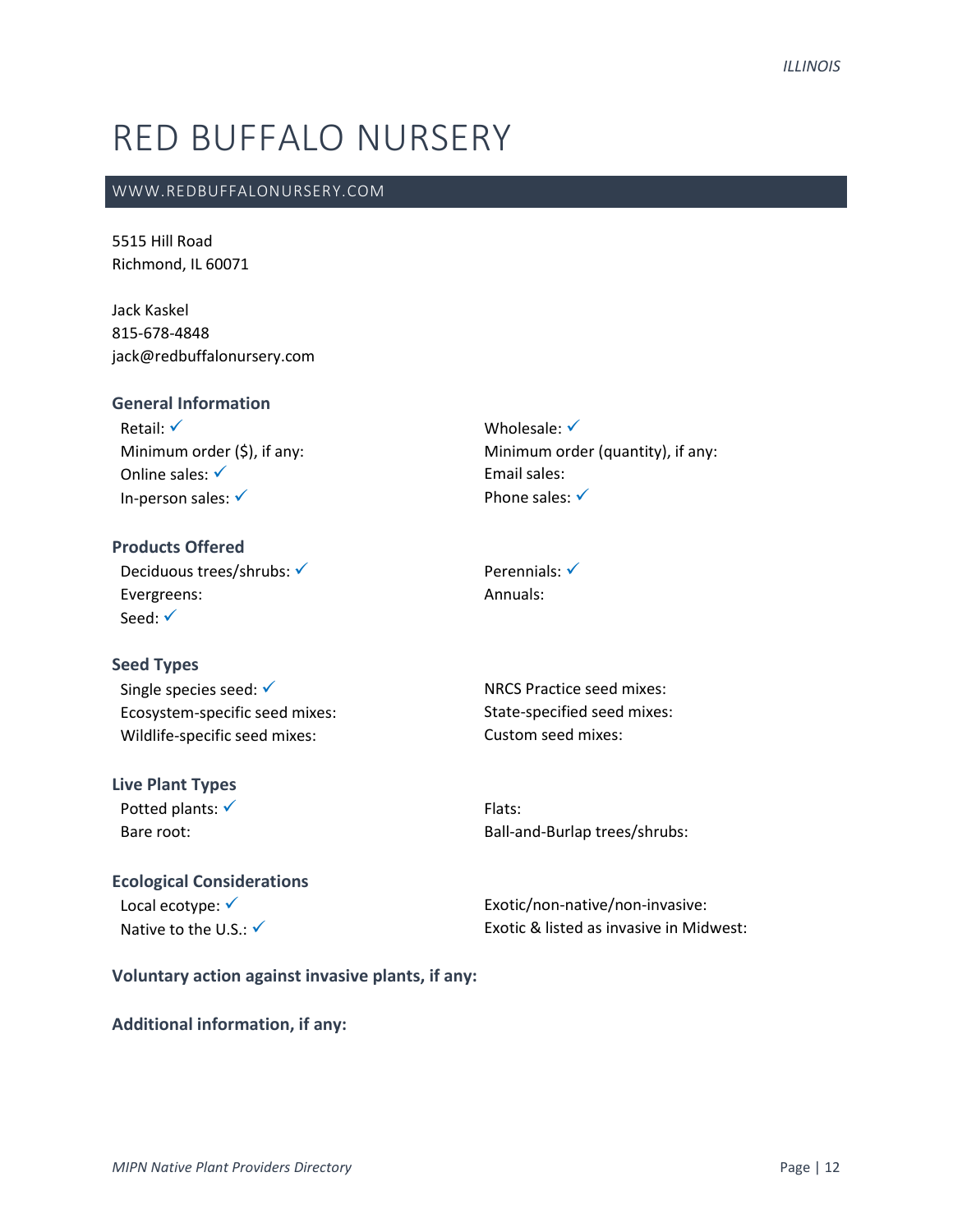## SIMPLY NATIVE NURSERY

#### WWW.SIMPLYNATIVENURSERY.COM

681 State Hwy 135 Alexis, IL 61412

Kathy Hale-Johnson 309-371-9598 contact@simplynativenursery.com

#### **General Information**

Retail: Minimum order (\$), if any: \$500 Online sales: In-person sales:

Wholesale: √ Minimum order (quantity), if any: Email sales: √ Phone sales: √

#### **Products Offered** Deciduous trees/shrubs: Evergreens: Seed:

Perennials: <del>✓</del> Annuals:

### **Live Plant Types** Potted plants: √

Bare root:

Flats: √ Ball-and-Burlap trees/shrubs:

### **Ecological Considerations**

Local ecotype: √ Native to the U.S.: Exotic/non-native/non-invasive: Exotic & listed as invasive in Midwest:

**Voluntary action against invasive plants, if any:** 

**Additional information, if any:** \$500 minimum order for wholesale pricing.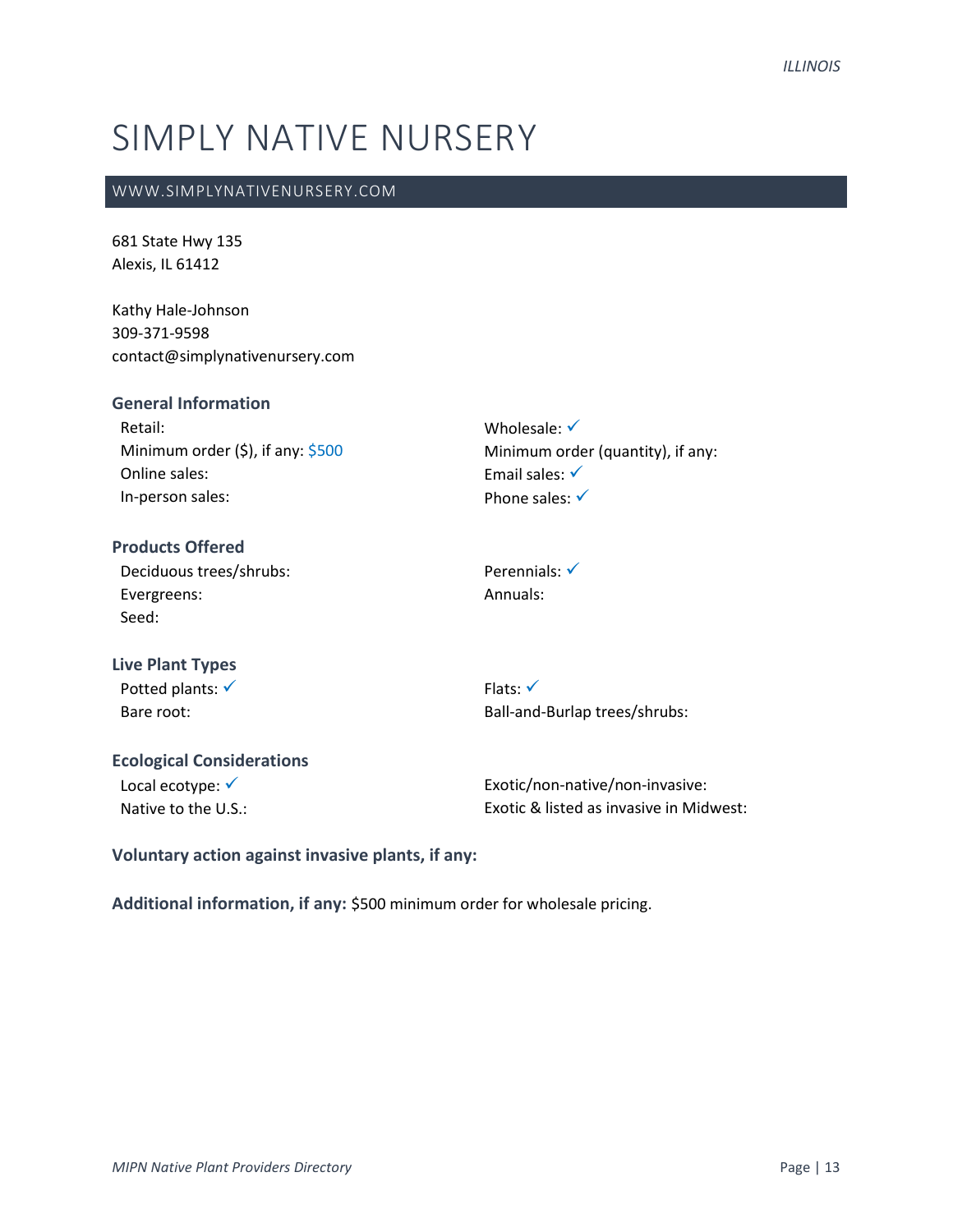### SOUTHERNWOOD GARDENS

4650 Rhine Road Alto Pass, IL 62950

Eric Stahlheber 618-697-3798 stalhbr@yahoo.com

#### **General Information**

Retail: √ Minimum order (\$), if any: Online sales: In-person sales: ✓

Wholesale: √ Minimum order (quantity), if any: Email sales: Phone sales: √

**Products Offered** Deciduous trees/shrubs: Evergreens: Seed:

**Live Plant Types** Potted plants: √

Bare root:

Flats: √ Ball-and-Burlap trees/shrubs:

Perennials: √ Annuals:

### **Ecological Considerations**

Local ecotype: √ Native to the U.S.:

Exotic/non-native/non-invasive: Exotic & listed as invasive in Midwest:

**Voluntary action against invasive plants, if any:**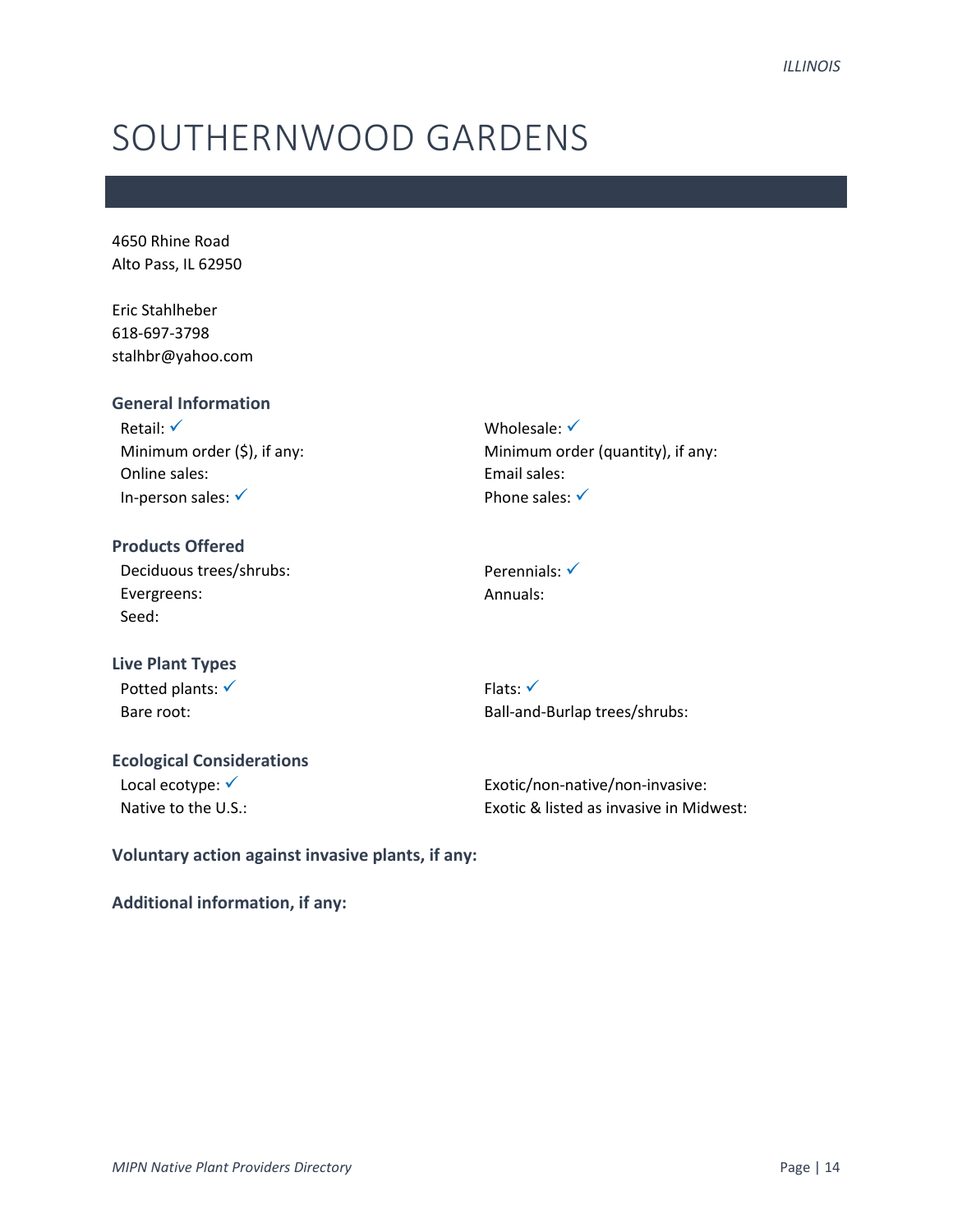## WALNUT CREEK NURSERY

#### WWW.WCNURSERY.COM

#### Marengo, IL

Gene Redlin 630-513-5105 gene@wcnursery.com

#### **General Information**

Retail: Minimum order (\$), if any: Online sales: √ In-person sales:

#### **Products Offered**

Deciduous trees/shrubs: √ Evergreens: √ Seed:

Perennials: Annuals:

Wholesale: √

Email sales: Phone sales: √

#### **Live Plant Types** Potted plants: √ Bare root:

Flats: Ball-and-Burlap trees/shrubs: √

Minimum order (quantity), if any:

#### **Ecological Considerations**

Local ecotype: √ Native to the U.S.:  $\checkmark$ 

Exotic/non-native/non-invasive: ✓ Exotic & listed as invasive in Midwest: Yes

**Voluntary action against invasive plants, if any:** Yes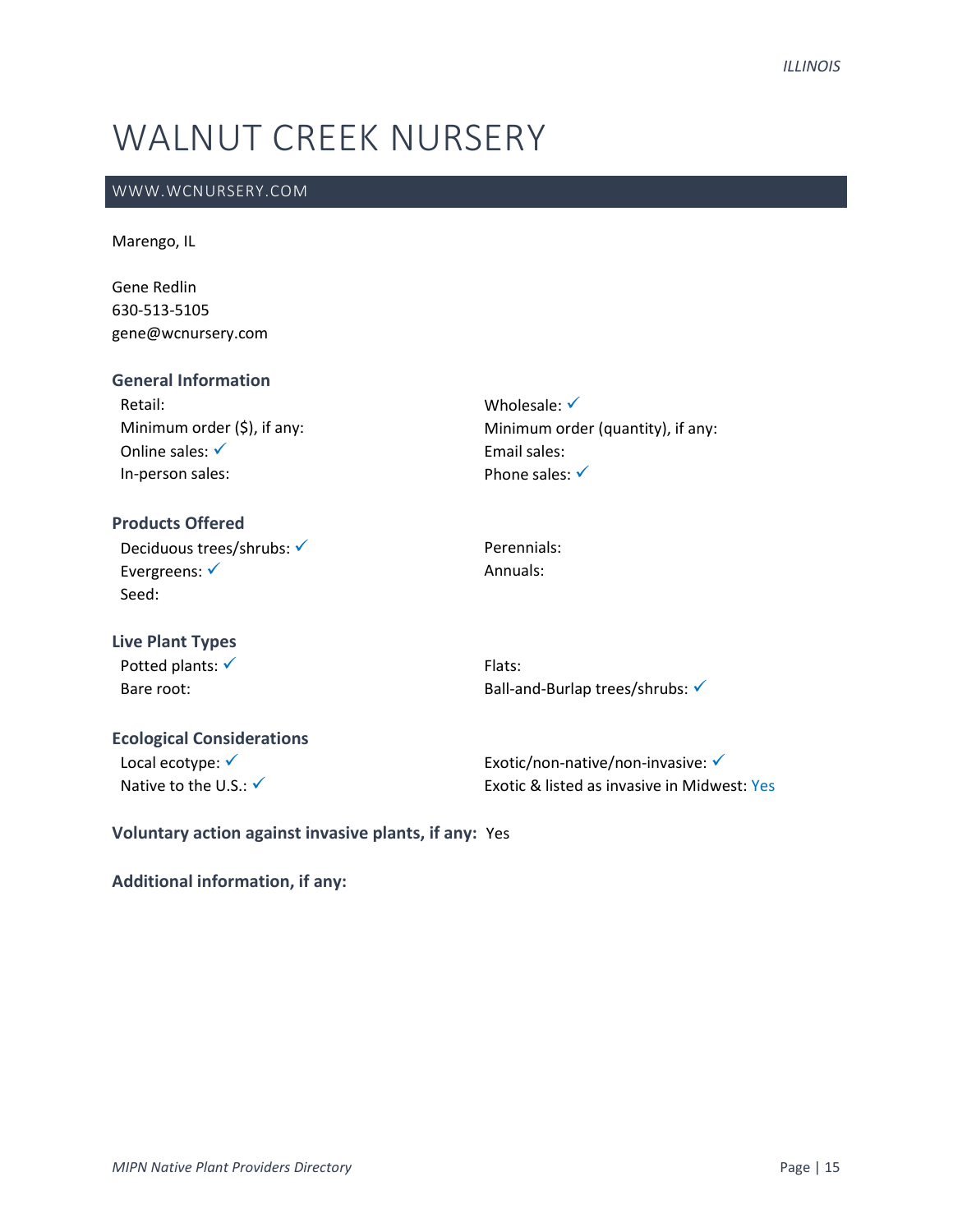## CARDNO NATIVE PLANT NURSERY

#### WWW.CARDNONATIVEPLANTNURSERY.COM

128 Sunset Drive Walkerton, IN 46574

Mark O'Brien 574-586-2412 mark.obrien@cardno.com

#### **General Information**

Retail: √ Minimum order  $(5)$ , if any:  $$100$ Online sales: In-person sales: ✓

Wholesale: √ Minimum order (quantity), if any: Email sales: √ Phone sales: √

**Products Offered** Deciduous trees/shrubs: √ Evergreens: Seed: √

Perennials: <del>✓</del> Annuals:

### **Seed Types** Single species seed: √

Ecosystem-specific seed mixes:  $√$ Wildlife-specific seed mixes: √

#### **Live Plant Types**

Potted plants: √ Bare root: √

NRCS Practice seed mixes:  $√$ State-specified seed mixes:  $√$ Custom seed mixes: √

Flats: ✓ Ball-and-Burlap trees/shrubs:

#### **Ecological Considerations** Local ecotype: √ Native to the U.S.:

Exotic/non-native/non-invasive: Exotic & listed as invasive in Midwest:

**Voluntary action against invasive plants, if any:**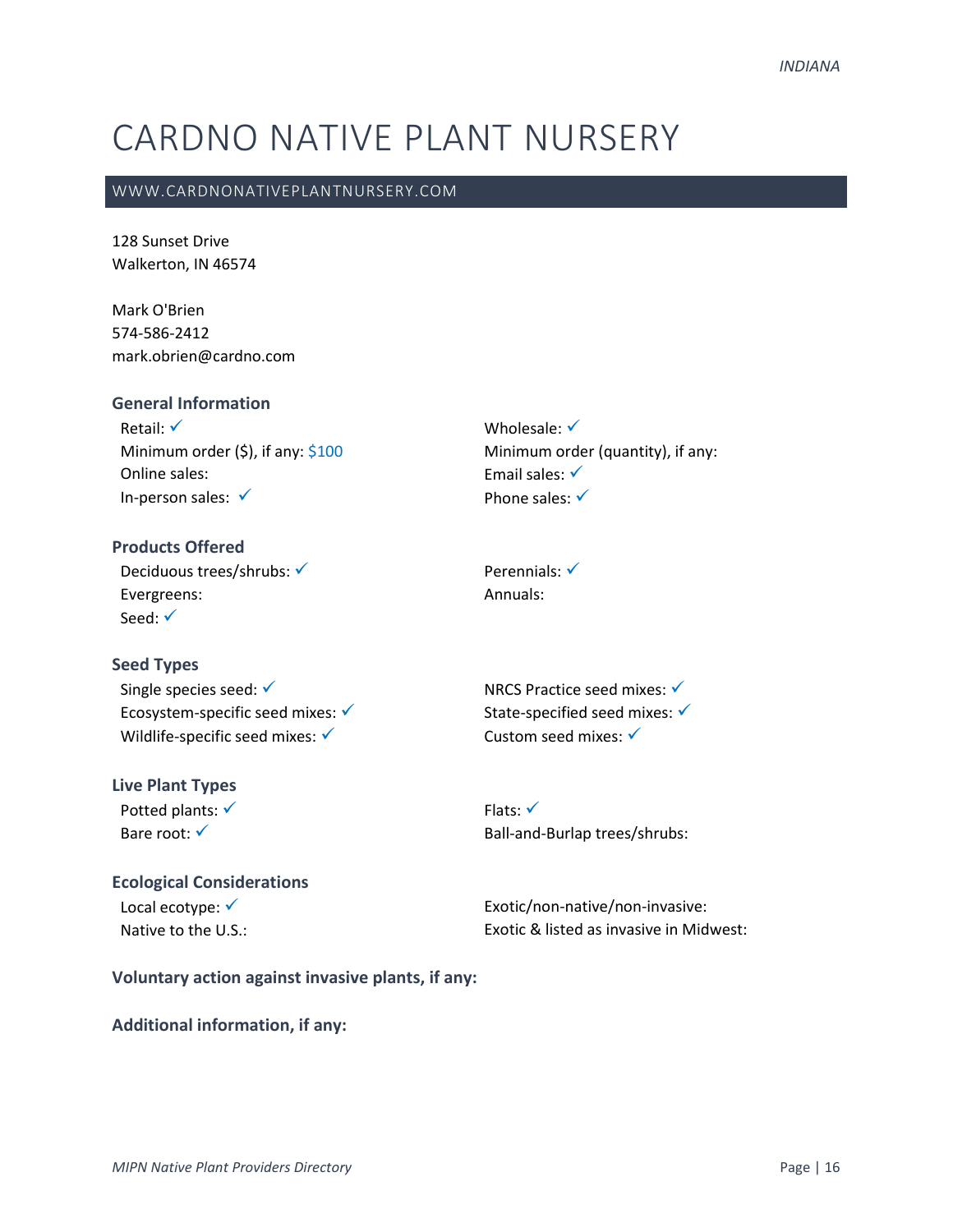## DANCING BFF FARM777 PROPAGATION NURSERY

1616 E 400 N Anderson, IN 46012

Thomas Ostler 765-639-1968 dancingbeefarms@comcast.net

#### **General Information**

Retail: √ Minimum order (\$), if any: \$50 Online sales: In-person sales:

#### **Products Offered**

Deciduous trees/shrubs: √ Evergreens: <del>✓</del> Seed: <del>✓</del>

#### **Seed Types**

Single species seed: √ Ecosystem-specific seed mixes: Wildlife-specific seed mixes:

**Live Plant Types** Potted plants: Bare root: √

**Ecological Considerations** Local ecotype: Native to the U.S.: ✔

Wholesale: √ Minimum order (quantity), if any: 50 Email sales: √ Phone sales:

Perennials: √ Annuals:

NRCS Practice seed mixes: State-specified seed mixes: Custom seed mixes:

Flats: Ball-and-Burlap trees/shrubs:

Exotic/non-native/non-invasive: Exotic & listed as invasive in Midwest:

#### **Voluntary action against invasive plants, if any:**

**Additional information, if any:** We also sell hardwood cuttings.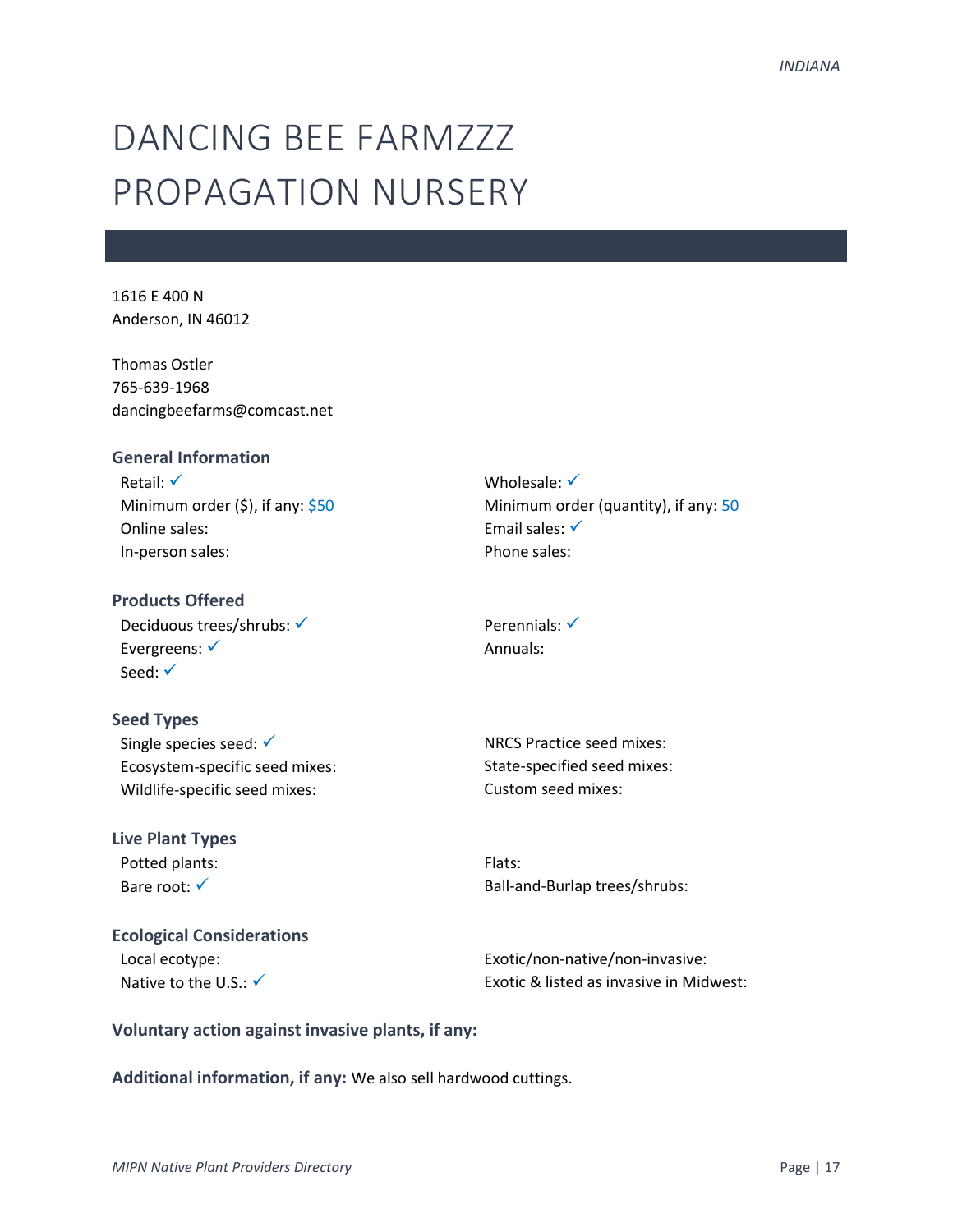## DEEP ROOTS GARDEN CENTER

#### WWW.DEEPROOTSGC.COM

3220 E. 3rd St. Bloomington, IN 47401

Ramsay Harik 317-590-0239 Info@deeprootsgc.com

#### **General Information**

Retail: √ Minimum order (\$), if any: Online sales: In-person sales: ✓

Wholesale: Minimum order (quantity), if any: Email sales: Phone sales:

**Products Offered** Deciduous trees/shrubs: √ Evergreens: √ Seed: √

Perennials: √ Annuals: <del>✓</del>

#### **Seed Types**

Single species seed: √ Ecosystem-specific seed mixes: Wildlife-specific seed mixes:

#### **Live Plant Types**

Potted plants: √ Bare root:

NRCS Practice seed mixes: State-specified seed mixes: Custom seed mixes:

Flats: ✓ Ball-and-Burlap trees/shrubs:

#### **Ecological Considerations** Local ecotype: <del>✓</del> Native to the U.S.:

Exotic/non-native/non-invasive: Exotic & listed as invasive in Midwest:

#### **Voluntary action against invasive plants, if any:**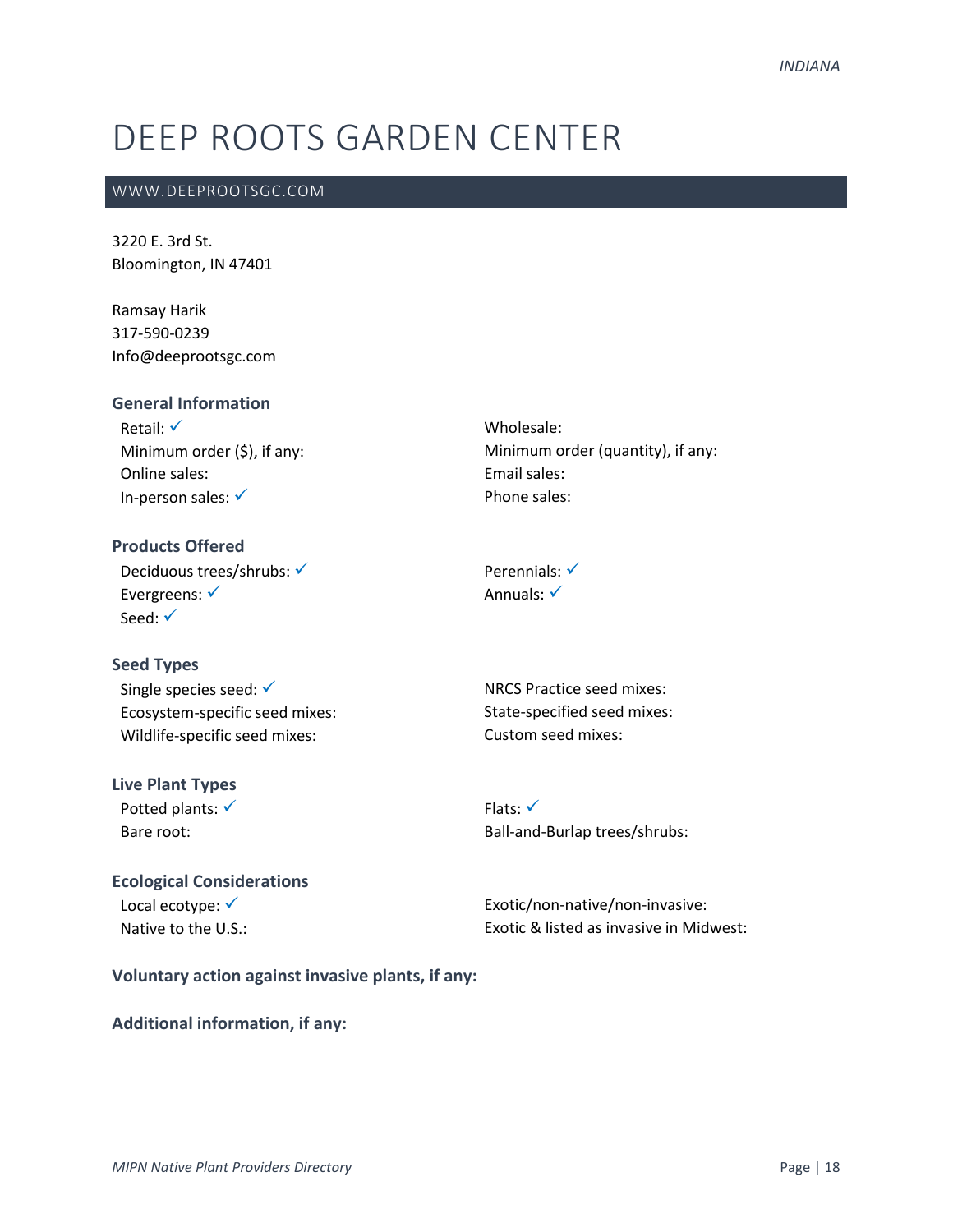## HEARTLAND RESTORATION SERVICES

#### WWW.EARTHSOURCEINC.NET

14921 Hand Road Fort Wayne, IN 46818

Contact: Michael Van Laeken 260-489-8511 mvanlaeken@earthsourceinc.net

#### **General Information**

Retail: √ Minimum order  $(5)$ , if any:  $$50$ Online sales: In-person sales:

Wholesale: √ Minimum order (quantity), if any: 32 Email sales: √ Phone sales: √

**Products Offered** Deciduous trees/shrubs: Evergreens: Seed: √

Perennials: <del>✓</del> Annuals:

### **Seed Types**

Single species seed: √ Ecosystem-specific seed mixes:  $\checkmark$ Wildlife-specific seed mixes:  $\checkmark$ 

#### **Live Plant Types**

Potted plants: <del>✓</del> Bare root:

NRCS Practice seed mixes: ✓ State-specified seed mixes: √ Custom seed mixes: √

Flats: Ball-and-Burlap trees/shrubs:

#### **Ecological Considerations** Local ecotype: <del>✓</del>

Native to the U.S.:

Exotic/non-native/non-invasive: Exotic & listed as invasive in Midwest:

#### **Voluntary action against invasive plants, if any:**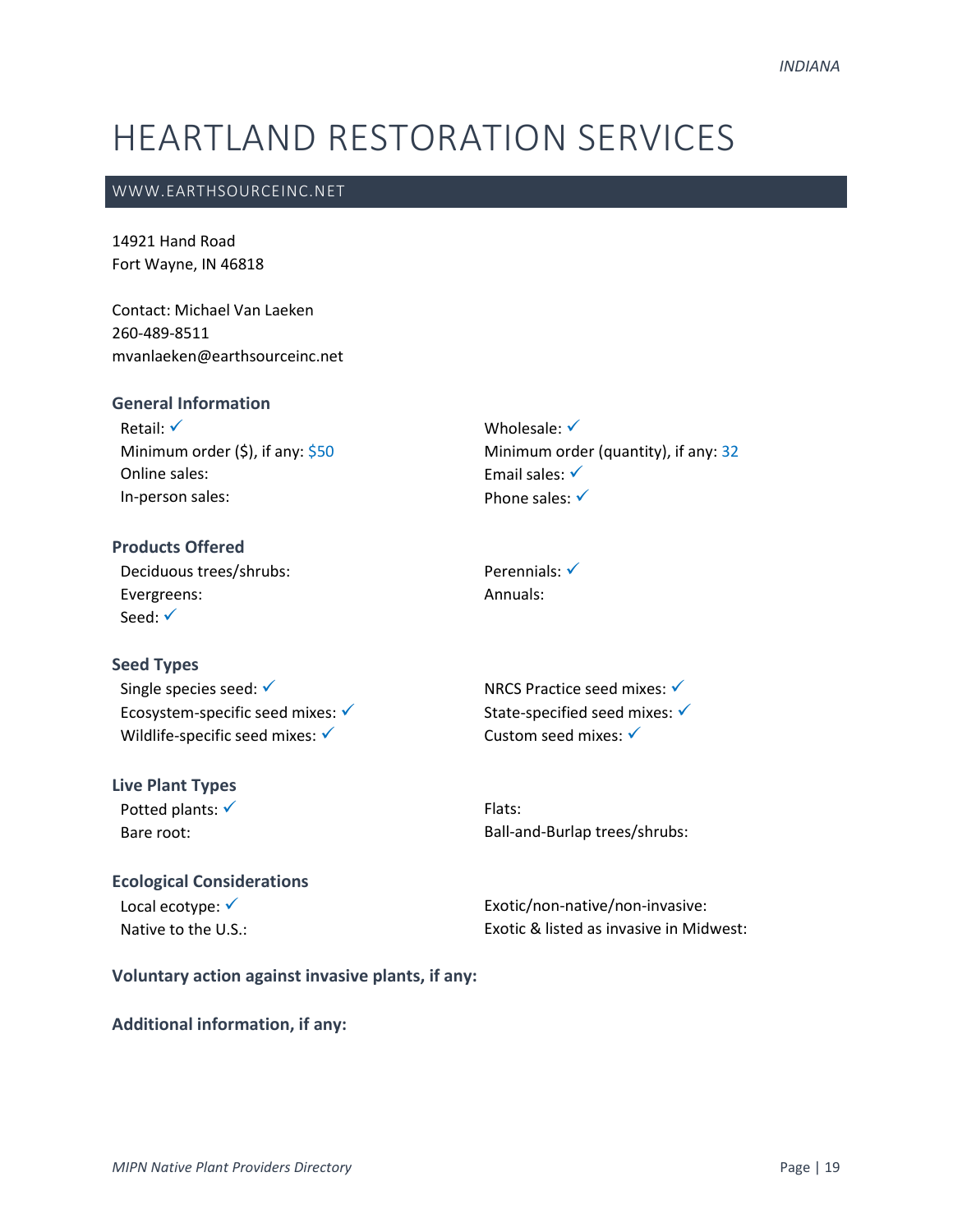### NATURALLY NATIVE NURSERY

#### WWW.NATURALLYNATIVE.NET

20525 Johnson Rd South Bend, IN 46614

Jan Hunter 419-833-2020 nnn@naturallynative.net

#### **General Information**

Retail: √ Minimum order (\$), if any: Online sales: √ In-person sales: ✓

Wholesale: √ Minimum order (quantity), if any: Email sales: Phone sales:  $√$ 

**Products Offered** Deciduous trees/shrubs: √ Evergreens: Seed: √

Perennials: √ Annuals: <del>✓</del>

#### **Seed Types** Single species seed: √ Ecosystem-specific seed mixes: <del>✓</del> Wildlife-specific seed mixes: √

#### **Live Plant Types**

Potted plants: √ Bare root:

Flats: ✓ Ball-and-Burlap trees/shrubs:

NRCS Practice seed mixes: State-specified seed mixes: Custom seed mixes: √

### **Ecological Considerations** Local ecotype: <del>✓</del>

Native to the U.S.:

Exotic/non-native/non-invasive: Exotic & listed as invasive in Midwest:

**Voluntary action against invasive plants, if any:**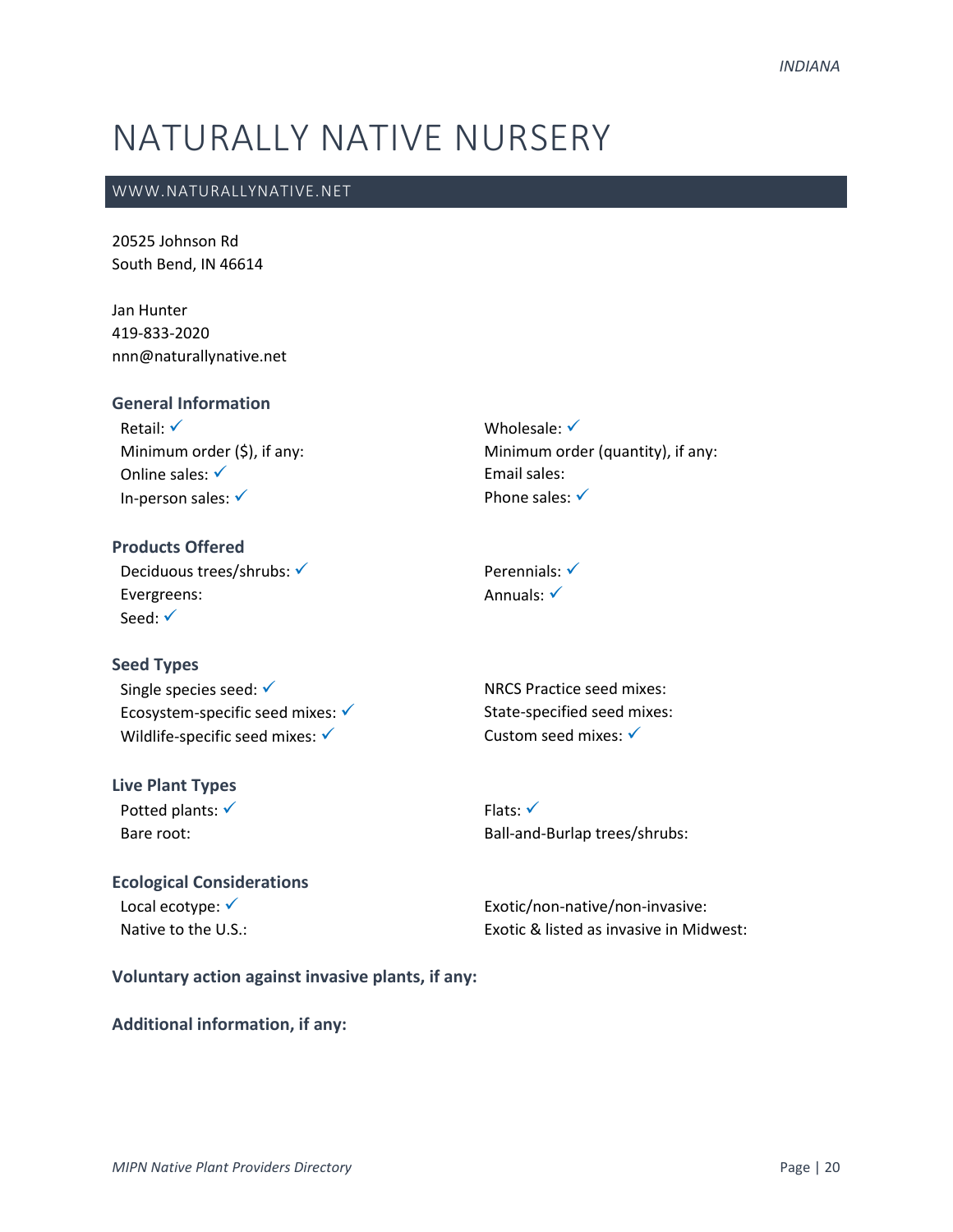### RIVERVIEW NURSERY

#### RIVERVIEWNATIVENURSERY.COM

5635 CR 72 Spencerville, IN 46788

Martha Ferguson 260-704-5092 martha@riverviewnativenursery.com

#### **General Information** Retail: √ Minimum order (\$), if any: Online sales: In-person sales: ✓ Wholesale: Minimum order (quantity), if any: Email sales: Phone sales: √ **Products Offered**

| Deciduous trees/shrubs: √ |
|---------------------------|
| Evergreens:               |
| Seed:                     |

#### **Seed Types**

| Single species seed:           |
|--------------------------------|
| Ecosystem-specific seed mixes: |
| Wildlife-specific seed mixes:  |

#### **Live Plant Types**

Potted plants: √ Bare root:

Perennials: <del>✓</del> Annuals:

NRCS Practice seed mixes: State-specified seed mixes: Custom seed mixes:

Flats: √ Ball-and-Burlap trees/shrubs:

#### **Ecological Considerations** Local ecotype: √ Native to the U.S.:

Exotic/non-native/non-invasive: Exotic & listed as invasive in Midwest:

#### **Voluntary action against invasive plants, if any:**

**Additional information, if any:** We also sell quarts and gallons of perennial natives and grasses.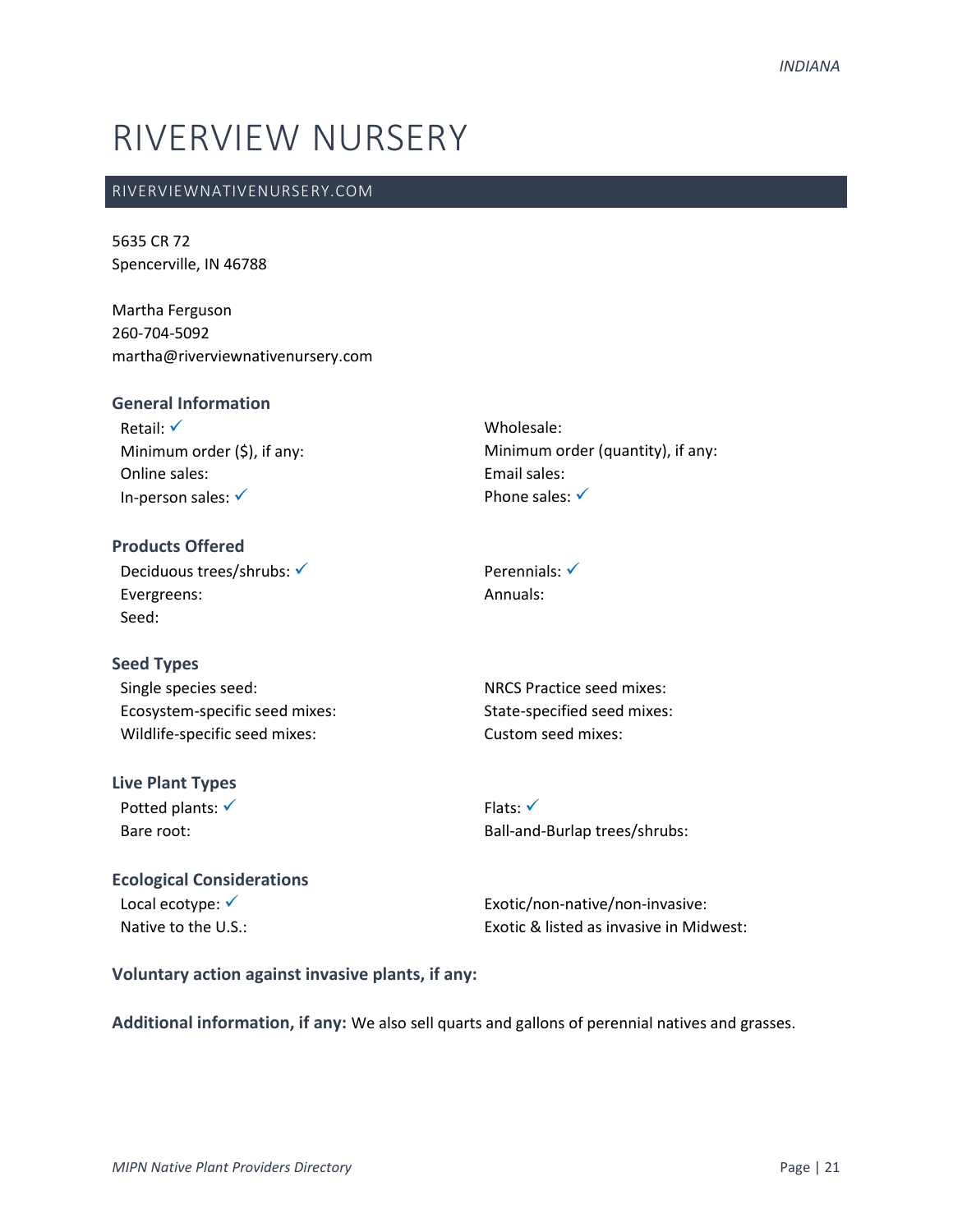## SPENCE RESTORATION NURSERY

#### WWW.SPENCENURSERY.COM

2220 East Fuson Road Muncie, IN 47302

Amy Rhodes 765-286-7154 amy@spencenursery.com

#### **General Information**

Retail: Minimum order (\$), if any: \$100 for seed orders / \$600 for plants Online sales: In-person sales:

Minimum order (quantity), if any: Full flats of 32 or 49 plants / 1 oz seed per species Email sales: ✓ Phone sales: √

#### **Products Offered** Deciduous trees/shrubs:

Evergreens: Seed: <del>✓</del>

### Perennials: √ Annuals:

Wholesale: √

**Seed Types**

Single species seed: √ Ecosystem-specific seed: √ Wildlife-specific seed: √

NRCS Practice seed: √ State-specified seed: √ Custom seed: √

### **Live Plant Types**

Potted plants: √ Bare root:

Flats: Ball-and-Burlap trees/shrubs:

#### **Ecological Considerations**

Local ecotype: √ Native to the U.S.:

Exotic/non-native/non-invasive: Exotic & listed as invasive in Midwest:

#### **Voluntary action against invasive plants, if any:** NA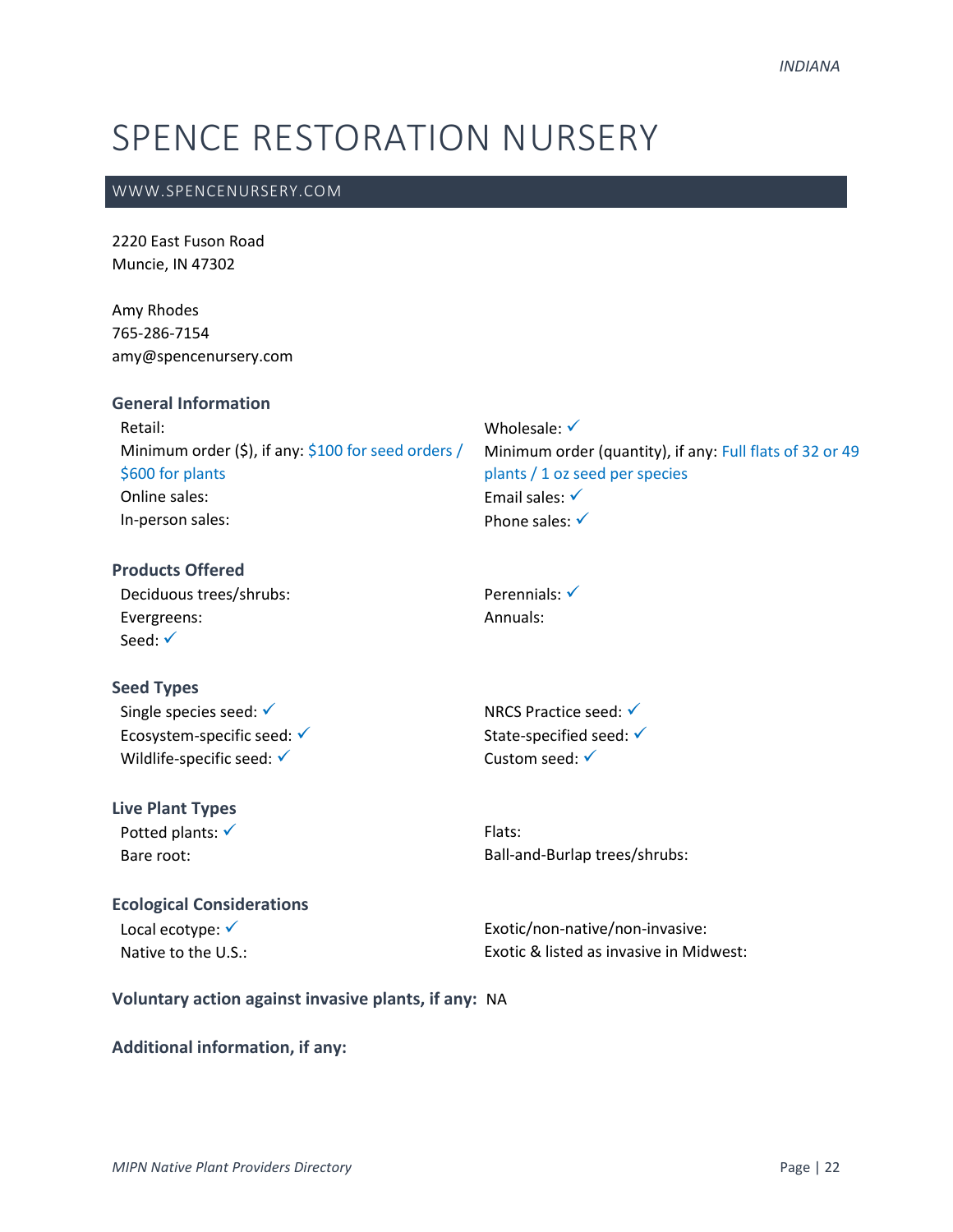## ALLENDAN SEED COMPANY

#### WWW.ALLENDANSEED.COM

1966 175th Lane Winterset, IA 50273

Dan Allen 515-462-1241 allendan@allendanseed.com

#### **General Information**

Retail: √ Minimum order (\$), if any: Online sales: In-person sales: √

Wholesale: √ Minimum order (quantity), if any: Email sales: Phone sales:  $√$ 

**Products Offered** Deciduous trees/shrubs: √ Evergreens: Seed: √

Perennials: √ Annuals: <del>✓</del>

#### **Seed Types** Single species seed: √ Ecosystem-specific seed mixes:  $√$ Wildlife-specific seed mixes: ✓

#### **Live Plant Types** Potted plants: √

Bare root: √

NRCS Practice seed mixes: ✓ State-specified seed mixes: √ Custom seed mixes: √

Flats: ✓ Ball-and-Burlap trees/shrubs:

#### **Ecological Considerations** Local ecotype: <del>✓</del> Native to the U.S.:

Exotic/non-native/non-invasive: Exotic & listed as invasive in Midwest:

**Voluntary action against invasive plants, if any:**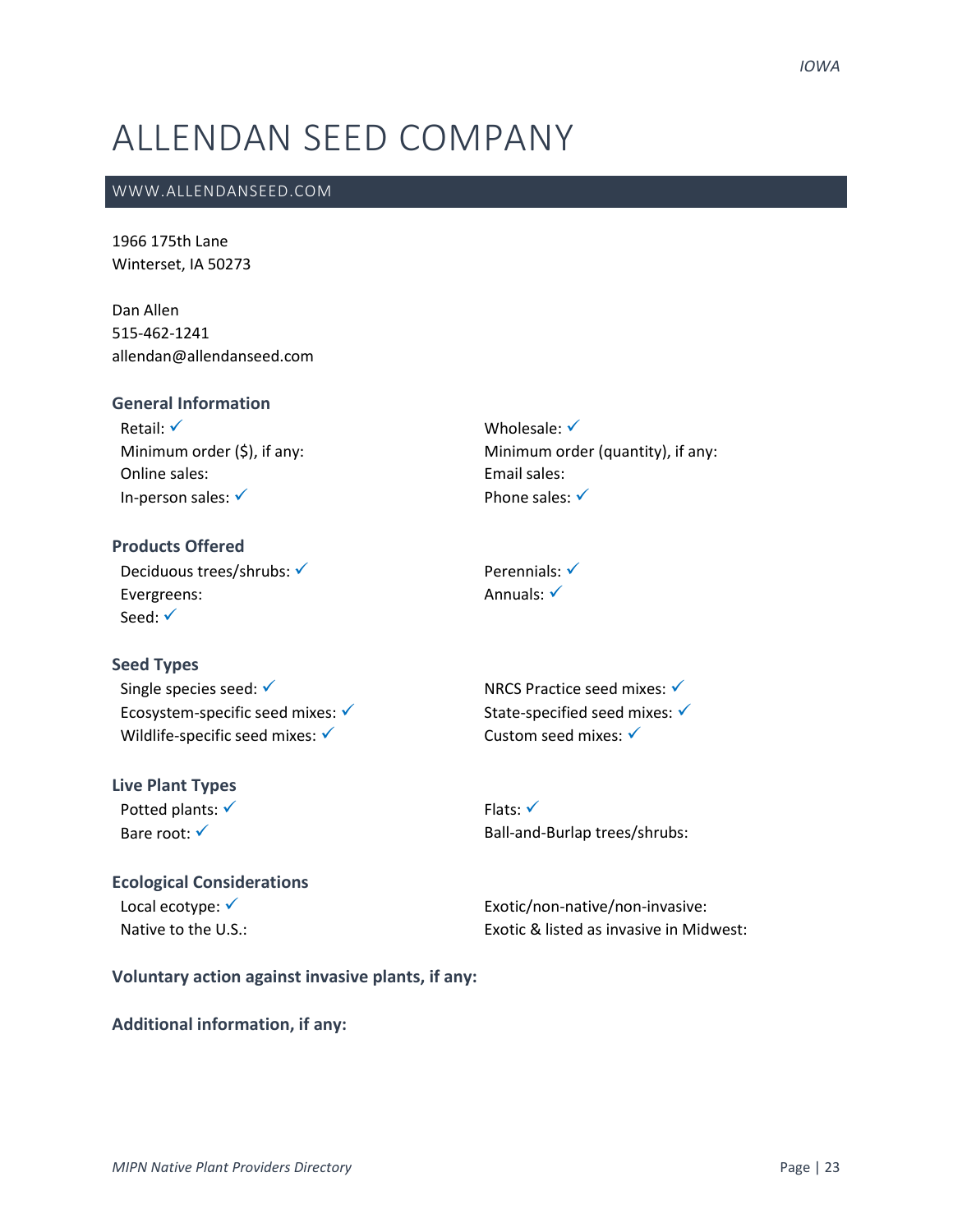### BLOOMING PRAIRIE NURSERY

#### WWW.BLOOMINGPRAIRIEIOWA.COM

17943 Cleveland Ave Carlisle, IA 50047

Bob Wubben 515-971-7350 Bloomingprairienursery@gmail.com

#### **General Information**

Retail: √ Minimum order (\$), if any: Online sales: In-person sales: √

Wholesale: √ Minimum order (quantity), if any: Email sales: √ Phone sales: √

#### **Products Offered** Deciduous trees/shrubs: √ Evergreens: <del>✓</del> Seed: √

**Seed Types**

Single species seed: √ Ecosystem-specific seed mixes:  $√$ Wildlife-specific seed mixes: ✓

#### **Live Plant Types**

Potted plants: √ Bare root: <del>✓</del>

Perennials: <del>✓</del> Annuals:

NRCS Practice seed mixes: ✓ State-specified seed mixes: Custom seed mixes: √

Flats: Ball-and-Burlap trees/shrubs:

#### **Ecological Considerations** Local ecotype: <del>✓</del>

Native to the U.S.:

Exotic/non-native/non-invasive: Exotic & listed as invasive in Midwest:

#### **Voluntary action against invasive plants, if any:**

**Additional information, if any:** We also sell potted shrubs, forbs and grasses.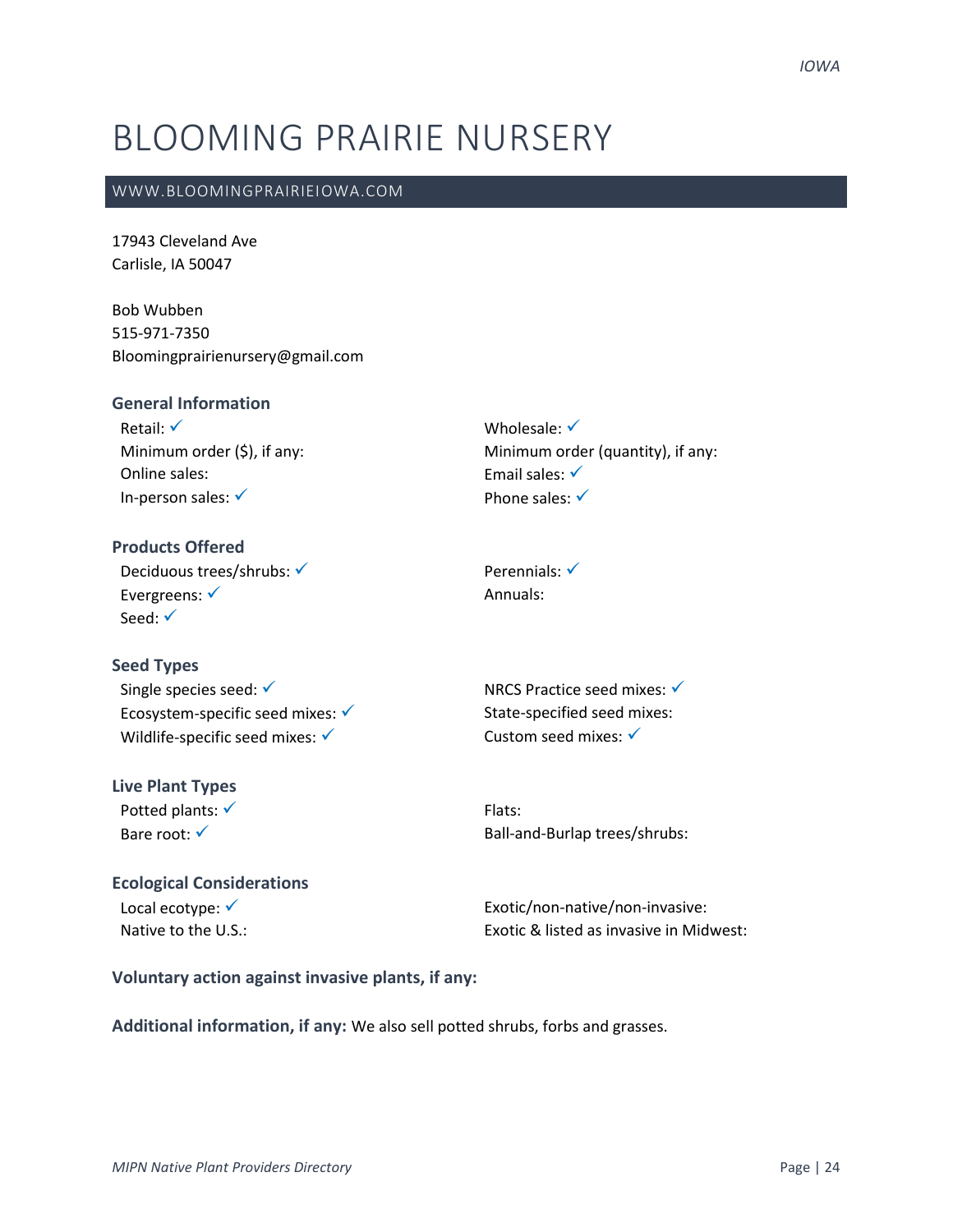## HALL ROBERTS' SON

Postville, IA

Chris Hoffert 563-864-7421 hrson7421@gmail.com

#### **General Information**

| Retail:                       |
|-------------------------------|
| Minimum order $(5)$ , if any: |
| Online sales:                 |
| In-person sales:              |

**Products Offered** Deciduous trees/shrubs:

Evergreens: Seed:

#### **Seed Types**

Single species seed: Ecosystem-specific seed mixes: Wildlife-specific seed mixes:

#### **Live Plant Types**

Potted plants: Bare root:

Perennials:

Wholesale:

Email sales: Phone sales: <del>✓</del>

Annuals:

NRCS Practice seed mixes: State-specified seed mixes: Custom seed mixes:

Minimum order (quantity), if any:

Flats: Ball-and-Burlap trees/shrubs:

### **Ecological Considerations** Local ecotype:

Native to the U.S.:

Exotic/non-native/non-invasive: Exotic & listed as invasive in Midwest:

#### **Voluntary action against invasive plants, if any:**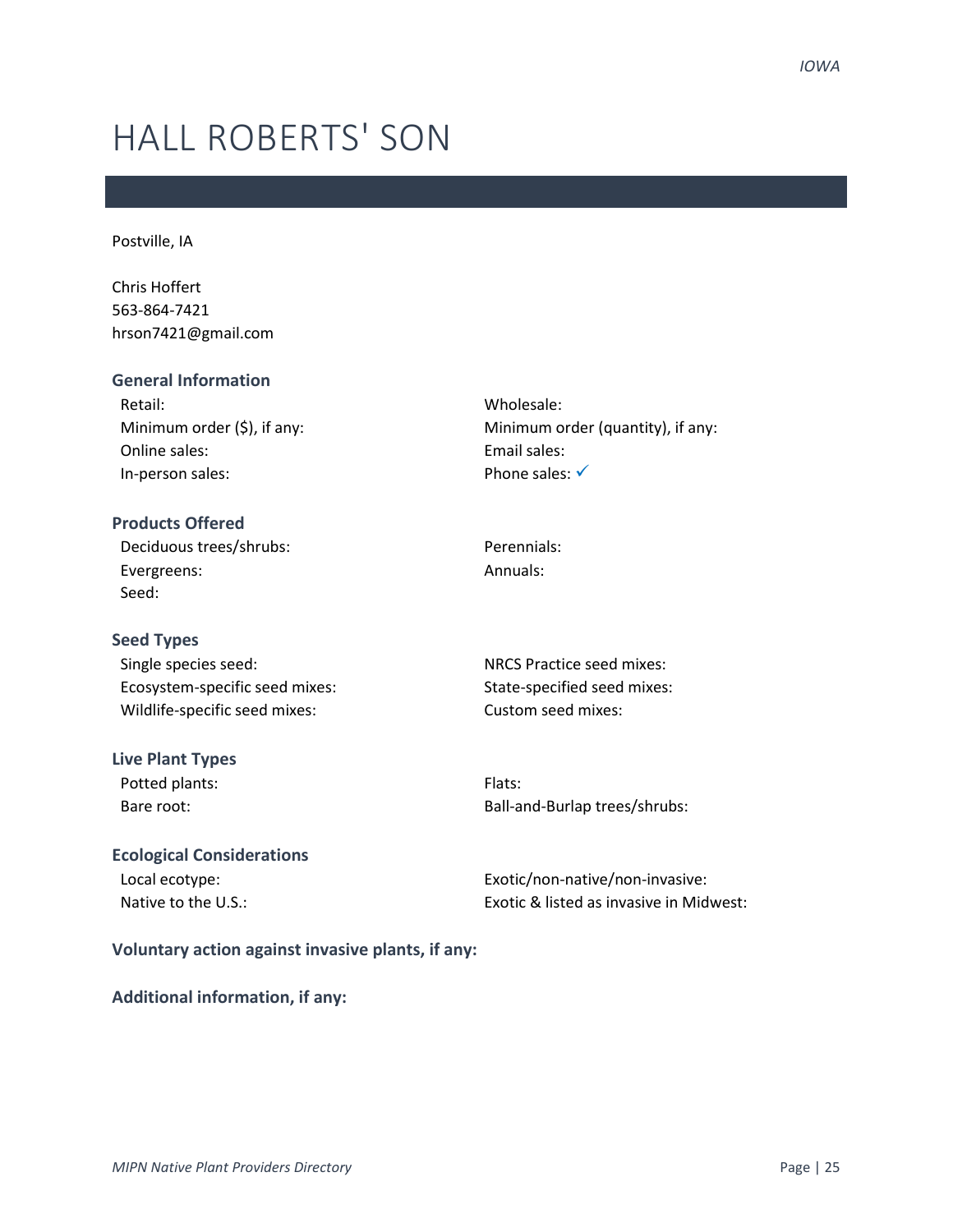## THE PRAIRIE FLOWER

#### WWW.THEPRAIRIEFLOWER.COM

1760 290th Street Spencer, IA 51301

Bev Rutter 712-262-5864 prairieflwer@evertek.net

#### **General Information**

Retail: √ Minimum order (\$), if any: Online sales: √ In-person sales: √

Wholesale: √ Minimum order (quantity), if any: Email sales: Phone sales: √

**Products Offered** Deciduous trees/shrubs: Evergreens: Seed: √

**Seed Types**

Single species seed: √ Ecosystem-specific seed mixes:  $√$ Wildlife-specific seed mixes: ✓

#### **Live Plant Types** Potted plants: √

Bare root: √

Perennials: <del>✓</del> Annuals:

NRCS Practice seed mixes: ✓ State-specified seed mixes: √ Custom seed mixes: √

Flats: ✓ Ball-and-Burlap trees/shrubs:

#### **Ecological Considerations** Local ecotype: <del>✓</del> Native to the U.S.:

Exotic/non-native/non-invasive: Exotic & listed as invasive in Midwest:

**Voluntary action against invasive plants, if any:**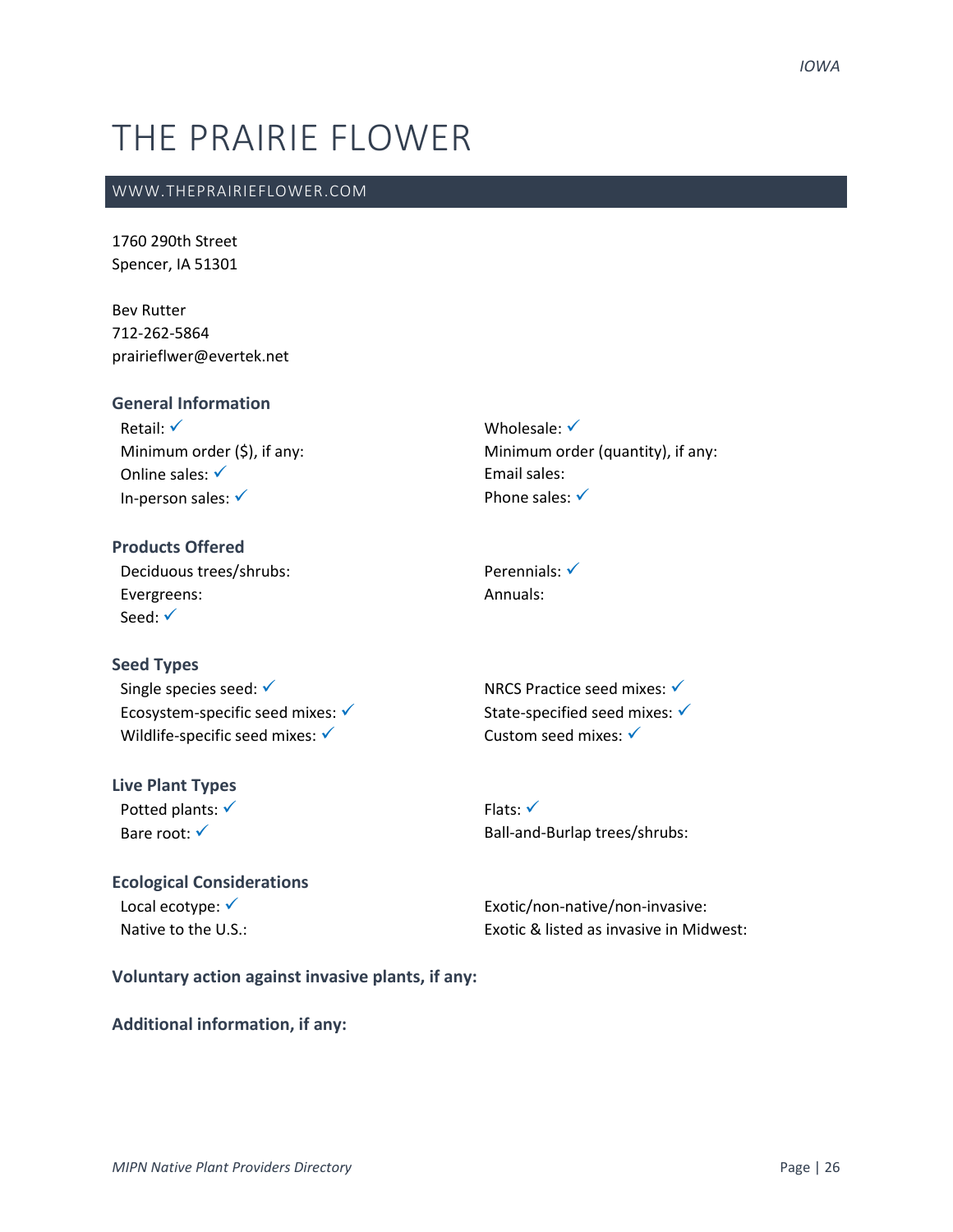## WELTER SEED AND HONEY COMPANY

#### WELTERSEED.COM

17724 Hwy 136 Onslow, IA 52321

800-470-3325 info@welterseed.com

#### **General Information**

Retail: √ Minimum order (\$), if any: Online sales: In-person sales:

**Products Offered** Deciduous trees/shrubs:

Evergreens: Seed: <del>✓</del>

#### **Seed Types**

Single species seed: √ Ecosystem-specific seed mixes:  $√$ Wildlife-specific seed mixes: ✓

#### **Ecological Considerations** Local ecotype:

Native to the U.S.: √

Wholesale: √ Minimum order (quantity), if any: Email sales: Phone sales: √

Perennials: Annuals: <del>✓</del>

NRCS Practice seed mixes: ✓ State-specified seed mixes: √ Custom seed mixes: √

Exotic/non-native/non-invasive: <del>✓</del> Exotic & listed as invasive in Midwest: Yes

**Voluntary action against invasive plants, if any:** 

**Additional information, if any:** We only sell seed.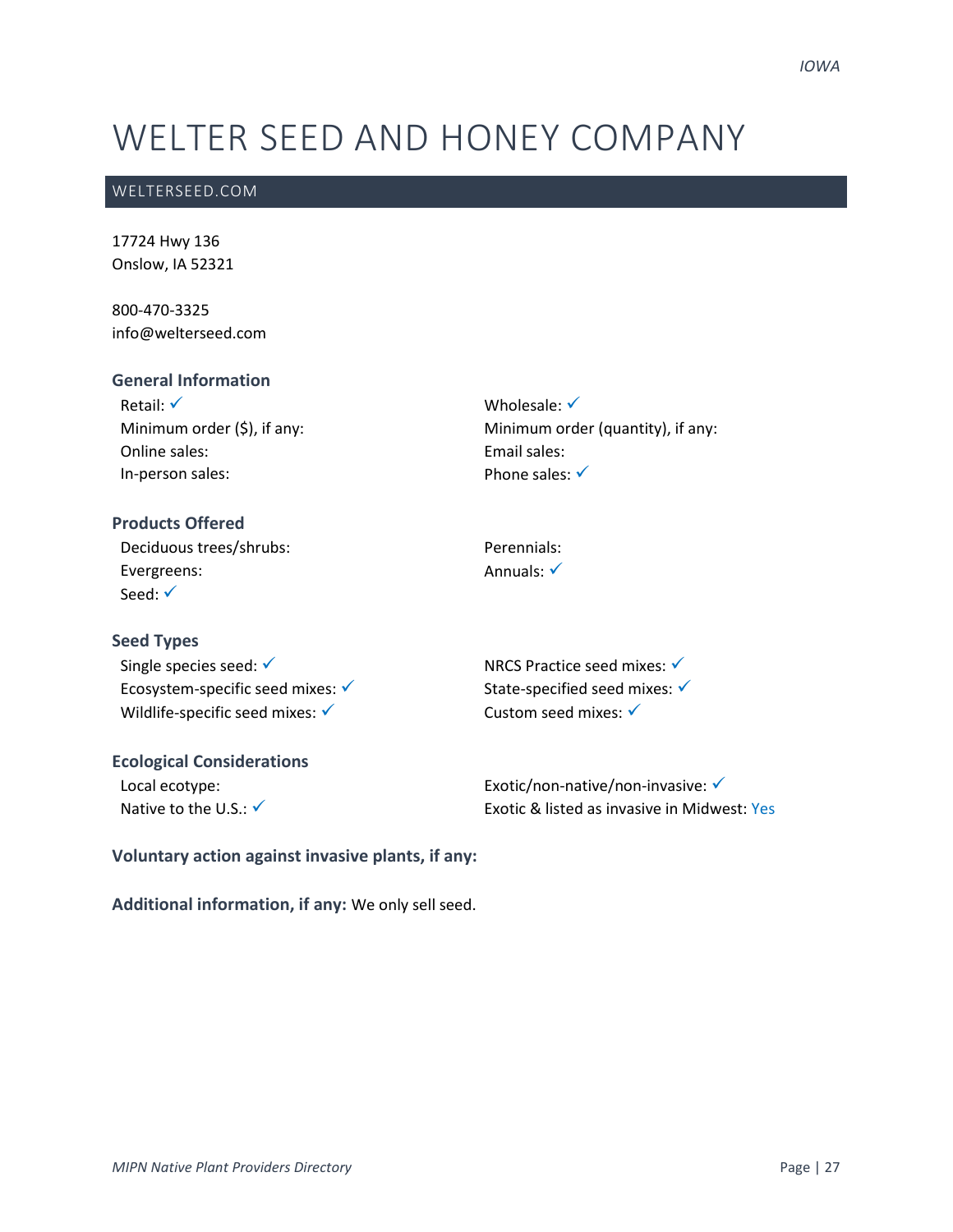### DROPSEED NATIVE PLANT NURSERY

#### WWW.DROPSEEDNURSERY.COM

1205 S Buckeye Ln Goshen, KY 40026

Margaret Shea 502-439-9033 margaret@dropseednursery.com

#### **General Information**

Retail: √ Minimum order (\$), if any: Online sales: In-person sales: ✓

Wholesale: √ Minimum order (quantity), if any: Email sales: Phone sales:  $√$ 

**Products Offered** Deciduous trees/shrubs: √ Evergreens: Seed: √

Perennials: √ Annuals:

#### **Seed Types**

Single species seed: √ Ecosystem-specific seed mixes: Wildlife-specific seed mixes:

#### **Live Plant Types**

Potted plants: √ Bare root:

NRCS Practice seed mixes: State-specified seed mixes: Custom seed mixes: √

Flats: ✓ Ball-and-Burlap trees/shrubs:

#### **Ecological Considerations** Local ecotype: √ Native to the U.S.:

Exotic/non-native/non-invasive: Exotic & listed as invasive in Midwest:

#### **Voluntary action against invasive plants, if any:**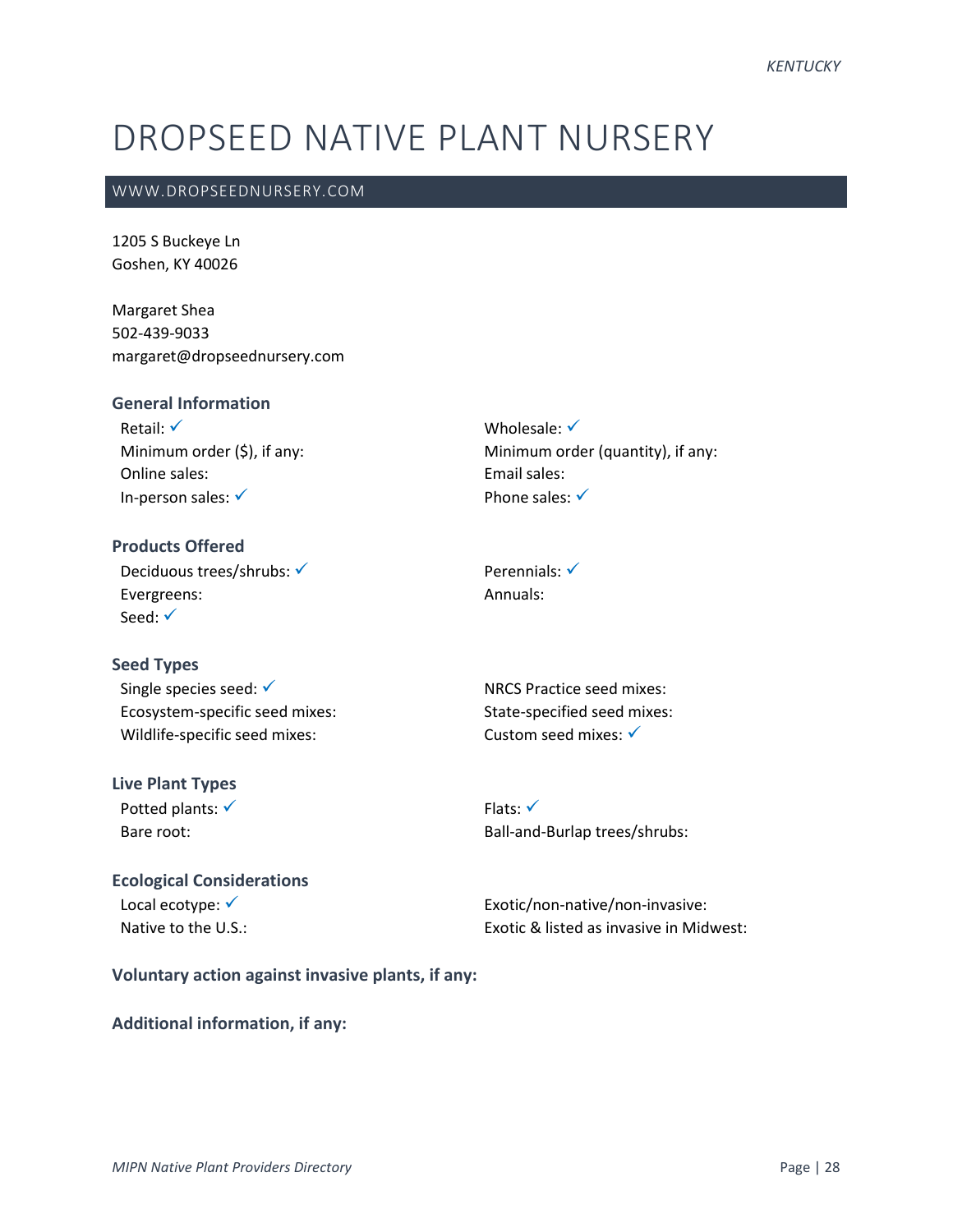## ALPHA NURSERIES

#### WWW.ALPHANURSERIES.COM

3737 65th St Holland, MI 49423

Jeff Busscher 269-857-7804 info@alphanurseries.com

| <b>General Information</b>                |                                         |
|-------------------------------------------|-----------------------------------------|
| Retail:                                   | Wholesale: $\checkmark$                 |
| Minimum order $(\xi)$ , if any: $\xi$ 100 | Minimum order (quantity), if any: 10    |
| Online sales: $\checkmark$                | Email sales:                            |
| In-person sales:                          | Phone sales: $\checkmark$               |
| <b>Products Offered</b>                   |                                         |
| Deciduous trees/shrubs: √                 | Perennials:                             |
| Evergreens: $\checkmark$                  | Annuals:                                |
| Seed:                                     |                                         |
| <b>Live Plant Types</b>                   |                                         |
| Potted plants:                            | Flats:                                  |
| Bare root: <del>V</del>                   | Ball-and-Burlap trees/shrubs:           |
| <b>Ecological Considerations</b>          |                                         |
| Local ecotype:                            | Exotic/non-native/non-invasive:         |
| Native to the U.S.: $\checkmark$          | Exotic & listed as invasive in Midwest: |

**Voluntary action against invasive plants, if any:** We don't grow asian honeysuckle, autumn olive, etc., though there is a market for them.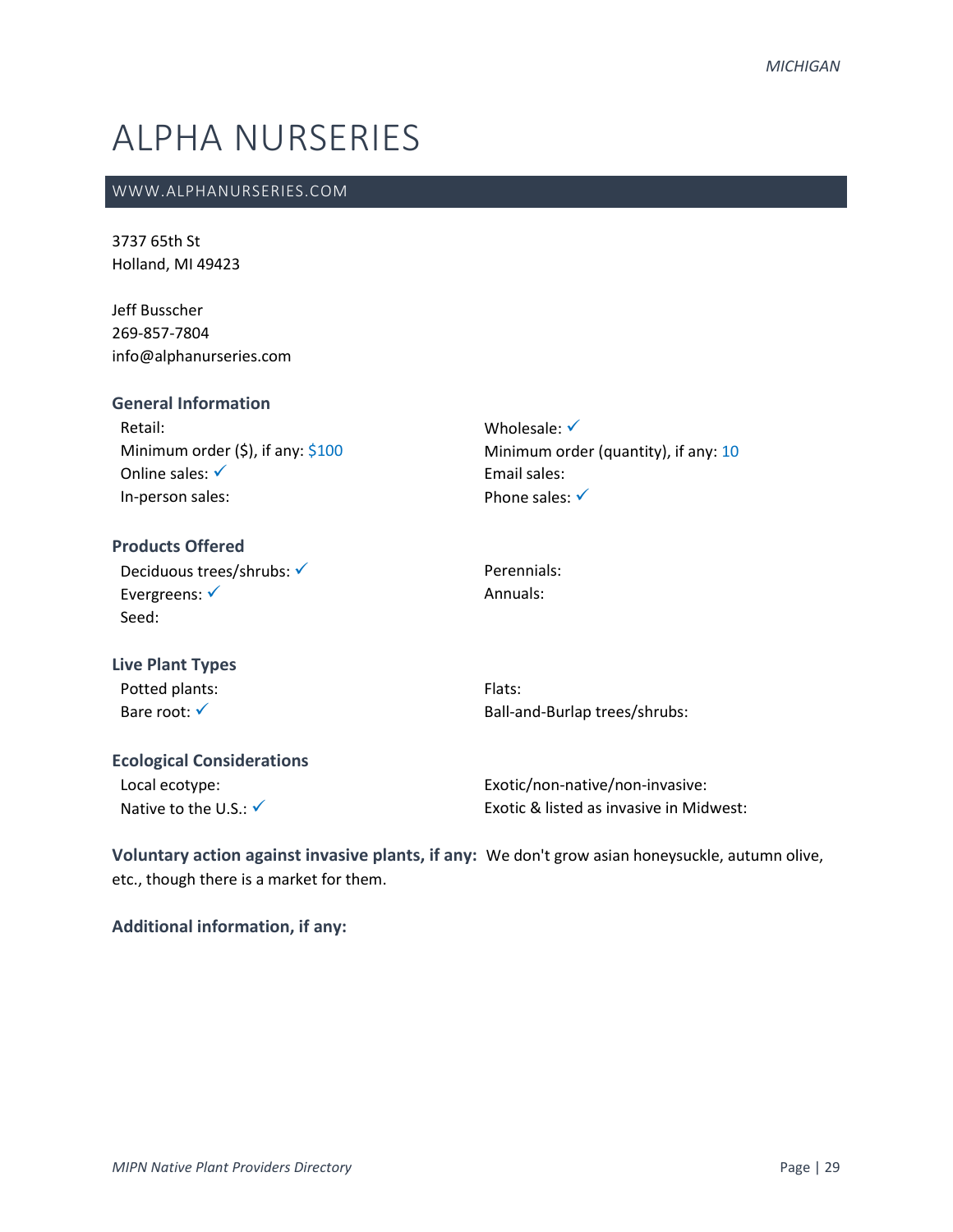## HIDDEN SAVANNA NURSERY

#### HIDDENSAVANNA.COM

100 N Van Kal St Kalamazoo, MI 49009

Chad Hughson 269-352-3876 info@hiddensavanna.com

#### **General Information**

Retail: √ Minimum order (\$), if any: Online sales: In-person sales: ✓

Wholesale: √ Minimum order (quantity), if any: Email sales: √ Phone sales: √

#### **Products Offered** Deciduous trees/shrubs: √ Evergreens: √ Seed:

Perennials: <del>✓</del> Annuals:

Flats: ✓

#### **Live Plant Types** Potted plants: √

Bare root:

### **Ecological Considerations**

Local ecotype: √ Native to the U.S.:

Exotic/non-native/non-invasive: Exotic & listed as invasive in Midwest:

Ball-and-Burlap trees/shrubs:

**Voluntary action against invasive plants, if any:**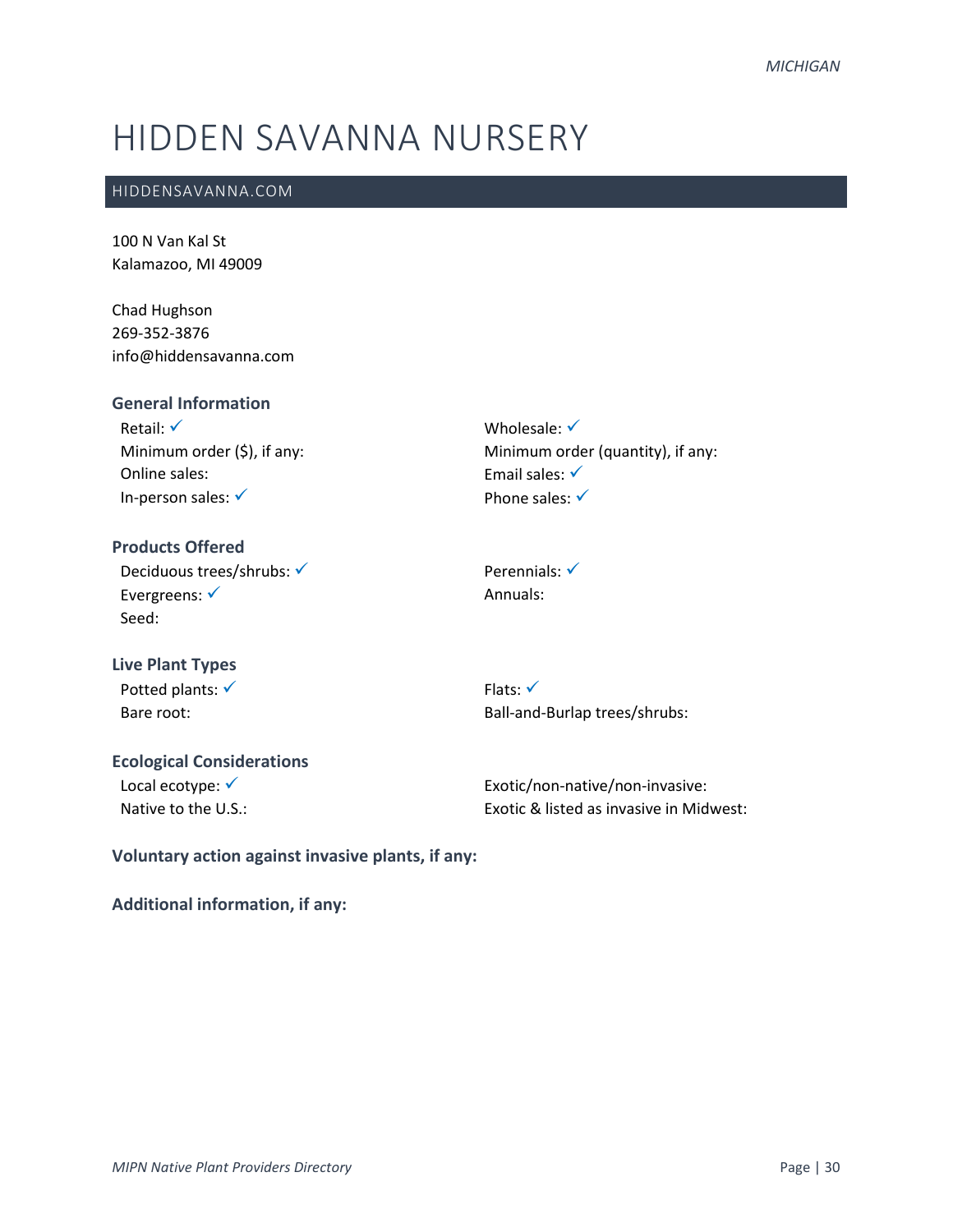## MICHIGAN WILDFLOWER FARM

#### WWW.MICHIGANWILDFLOWERFARM.COM

11770 Cutler Road Portland, MI 48875

Esther Durnwald 517-647-6010 michiganwildflowerfarm@gmail.com

#### **General Information**

Retail: √ Minimum order (\$), if any: Online sales: √ In-person sales:

Wholesale: √ Minimum order (quantity), if any: Email sales: Phone sales: √

**Products Offered** Deciduous trees/shrubs: Evergreens: Seed: √

**Seed Types**

Single species seed: √ Ecosystem-specific seed mixes:  $√$ Wildlife-specific seed mixes: ✓

#### **Ecological Considerations**

Local ecotype: √ Native to the U.S.: NRCS Practice seed mixes:  $√$ State-specified seed mixes: ✓ Custom seed mixes: <del>✓</del>

Perennials: Annuals:

Exotic/non-native/non-invasive: Exotic & listed as invasive in Midwest:

#### **Voluntary action against invasive plants, if any:**

**Additional information, if any:** We only sell seed.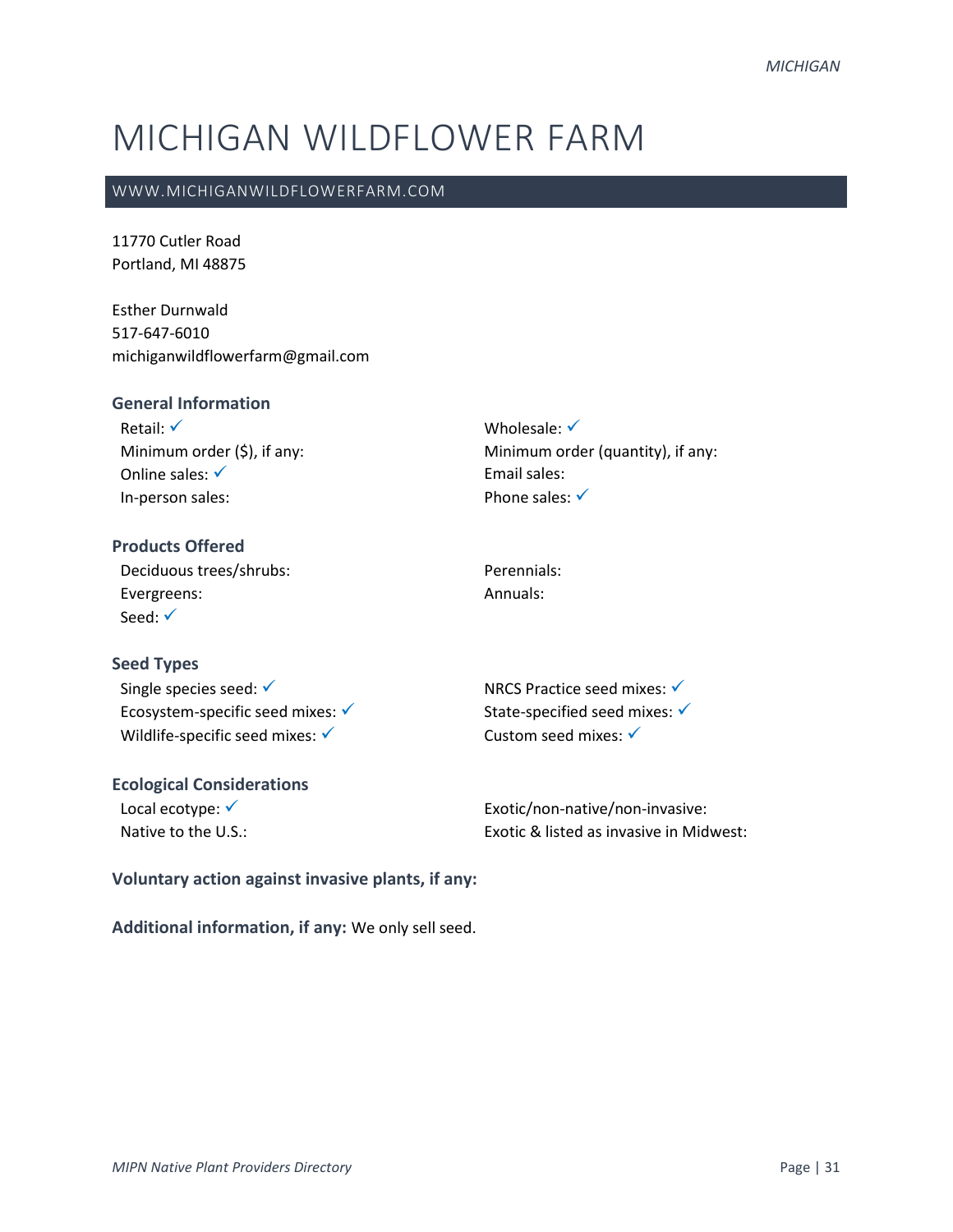## VANS PINES NURSERY

#### WWW.VANSPINESNURSERY.COM

14731 Baldwin St West Olive, MI 49460

Gary Van Slooten 616-399-1620 info@vanspinesnursery.com

| <b>General Information</b>      |                                      |
|---------------------------------|--------------------------------------|
| Retail:                         | Wholesale: $\checkmark$              |
| Minimum order $(\xi)$ , if any: | Minimum order (quantity), if any: 50 |
| Online sales:                   | Email sales:                         |
| In-person sales:                | Phone sales: $\checkmark$            |
|                                 |                                      |

**Products Offered** Deciduous trees/shrubs: √ Evergreens: √ Seed: √

#### **Seed Types**

| Single species seed: $\checkmark$ |
|-----------------------------------|
| Ecosystem-specific seed mixes:    |
| Wildlife-specific seed mixes:     |

#### **Live Plant Types**

Potted plants: √ Bare root: √

Perennials: Annuals:

NRCS Practice seed mixes: State-specified seed mixes: Custom seed mixes:

Flats: Ball-and-Burlap trees/shrubs:

### **Ecological Considerations** Local ecotype:

Native to the U.S.:  $\checkmark$ 

Exotic/non-native/non-invasive: Exotic & listed as invasive in Midwest:

#### **Voluntary action against invasive plants, if any:**

**Additional information, if any:** We also sell jiffy plugs and plantable peat pots.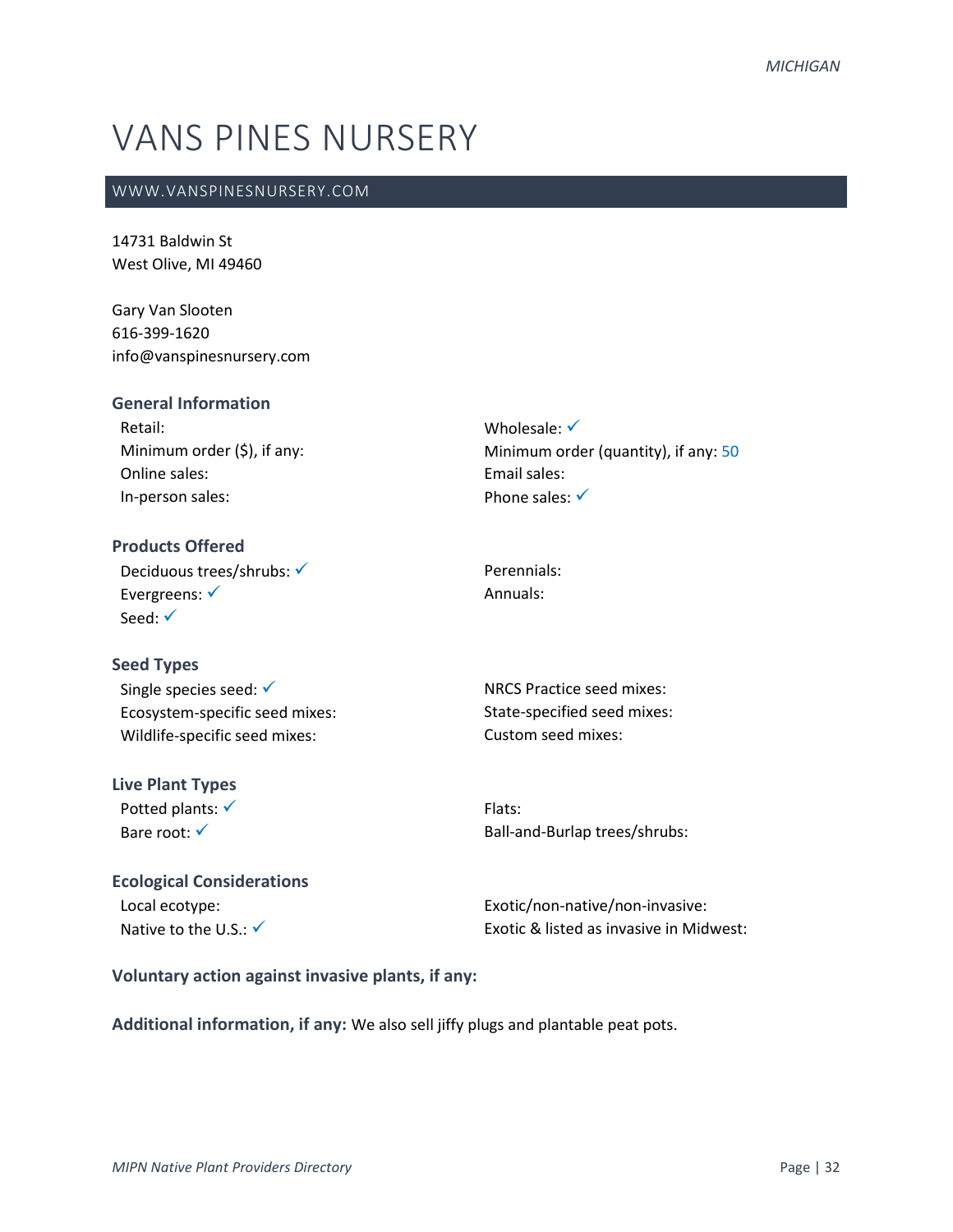## WALTERS SEED COMPANY

#### WWW.WALTERS-SEED.COM

65 Veterans Drive Holland, MI 49423

Sandy Slager 616-355-7333 info@walters-seed.com

| <b>General Information</b>      |                                   |
|---------------------------------|-----------------------------------|
| Retail: $\checkmark$            | Wholesale: $\checkmark$           |
| Minimum order $(\xi)$ , if any: | Minimum order (quantity), if any: |
| Online sales: $\checkmark$      | Email sales:                      |
| In-person sales:                | Phone sales: $\checkmark$         |
|                                 |                                   |

| <b>Products Offered</b> |
|-------------------------|
| Deciduous trees/shrubs: |
| Evergreens:             |
| Seed: $\checkmark$      |

**Seed Types**

Single species seed: √ Ecosystem-specific seed mixes: Wildlife-specific seed mixes: √

#### **Ecological Considerations**

Local ecotype: Native to the U.S.: NRCS Practice seed mixes: State-specified seed mixes: Custom seed mixes: √

Perennials: Annuals:

Exotic/non-native/non-invasive: Exotic & listed as invasive in Midwest:

**Voluntary action against invasive plants, if any:** 

**Additional information, if any:** Packager of seeds into paper packets or foil pouches.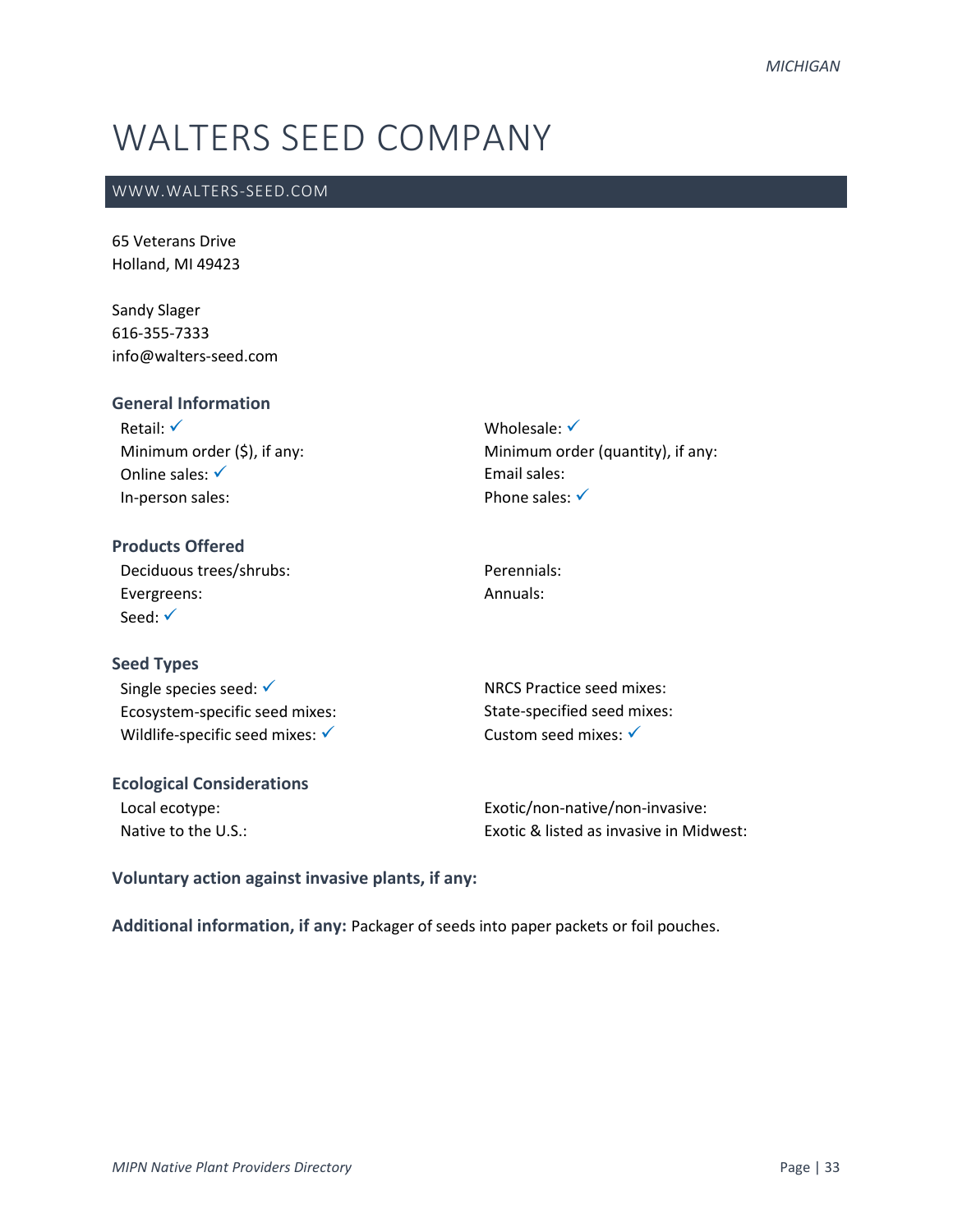## WILDTYPE NATIVE PLANTS & ECOLOGICAL SERVICES

#### WILDTYPEPLANTS.COM

900 N. Every Road Mason, MI 48854

Bill Schneider 517-244-1140 info@wildtypeplants.com

#### **General Information**

Retail: ✓ Minimum order (\$), if any: Online sales: √ In-person sales: ✓

#### **Products Offered**

Deciduous trees/shrubs: √ Evergreens: <del>✓</del> Seed:

### Minimum order (quantity), if any: Email sales: Phone sales:

Perennials: √ Annuals:

Wholesale: √

### **Live Plant Types**

Potted plants: √ Bare root: √

Flats: ✓ Ball-and-Burlap trees/shrubs:

#### **Ecological Considerations**

Local ecotype: √ Native to the U.S.: Exotic/non-native/non-invasive: Exotic & listed as invasive in Midwest:

#### **Voluntary action against invasive plants, if any:**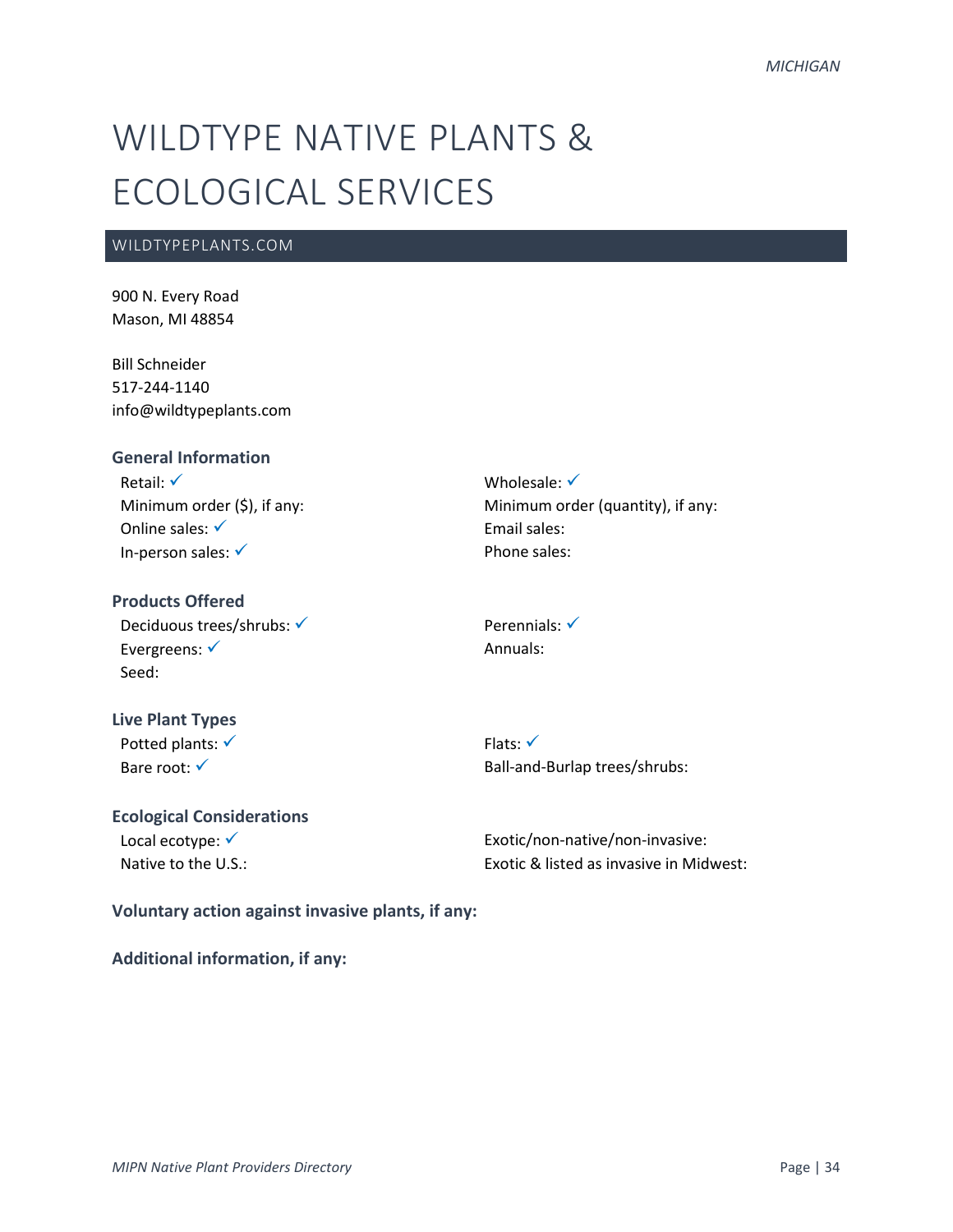## ALBERT LEA SEED

#### ALSEED.COM

1414 W. Main St Albert Lea, MN 56007

Matt Helgeson 800-352-5247 matth@alseed.com

## **General Information**

Retail: √ Minimum order (\$), if any: Online sales: In-person sales: ✓

Wholesale: √ Minimum order (quantity), if any: Email sales: Phone sales: √

**Products Offered** Deciduous trees/shrubs: √ Evergreens: √ Seed: √

#### **Seed Types**

Single species seed: √ Ecosystem-specific seed mixes:  $√$ Wildlife-specific seed mixes: √

#### **Live Plant Types**

Potted plants: √ Bare root:

Annuals: √

Perennials: <del>✓</del>

NRCS Practice seed mixes:  $√$ State-specified seed mixes: ✓ Custom seed mixes: √

Flats: Ball-and-Burlap trees/shrubs:

## **Ecological Considerations** Local ecotype:

Native to the U.S.:  $\checkmark$ 

Exotic/non-native/non-invasive: ✔ Exotic & listed as invasive in Midwest: Yes

### **Voluntary action against invasive plants, if any:** No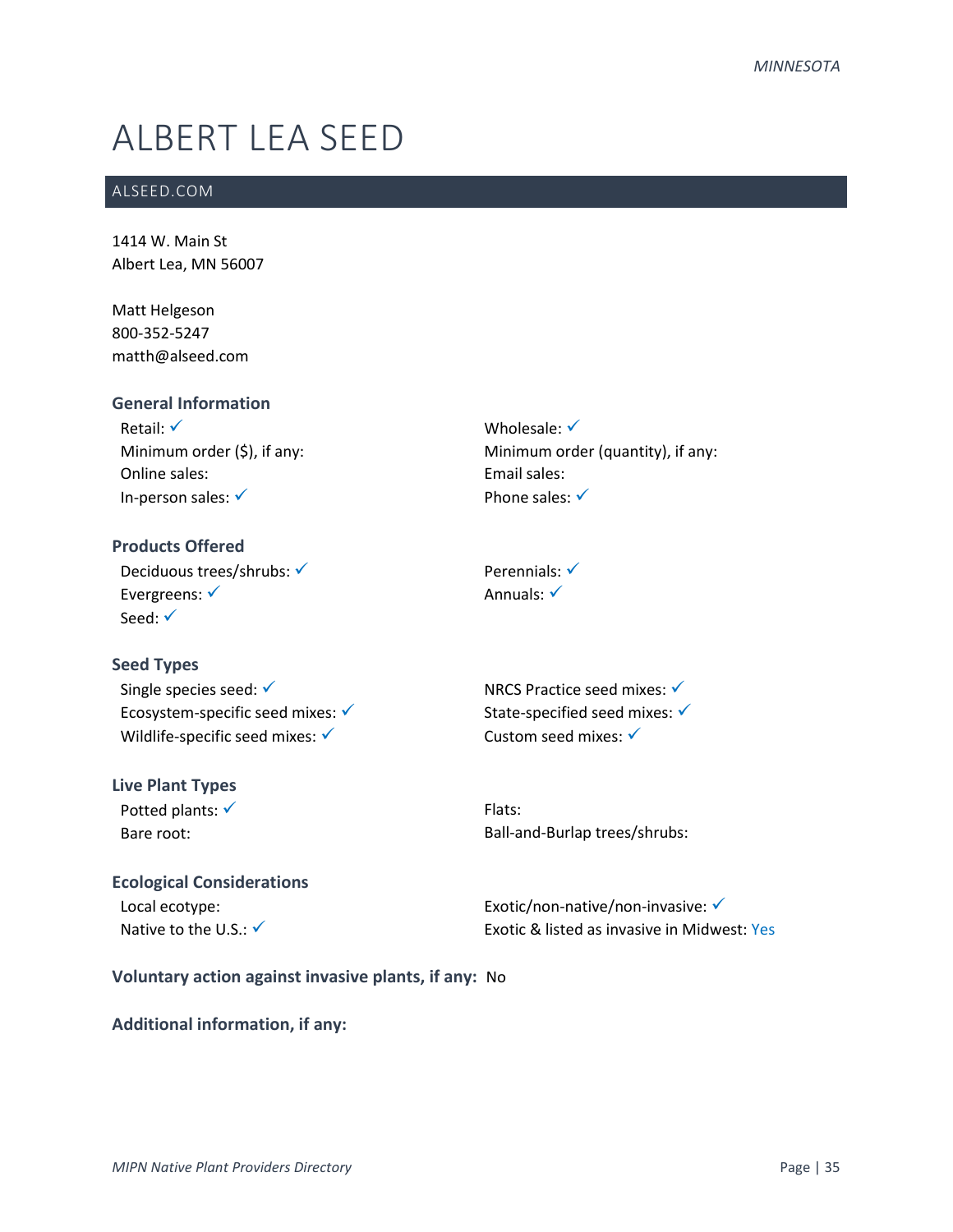## BLAZING STAR GARDENS

#### WWW.BLAZINGSTARGARDENS.COM

28175 740th Ave Clarks Grove, MN 56016

Dustin Demmer 507-402-8337 blazingstargardens@gmail.com

#### **General Information**

Retail: √ Minimum order (\$), if any: Online sales: √ In-person sales: ✓

Wholesale: √ Minimum order (quantity), if any: Email sales: Phone sales: √

**Products Offered** Deciduous trees/shrubs: Evergreens: Seed: √

Perennials: <del>✓</del> Annuals:

#### **Seed Types**

Single species seed: √ Ecosystem-specific seed mixes: Wildlife-specific seed mixes:

#### **Live Plant Types**

Potted plants: Bare root:

NRCS Practice seed mixes: State-specified seed mixes: Custom seed mixes:

Flats: ✓ Ball-and-Burlap trees/shrubs:

## **Ecological Considerations** Local ecotype: <del>✓</del> Native to the U.S.:  $\checkmark$

Exotic/non-native/non-invasive: Exotic & listed as invasive in Midwest:

**Voluntary action against invasive plants, if any:**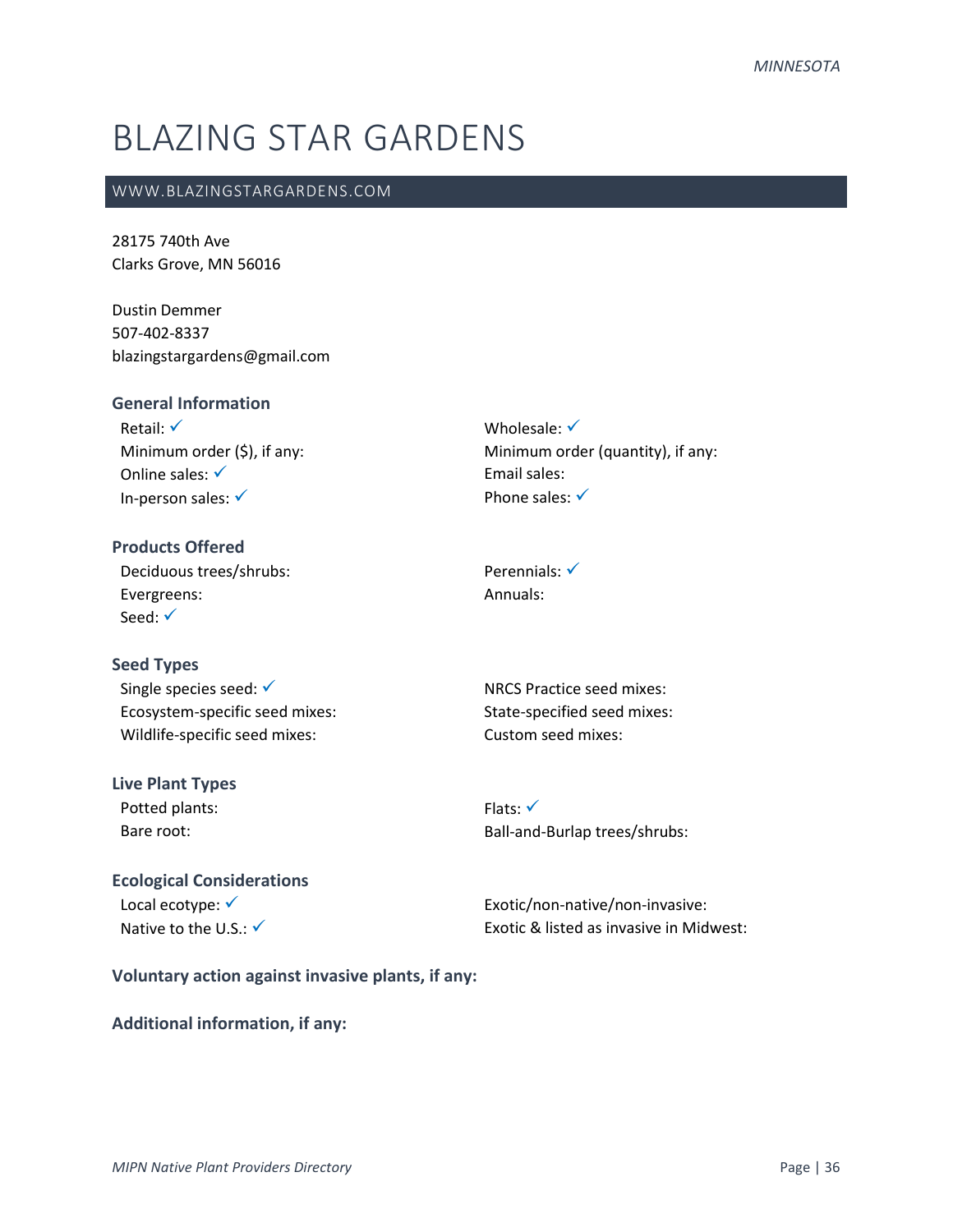# LANDSCAPE ALTERNATIVES

## LANDSCAPEALTERNATIVES.COM

25316 St. Croix Trl Shafer, MN 55074

Roy Robison 651-257-4460 landscapealt@frontiernet.net

| <b>General Information</b>       |                                                    |
|----------------------------------|----------------------------------------------------|
| Retail:                          | Wholesale:                                         |
| Minimum order $(\xi)$ , if any:  | Minimum order (quantity), if any:                  |
| Online sales:                    | <b>Fmail sales:</b>                                |
| In-person sales:                 | Phone sales:                                       |
| <b>Products Offered</b>          |                                                    |
| Deciduous trees/shrubs:          | Perennials:                                        |
| Evergreens:                      | Annuals:                                           |
| Seed:                            |                                                    |
| <b>Seed Types</b>                |                                                    |
| Single species seed:             | <b>NRCS Practice seed mixes:</b>                   |
| Ecosystem-specific seed mixes:   | State-specified seed mixes:                        |
| Wildlife-specific seed mixes:    | Custom seed mixes:                                 |
| <b>Live Plant Types</b>          |                                                    |
| Potted plants:                   | Flats:                                             |
| Bare root:                       | Ball-and-Burlap trees/shrubs:                      |
| <b>Ecological Considerations</b> |                                                    |
| Local ecotype:                   | Exotic/non-native/non-invasive:                    |
| Native to the U.S.:              | <b>Exotic &amp; listed as invasive in Midwest:</b> |

## **Voluntary action against invasive plants, if any:**

**Additional information, if any:** Our wholesale conservation seed sales are backed by Certified Crop Advisors.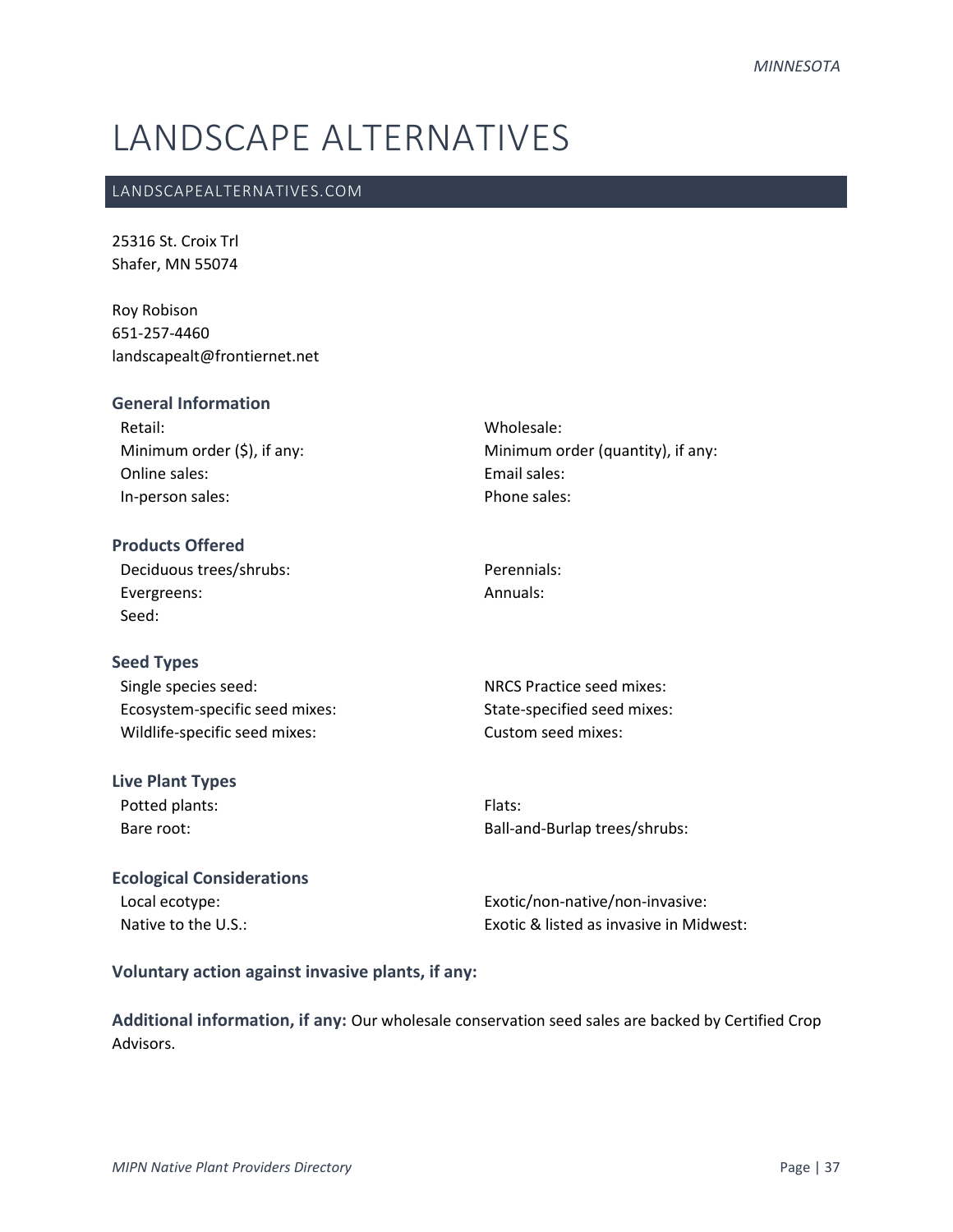# MINNESOTA NATIVE LANDSCAPES

#### WWW.MNNATIVELANDSCAPES.COM

8740 77th St NE Otsego, MN 55362

763-295-0010 info@mnlcorp.com

### **General Information**

Retail: √ Minimum order (\$), if any: Online sales: √ In-person sales:

## **Products Offered**

Deciduous trees/shrubs: √ Evergreens: Seed: <del>✓</del>

#### **Seed Types**

Single species seed: √ Ecosystem-specific seed: ✓ Wildlife-specific seed: √

#### **Live Plant Types**

Potted plants: √ Bare root:

## Perennials: √ Annuals:

Wholesale: √

Email sales: Phone sales: √

Minimum order (quantity), if any:

NRCS Practice seed: √ State-specified seed: √ Custom seed: √

Flats: √ Ball-and-Burlap trees/shrubs:

## **Ecological Considerations**

Local ecotype: <del>✓</del> Native to the U.S.: Exotic/non-native/non-invasive: Exotic & listed as invasive in Midwest:

#### **Voluntary action against invasive plants, if any:** NA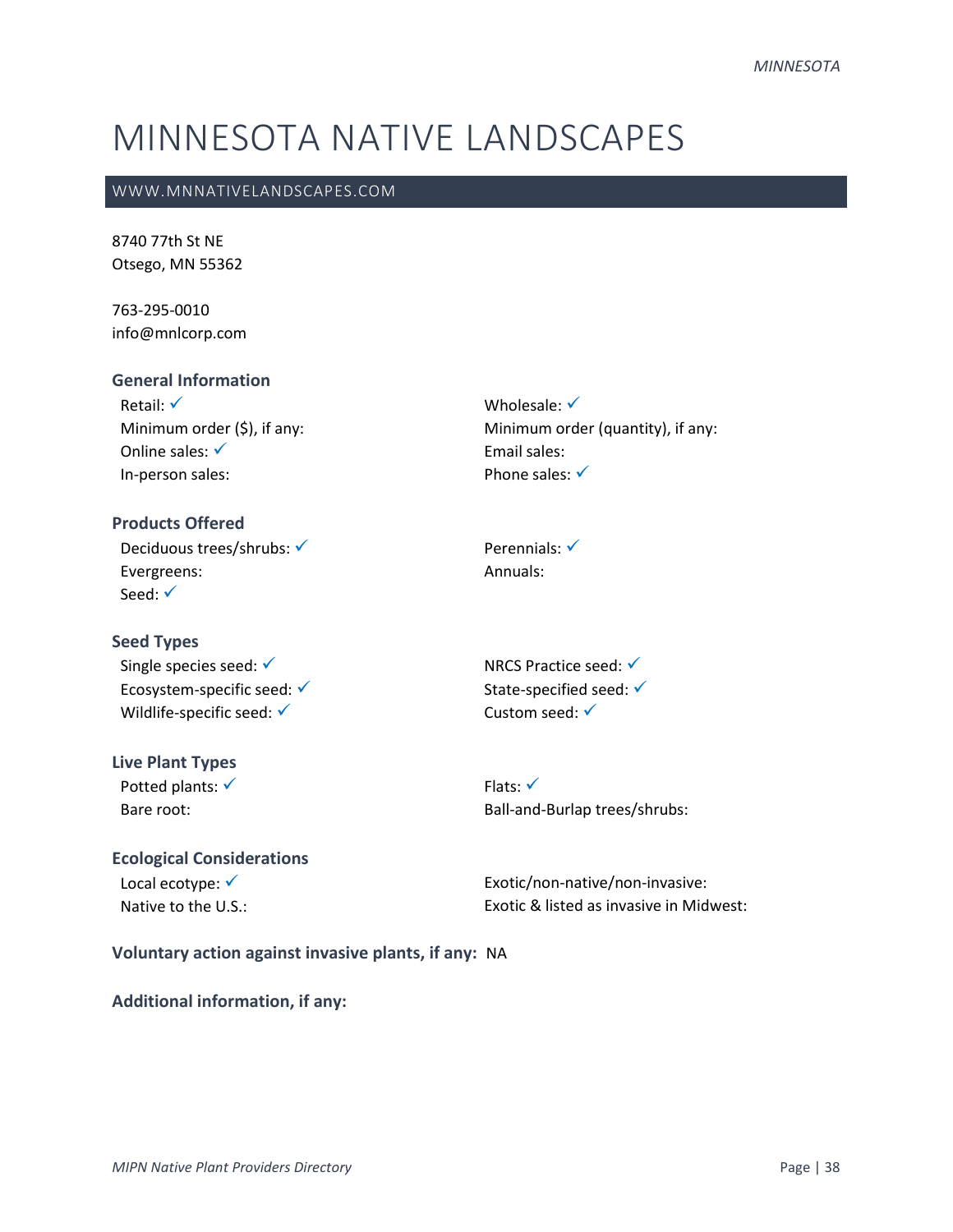## NATURAL SHORE TECHNOLOGIES

## WWW.NATURALSHORE.COM

6275 Pagenkopf Road Independence, MN 55359

Rob Langer 612-703-7581 rob.l@naturalshore.com

## **General Information**

Retail: √ Minimum order (\$), if any: Online sales: In-person sales: ✓

Wholesale: √ Minimum order (quantity), if any: Email sales: √ Phone sales: √

## **Products Offered** Deciduous trees/shrubs: Evergreens: Seed:

Perennials: <del>✓</del> Annuals:

## **Live Plant Types** Potted plants: √ Bare root:

Flats: Ball-and-Burlap trees/shrubs:

## **Ecological Considerations** Local ecotype: √

Native to the U.S.:

Exotic/non-native/non-invasive: Exotic & listed as invasive in Midwest:

**Voluntary action against invasive plants, if any:**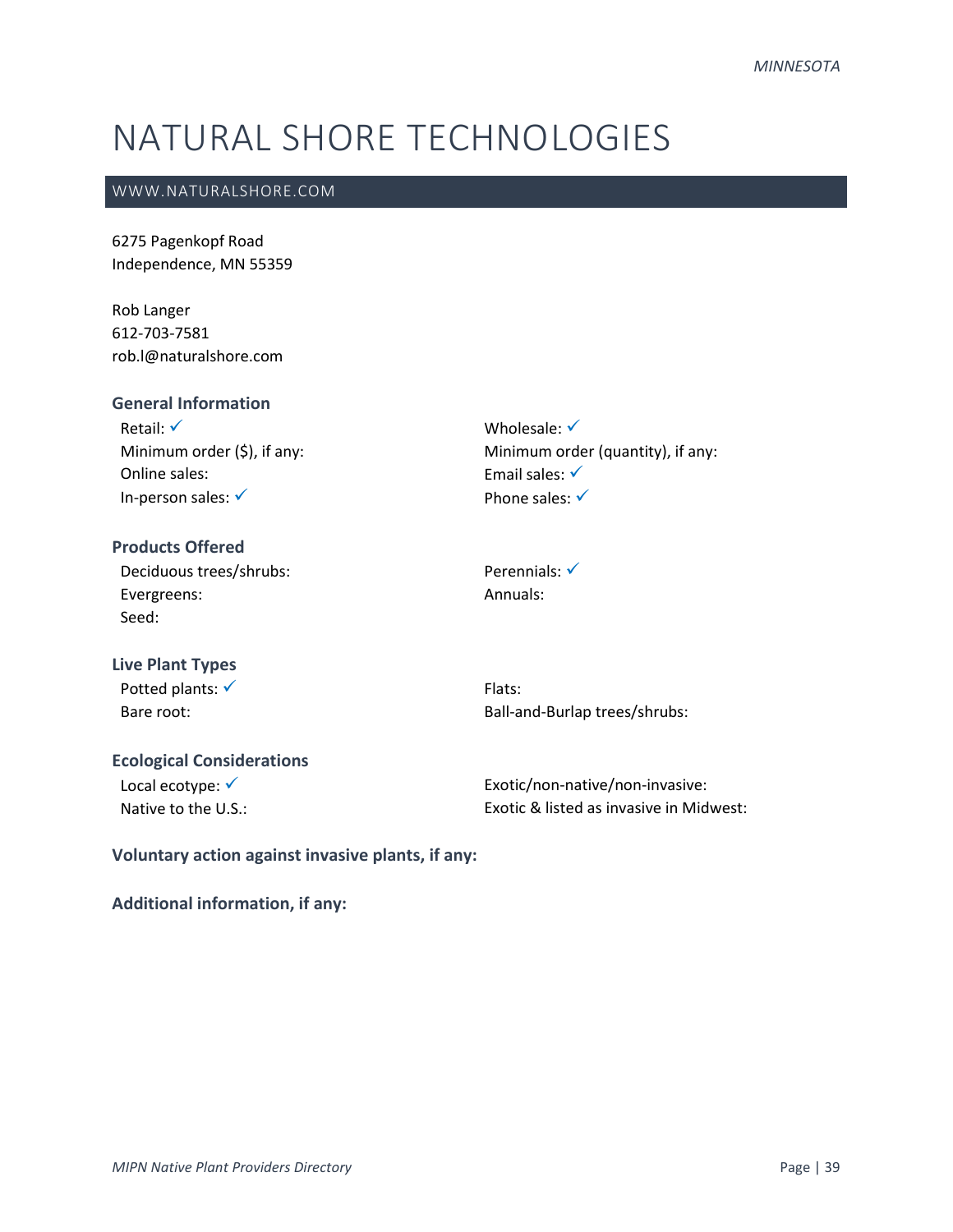## OUT BACK NURSERY

## OUTBACKNURSERY.COM

15280 110th St S. Hastings, MN 55033

Tom Tennant 651-438-2771 sales@outbacknursery.com

### **General Information**

Retail: √ Minimum order (\$), if any: Online sales: √ In-person sales: ✓

Wholesale: √ Minimum order (quantity), if any: Email sales: Phone sales: √

## **Products Offered** Deciduous trees/shrubs: √ Evergreens: √ Seed:

Perennials: <del>✓</del> Annuals:

### **Live Plant Types** Potted plants: √

Bare root:

Flats: Ball-and-Burlap trees/shrubs:

## **Ecological Considerations**

Local ecotype: √ Native to the U.S.:

Exotic/non-native/non-invasive: Exotic & listed as invasive in Midwest:

**Voluntary action against invasive plants, if any:**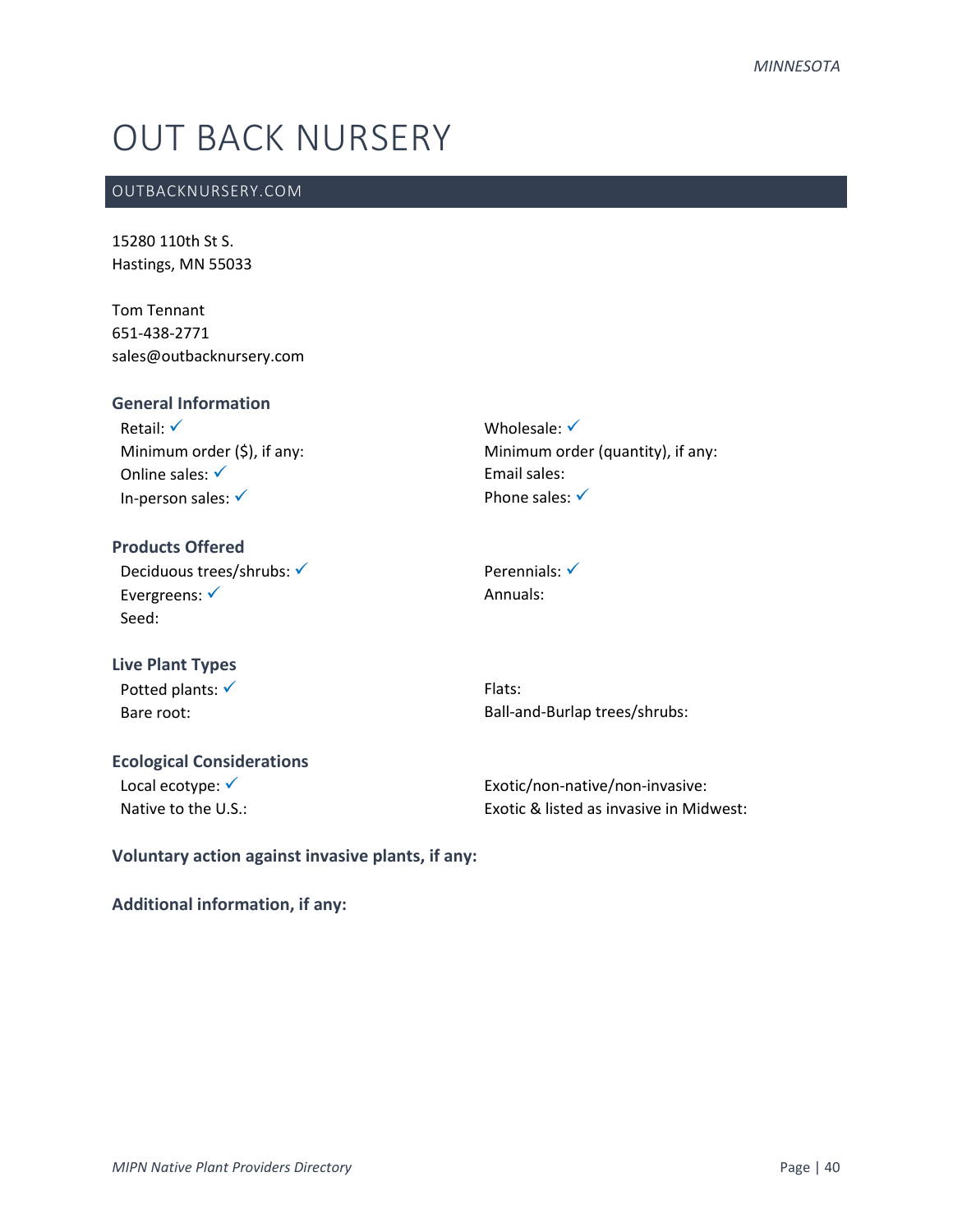# PRAIRIE MOON NURSERY

### WWW.PRAIRIEMOON.COM

32115 Prairie Lane Winona, MN 55987

Bill Carter 507-452-1362 info@prairiemoon.com

### **General Information**

Retail: √ Minimum order (\$), if any: Online sales: √ In-person sales: ✓

Wholesale: √ Minimum order (quantity), if any: Email sales: Phone sales:  $√$ 

**Products Offered** Deciduous trees/shrubs: √ Evergreens: √ Seed: √

Perennials: √ Annuals: <del>✓</del>

**Seed Types** Single species seed: √ Ecosystem-specific seed mixes:  $√$ Wildlife-specific seed mixes: ✓

## **Live Plant Types**

Potted plants: √ Bare root: √

NRCS Practice seed mixes: ✓ State-specified seed mixes: ✓ Custom seed mixes: √

Flats: ✓ Ball-and-Burlap trees/shrubs:

## **Ecological Considerations** Local ecotype: <del>✓</del>

Native to the U.S.:

Exotic/non-native/non-invasive: Exotic & listed as invasive in Midwest:

**Voluntary action against invasive plants, if any:**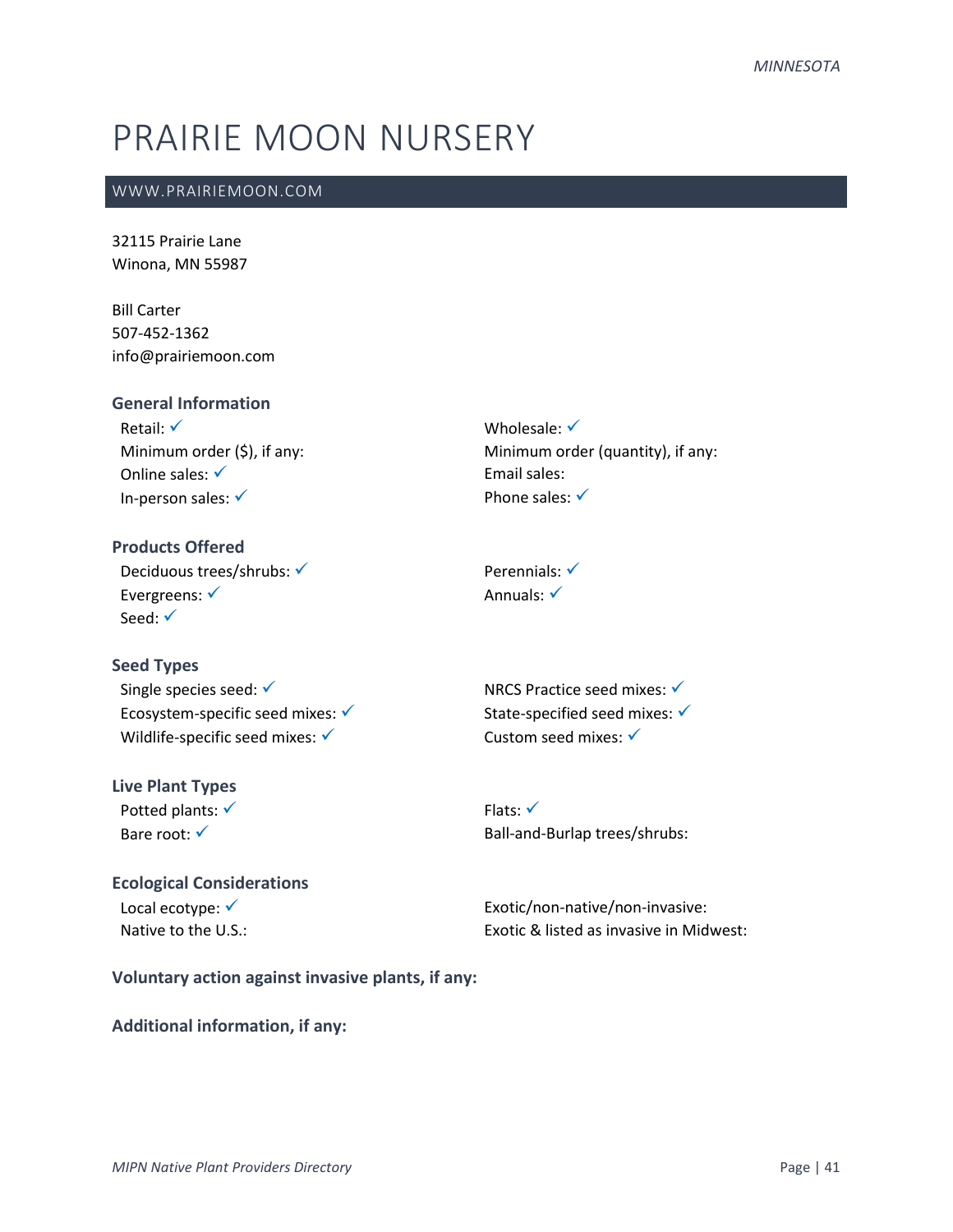## PRAIRIE RESTORATIONS

### WWW.PRAIRIERESTO.COM

31646 128th St NW Princeton, MN 55371

Mike Evenocheck 763-631-9430 mevo@prairieresto.com

### **General Information**

Retail: √ Minimum order (\$), if any: Online sales: In-person sales: ✓

Wholesale: √ Minimum order (quantity), if any: Email sales: Phone sales: √

**Products Offered** Deciduous trees/shrubs: √ Evergreens: √ Seed: √

#### **Seed Types**

Single species seed: √ Ecosystem-specific seed mixes: <del>✓</del> Wildlife-specific seed mixes: √

#### **Live Plant Types**

Potted plants: √ Bare root:

Perennials: √ Annuals:

NRCS Practice seed mixes:  $√$ State-specified seed mixes: ✓ Custom seed mixes: √

Flats: Ball-and-Burlap trees/shrubs:

## **Ecological Considerations** Local ecotype: √

Native to the U.S.:

Exotic/non-native/non-invasive: Exotic & listed as invasive in Midwest:

**Voluntary action against invasive plants, if any:**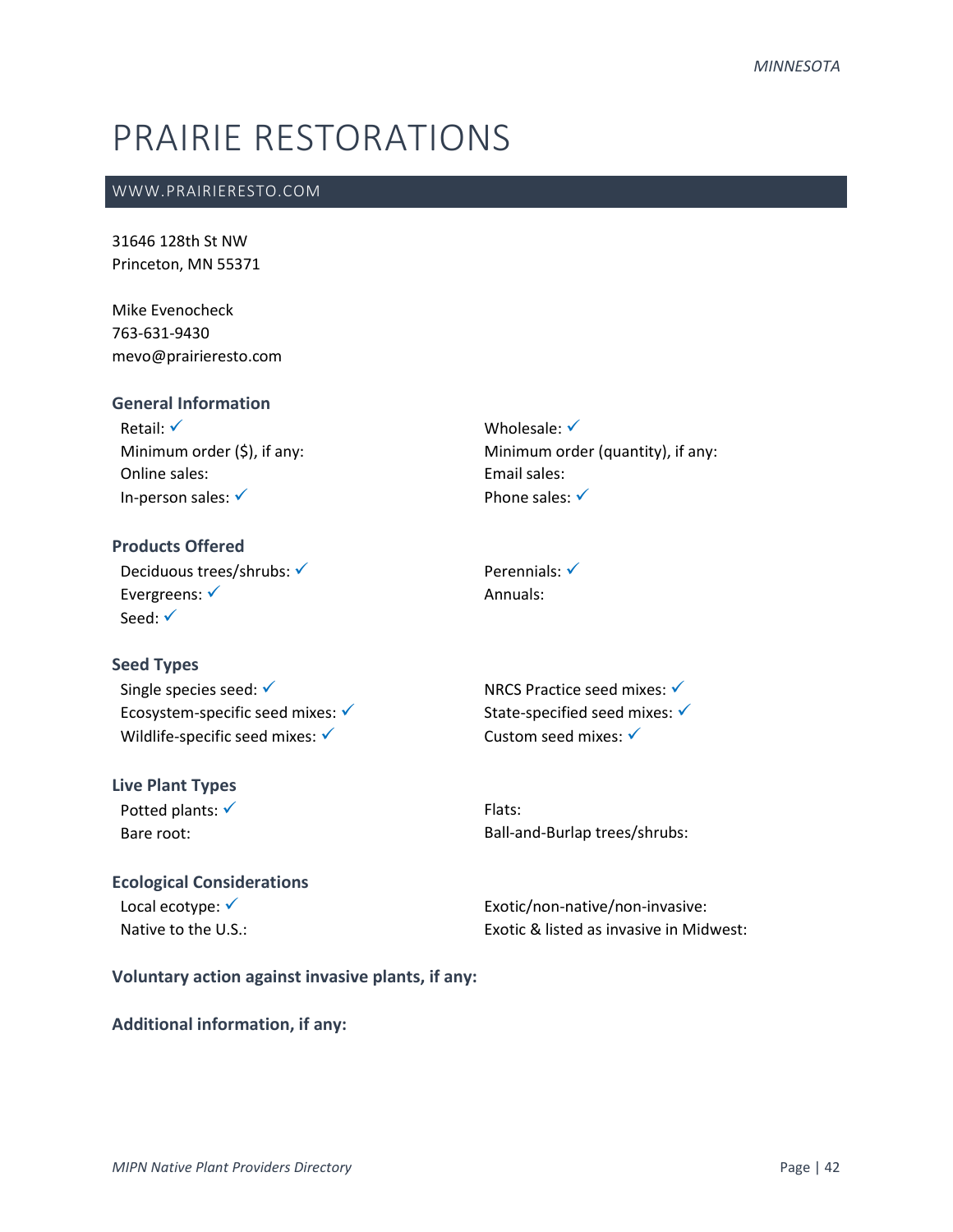## SHOOTING STAR NATIVE SEEDS

#### WWW.SHOOTINGSTARNATIVESEED.COM

20740 County Road 33 Spring Grove, MN 55974

507-498-3944 info@shootingstarnativeseed.com

#### **General Information**

Retail: √ Minimum order  $(5)$ , if any:  $$10$ Online sales: In-person sales:

## **Products Offered**

Deciduous trees/shrubs: Evergreens: Seed: √

#### **Seed Types**

Single species seed: √ Ecosystem-specific seed mixes: ✓ Wildlife-specific seed mixes: ✓

## **Live Plant Types**

Potted plants: Bare root:

## Wholesale: √ Minimum order (quantity), if any: see below Email sales: <del>✓</del> Phone sales: √

Perennials: Annuals:

NRCS Practice seed mixes:  $√$ State-specified seed mixes: √ Custom seed mixes: √

Flats: Ball-and-Burlap trees/shrubs:

## **Ecological Considerations** Local ecotype: √

Native to the U.S.:

Exotic/non-native/non-invasive: Exotic & listed as invasive in Midwest:

#### **Voluntary action against invasive plants, if any:**

**Additional information, if any:** We only sell seed. Minimums: 1 lb for mixes, .01 lb for individual species.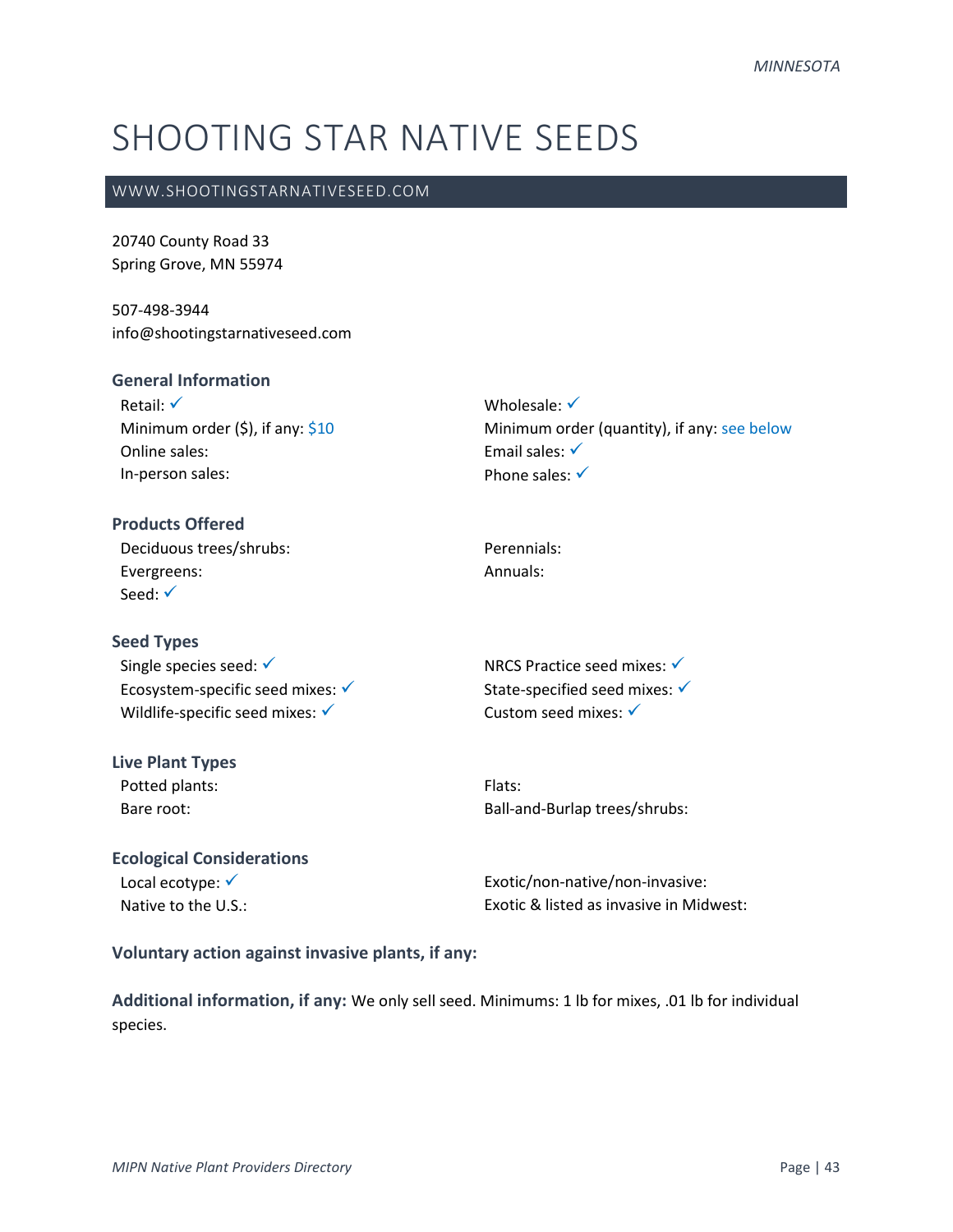# HAMILTON NATIVE OUTPOST

### WWW.HAMILTONNATIVEOUTPOST.COM

16786 Brown Road Elk Creek, MO 65464

Amy Hamilton 417-967-2190 natives@hamiltonnativeoutpost.com

#### **General Information**

Retail: √ Minimum order (\$), if any: Online sales: √ In-person sales: ✓

Wholesale: √ Minimum order (quantity), if any: Email sales: Phone sales: √

**Products Offered** Deciduous trees/shrubs: Evergreens: Seed: √

Perennials: Annuals:

## **Seed Types** Single species seed: √ Ecosystem-specific seed mixes:  $\checkmark$ Wildlife-specific seed mixes: ✓

## **Ecological Considerations**

Local ecotype: <del>✓</del> Native to the U.S.: NRCS Practice seed mixes: ✓ State-specified seed mixes: √ Custom seed mixes: √

Exotic/non-native/non-invasive: Exotic & listed as invasive in Midwest:

## **Voluntary action against invasive plants, if any:**

**Additional information, if any:** We only sell seed.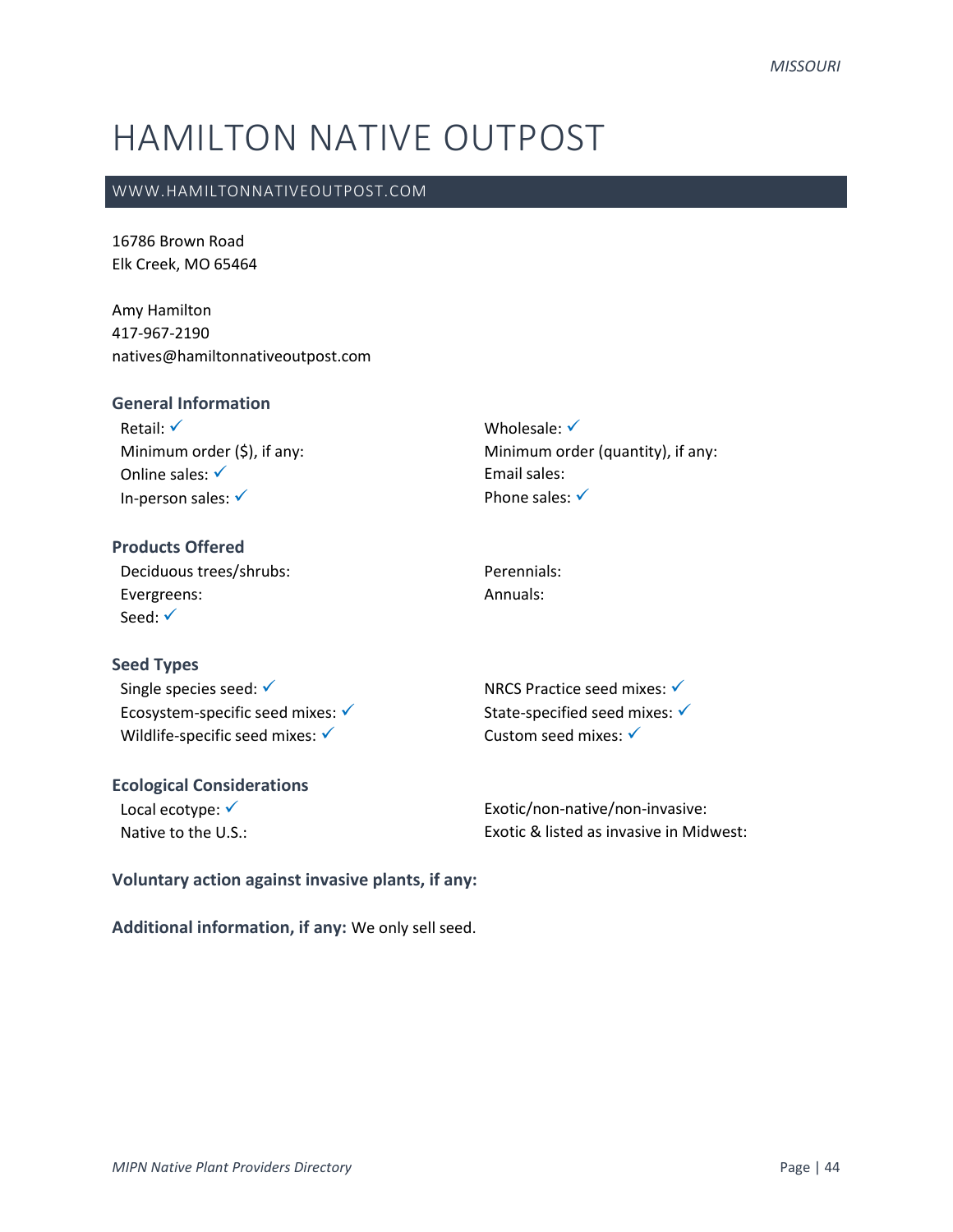## MISSOURI WILDFLOWERS NURSERY

## WWW.MOWILDFLOWERS.NET

9814 Pleasant Hill Road Jefferson City, MO 65109

W Mervin Wallace 573-496-3492 mowldflrs@socket.net

**General Information**

Retail: √ Minimum order (\$), if any: Online sales: √ In-person sales: √

Wholesale: √ Minimum order (quantity), if any: Email sales: Phone sales:  $√$ 

**Products Offered** Deciduous trees/shrubs: √ Evergreens: Seed: √

#### **Seed Types**

Single species seed: √ Ecosystem-specific seed mixes:  $√$ Wildlife-specific seed mixes: √

#### **Live Plant Types**

Potted plants: <del>✓</del> Bare root:

## **Ecological Considerations**

Local ecotype: √ Native to the U.S.: √

Perennials: <del>✓</del> Annuals:

NRCS Practice seed mixes: State-specified seed mixes: Custom seed mixes: ✔

Flats: Ball-and-Burlap trees/shrubs:

Exotic/non-native/non-invasive: Exotic & listed as invasive in Midwest:

**Voluntary action against invasive plants, if any:**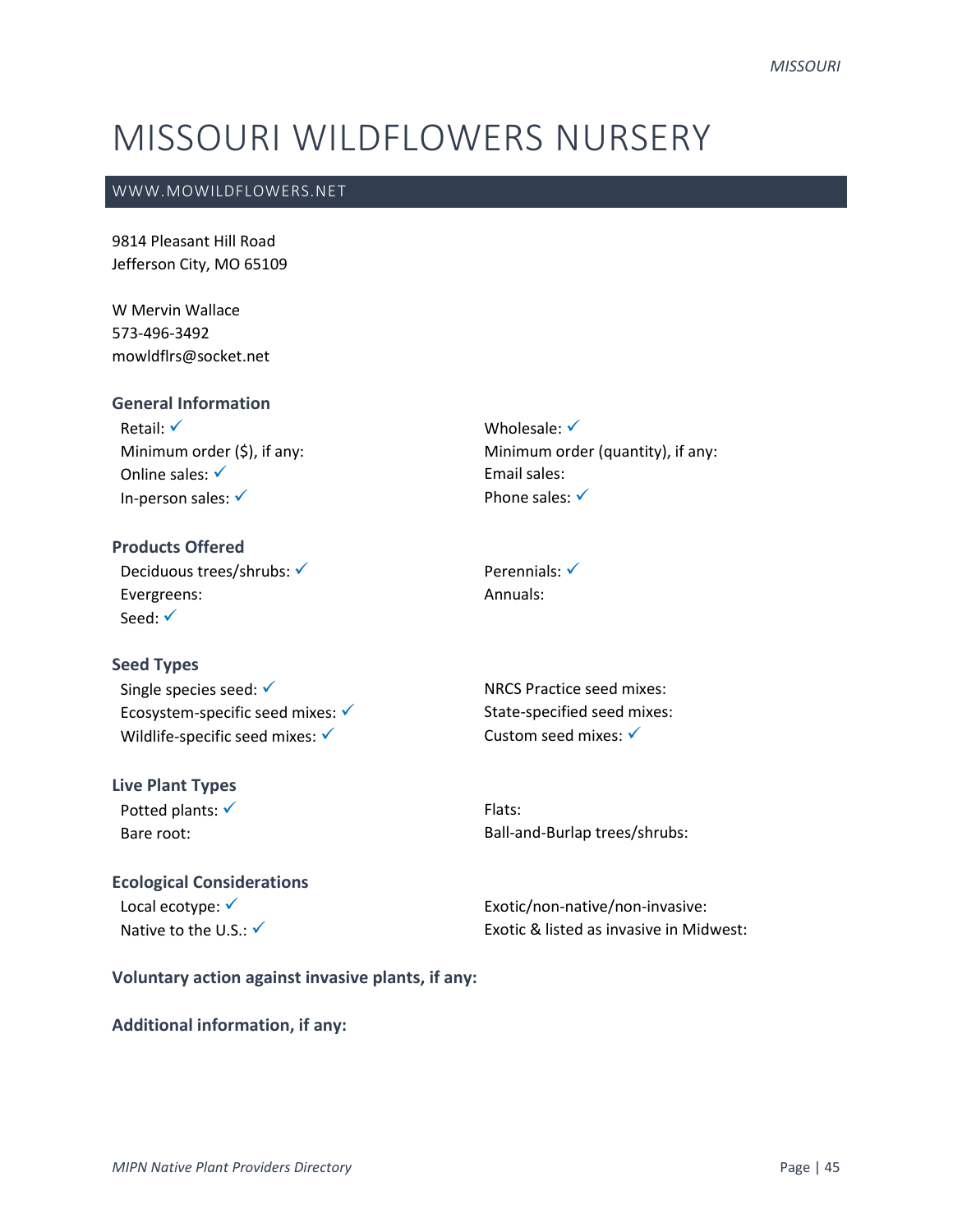# SCHWOPE BROTHERS TREE FARMS

#### WWW.SCHWOPEBROTHERS.COM

5609 N Blue Valley Rd Independence, MO 64058-2521

816-796-3519 jking@schwopebrothers.com

## **General Information**

| Retail:                               |
|---------------------------------------|
| Minimum order $(\$)$ , if any: $$20K$ |
| Online sales:                         |
| In-person sales:                      |

## **Products Offered**

Deciduous trees/shrubs: √ Evergreens: <del>✓</del> Seed:

Perennials: Annuals:

Wholesale: √

Email sales: Phone sales:

## **Live Plant Types** Potted plants: Bare root: √

Flats: Ball-and-Burlap trees/shrubs: √

Minimum order (quantity), if any:

## **Ecological Considerations**

Local ecotype: Native to the  $U.S.:\checkmark$  Exotic/non-native/non-invasive: Exotic & listed as invasive in Midwest:

**Voluntary action against invasive plants, if any:**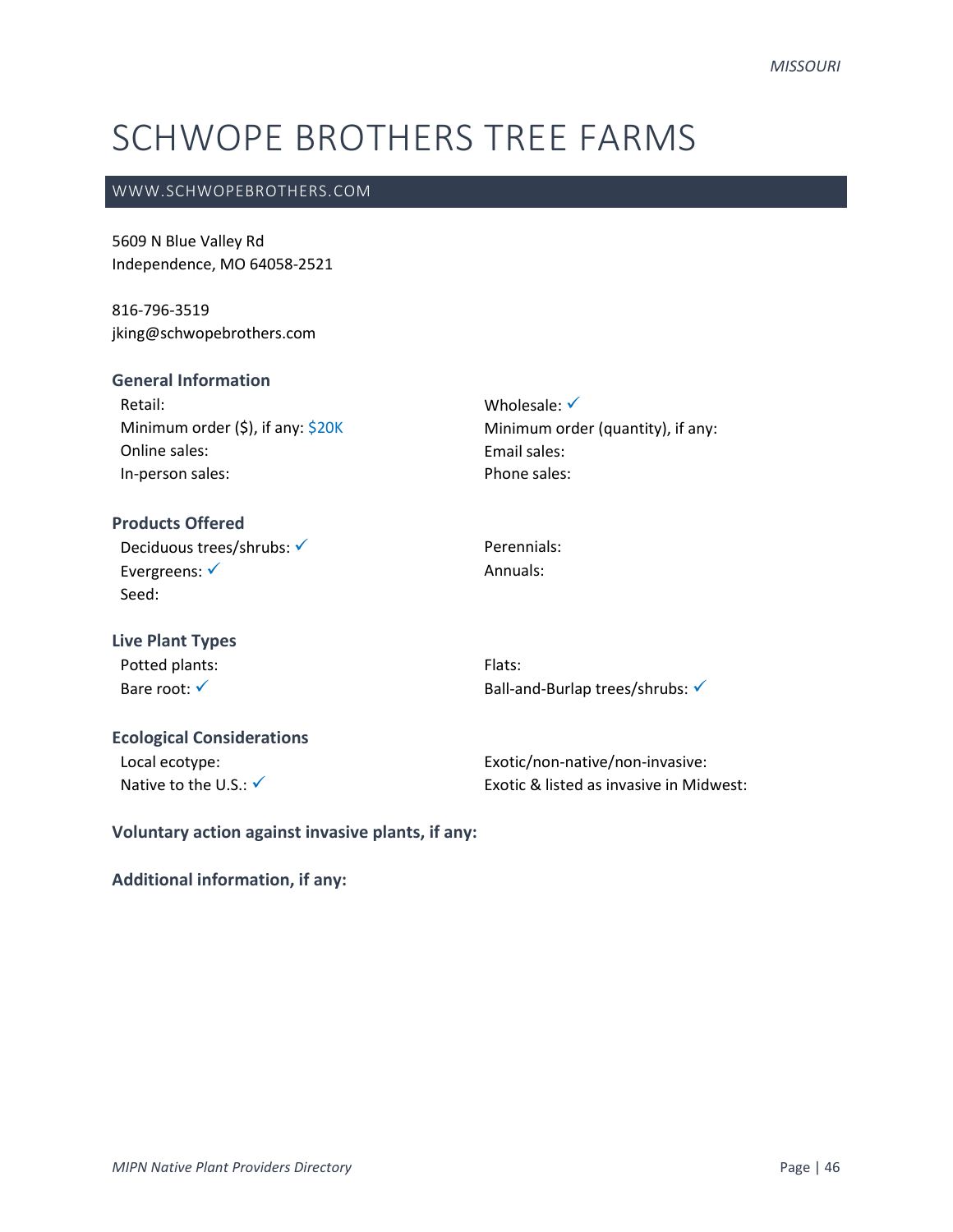# COMPANION PLANTS

### WWW.COMPANIONPLANTS.COM

7247 N Coolville Ridge Rd Athens, OH 45701

Peter Borchard 740-592-4643 info@companionplants.com

### **General Information**

Retail: √ Minimum order (\$), if any: Online sales: √ In-person sales: √

Wholesale: Minimum order (quantity), if any: Email sales: Phone sales: √

## **Products Offered** Deciduous trees/shrubs: √ Evergreens: Seed: √

Perennials: √ Annuals: <del>✓</del>

## **Seed Types**

Single species seed: <del>✓</del> Ecosystem-specific seed mixes: Wildlife-specific seed mixes:

## **Live Plant Types**

Potted plants: √ Bare root: √

NRCS Practice seed mixes: State-specified seed mixes: Custom seed mixes:

Flats: Ball-and-Burlap trees/shrubs:

## **Ecological Considerations** Local ecotype:

Native to the U.S.:  $\checkmark$ 

Exotic/non-native/non-invasive: <del>✓</del> Exotic & listed as invasive in Midwest: Yes

## **Voluntary action against invasive plants, if any:**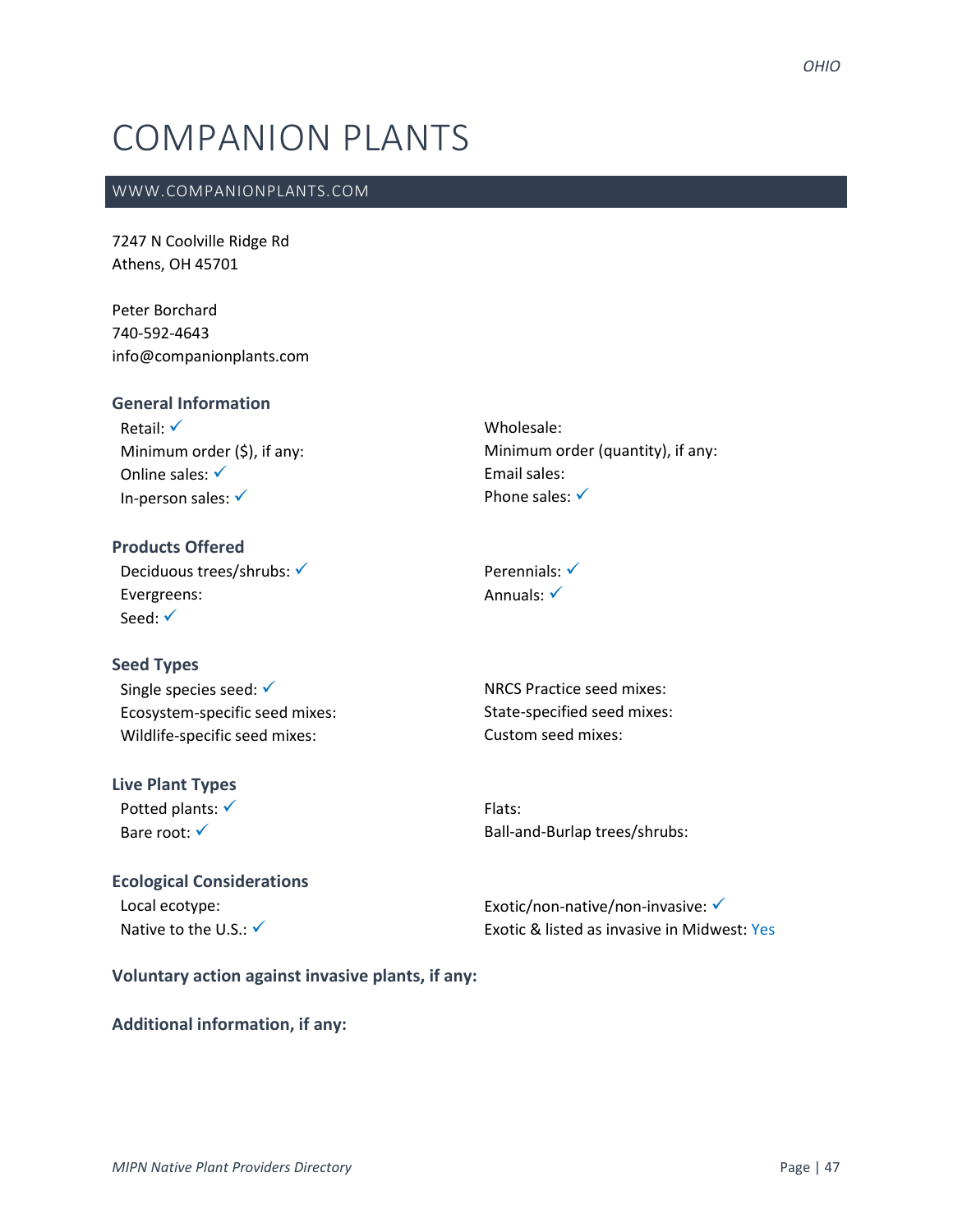## GONATIVESNOW

### GONATIVESNOW.COM

107 E. Concord Dr. Lebanon, OH 45036

Susan Saari 513-932-6428 suesaari@mac.com

## **General Information**

Retail: √ Minimum order (\$), if any: Online sales: In-person sales: √

Wholesale: √ Minimum order (quantity), if any: Email sales: Phone sales:

**Products Offered** Deciduous trees/shrubs: √ Evergreens: Seed: √

Perennials: √ Annuals: √

## **Seed Types**

Single species seed: √ Ecosystem-specific seed mixes: Wildlife-specific seed mixes:

## **Live Plant Types**

Potted plants: √ Bare root:

NRCS Practice seed mixes: State-specified seed mixes: Custom seed mixes: √

Flats: Ball-and-Burlap trees/shrubs:

## **Ecological Considerations** Local ecotype: √ Native to the U.S.:

Exotic/non-native/non-invasive: Exotic & listed as invasive in Midwest:

**Voluntary action against invasive plants, if any:**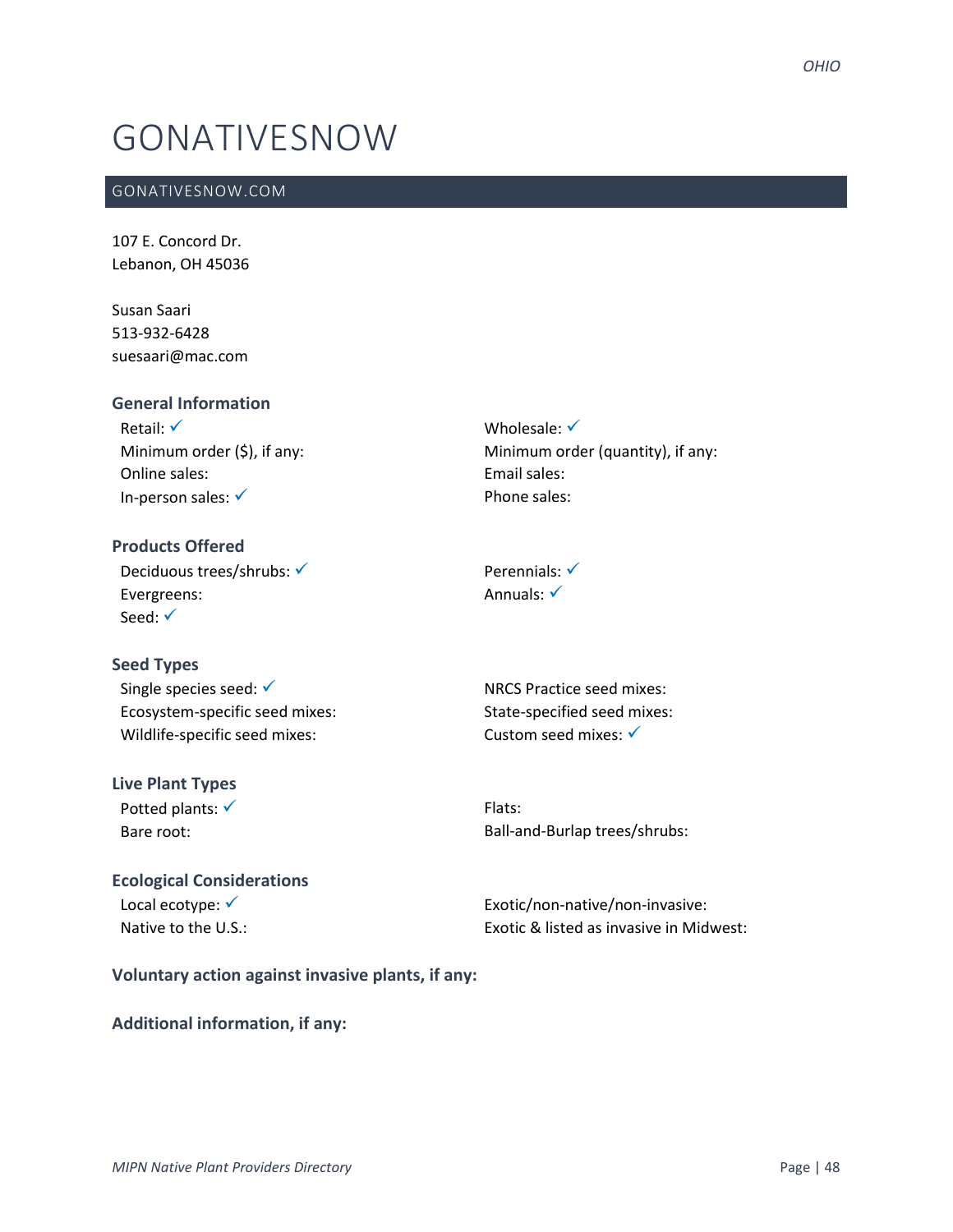## KEYSTONE FLORA

### WWW.KEYSTONEFLORA.COM

5081 Woodenshoe Hollow Lane Cincinnati, OH 45220

Diana Boyd 513-319-3288 nativeplants@keystoneflora.com

### **General Information**

Retail: √ Minimum order (\$), if any: Online sales: In-person sales: ✓

Wholesale: √ Minimum order (quantity), if any: Email sales: Phone sales: √

## **Products Offered**

Deciduous trees/shrubs: √ Evergreens: Seed:

Perennials: √ Annuals: √

### **Live Plant Types** Potted plants: √ Bare root:

Flats: Ball-and-Burlap trees/shrubs:

## **Ecological Considerations**

Local ecotype: √ Native to the U.S.: Exotic/non-native/non-invasive: Exotic & listed as invasive in Midwest:

**Voluntary action against invasive plants, if any:** 

**Additional information, if any:** We propagate and sell local genotype native plants of southwest Ohio.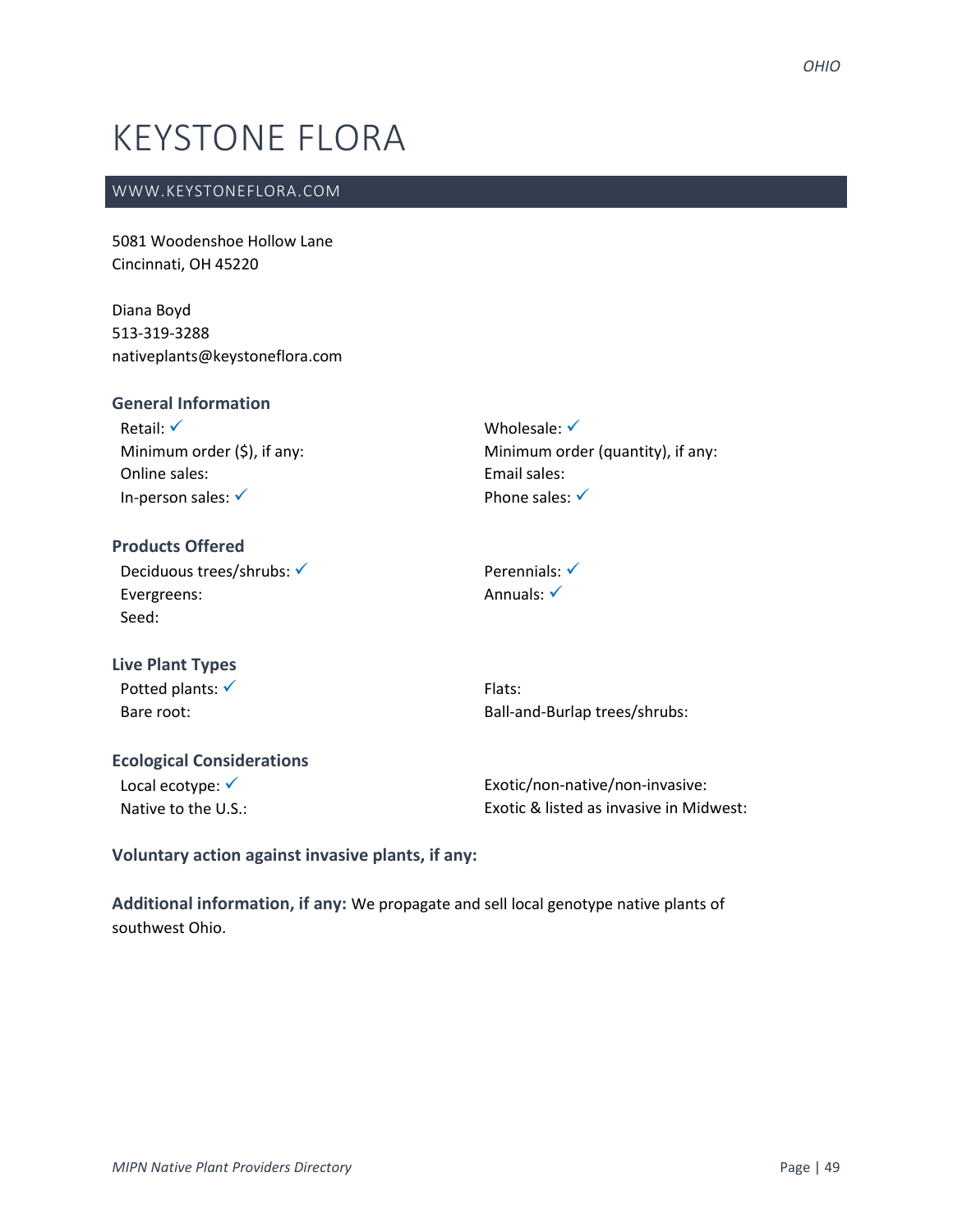# NATIVE OHIO PLANTS

## NATIVEOHIOPLANTS.COM

Tipp City, OH nativeohio@earthlink.net

### **General Information**

Retail: √ Minimum order (\$), if any: Online sales: <del>✓</del> In-person sales: ✓

## Wholesale: √ Minimum order (quantity), if any: Email sales: Phone sales:

## **Products Offered**

Deciduous trees/shrubs: √ Evergreens: √ Seed:

## **Live Plant Types**

Potted plants: √ Bare root:

Perennials: √ Annuals:

Flats: Ball-and-Burlap trees/shrubs:

## **Ecological Considerations**

Local ecotype: <del>✓</del> Native to the U.S.: Exotic/non-native/non-invasive: Exotic & listed as invasive in Midwest:

**Voluntary action against invasive plants, if any:**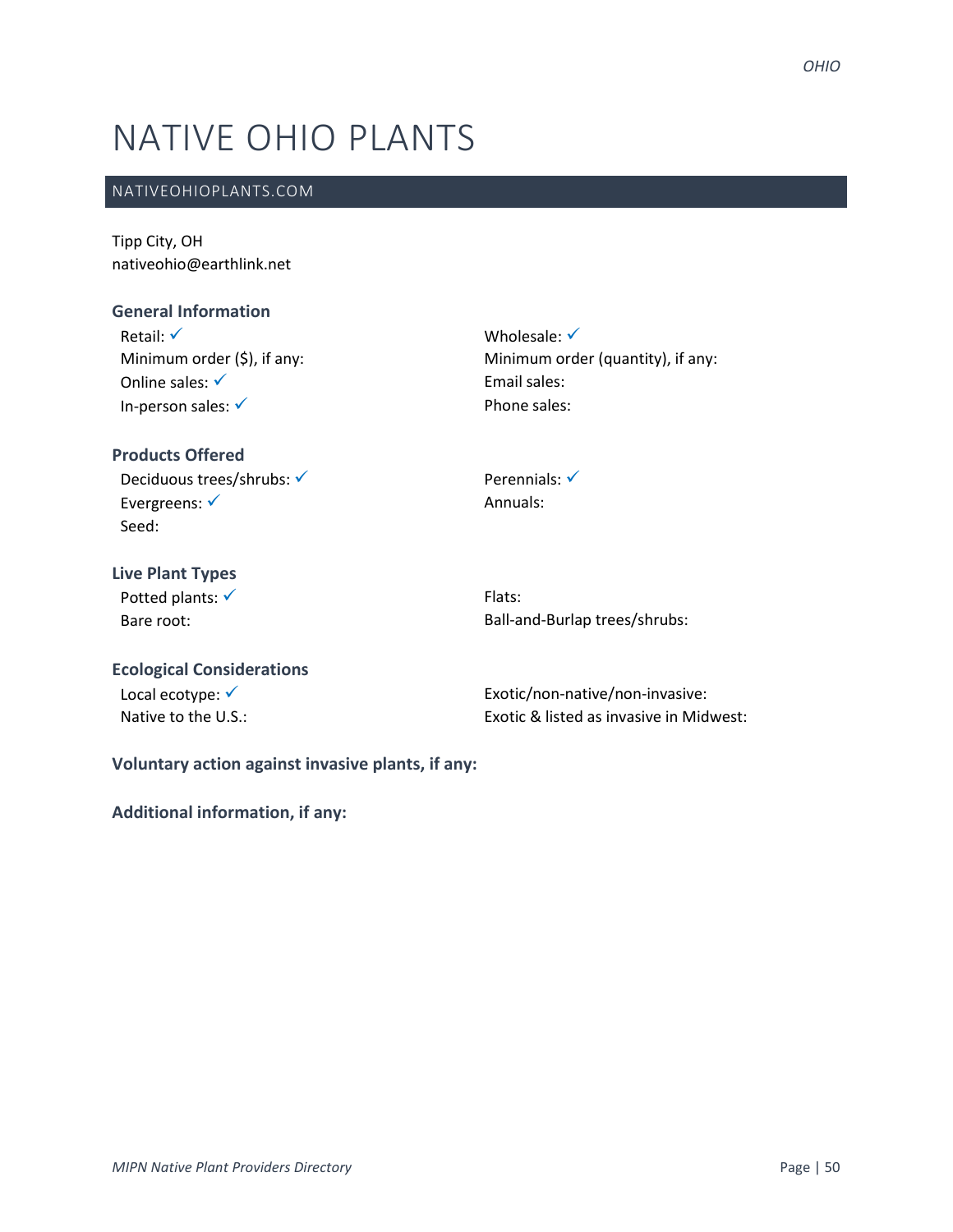## NATIVES IN HARMONY

### WWW.NATIVESINHARMONY.COM

4652 Township Road 179 Marengo, OH 43334

Gale E. Martin 419-688-9800 gale@nativesinharmony.com

### **General Information**

Retail: √ Minimum order (\$), if any: Online sales: √ In-person sales: ✓

Wholesale: √ Minimum order (quantity), if any: Email sales: Phone sales: √

## **Products Offered** Deciduous trees/shrubs: √ Evergreens: √ Seed:

Perennials: √ Annuals: <del>✓</del>

## **Live Plant Types** Potted plants: √

Bare root:

Flats: ✓ Ball-and-Burlap trees/shrubs:

## **Ecological Considerations**

Local ecotype: √ Native to the U.S.:

Exotic/non-native/non-invasive: Exotic & listed as invasive in Midwest:

**Voluntary action against invasive plants, if any:**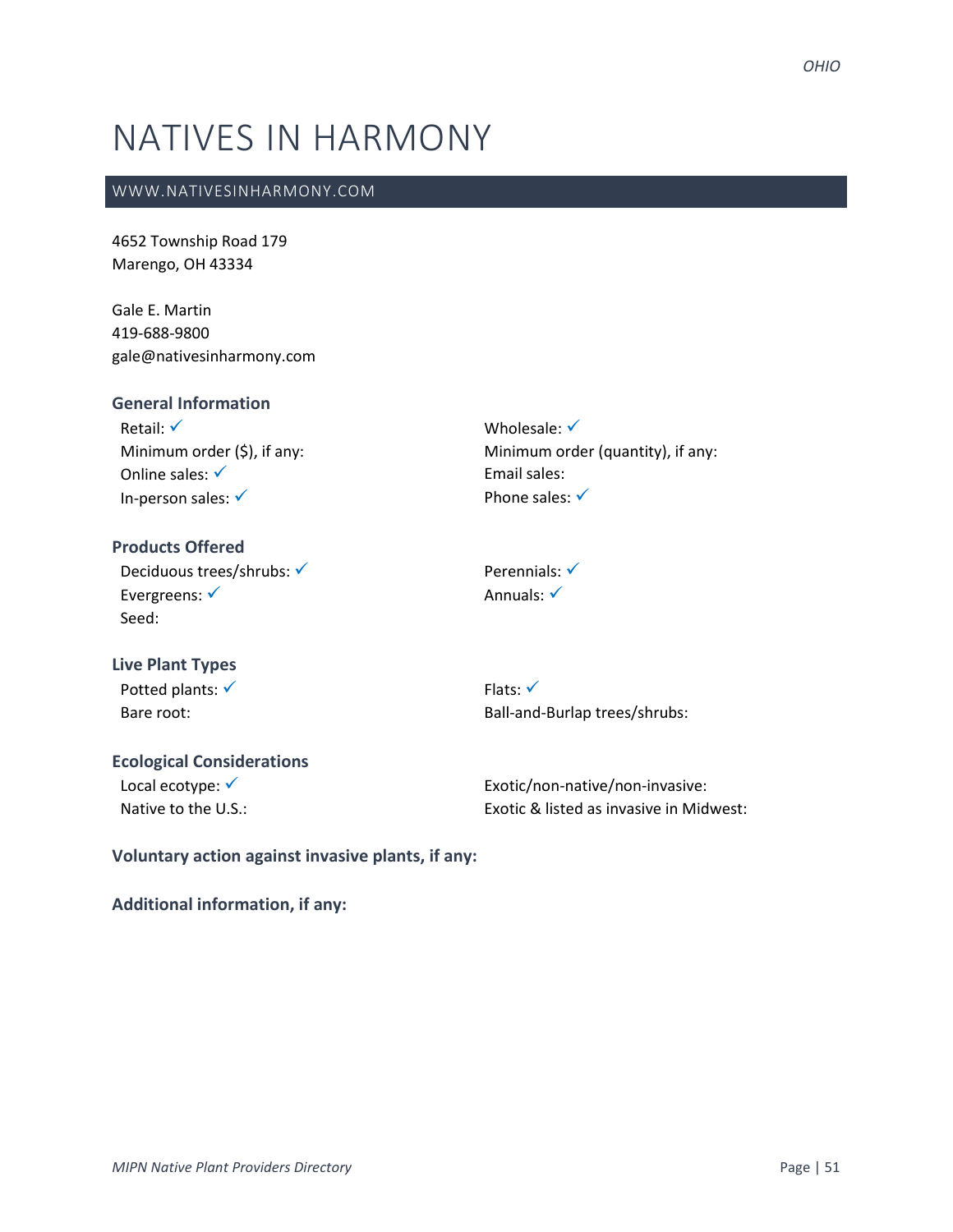# NODDING ONION GARDENS

### WWW.NODDINGONIONGARDENS.COM

10031 Dupont Dr. Columbia Station, OH 44028

Beth Coyne 440-503-2518 noddingoniongardens@gmail.com

### **General Information**

Retail: √ Minimum order (\$), if any: Online sales: √ In-person sales: √

Wholesale: √ Minimum order (quantity), if any: Email sales: Phone sales:

## **Products Offered** Deciduous trees/shrubs: Evergreens: Seed:

Perennials: √ Annuals:

## **Live Plant Types** Potted plants: √ Bare root:

Flats: Ball-and-Burlap trees/shrubs:

## **Ecological Considerations** Local ecotype: √

Native to the U.S.:

Exotic/non-native/non-invasive: Exotic & listed as invasive in Midwest:

**Voluntary action against invasive plants, if any:**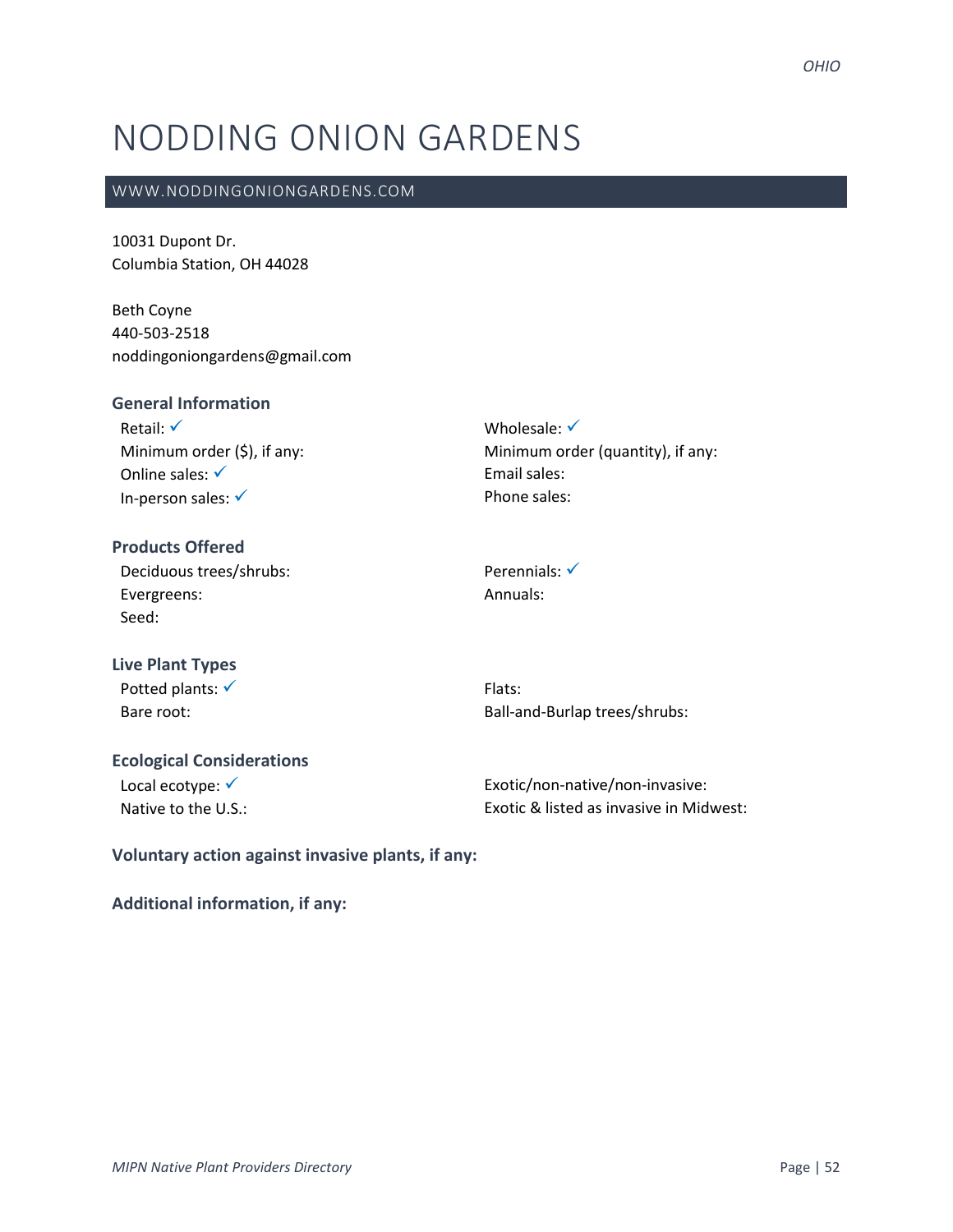## SCIOTO GARDENS

### SCIOTOGARDENS.COM

3351 State Route 37 W Delaware, OH 43015

Michael Johnson 740-363-8264 sales@sciotogardens.com

## **General Information**

Retail: √ Minimum order (\$), if any: Online sales: In-person sales: ✓

Wholesale: √ Minimum order (quantity), if any: Email sales: √ Phone sales: √

#### **Products Offered**

Deciduous trees/shrubs: √ Evergreens: √ Seed:

## **Live Plant Types**

Potted plants: √ Bare root:

Flats: Ball-and-Burlap trees/shrubs:

Perennials: <del>✓</del> Annuals:

## **Ecological Considerations**

Local ecotype: Native to the U.S.:  $\checkmark$  Exotic/non-native/non-invasive: <del>✓</del> Exotic & listed as invasive in Midwest:

**Voluntary action against invasive plants, if any:** We avoid all plants considered invasive or potentially invasive. We have very few exotics.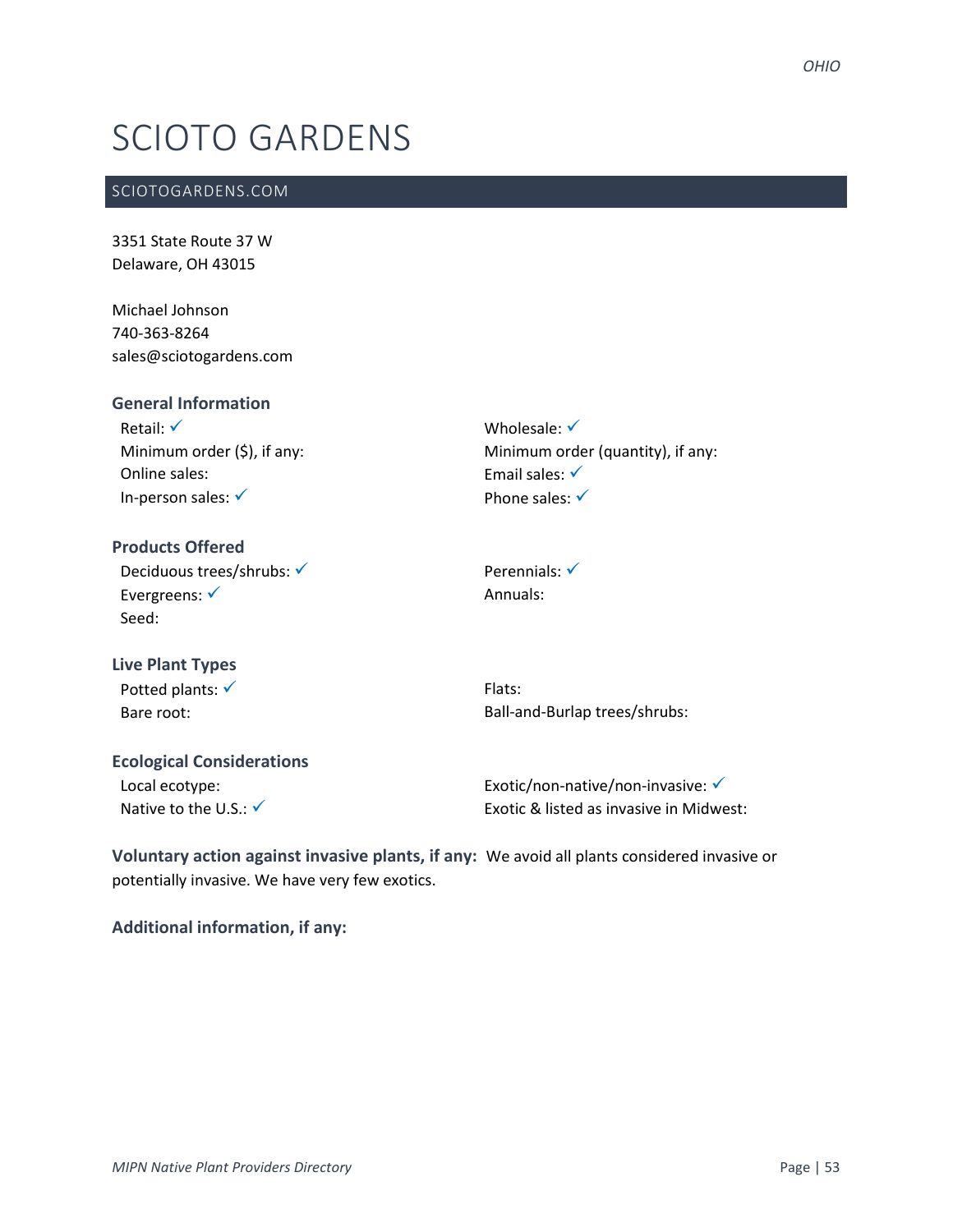# ERNST CONSERVATION SEEDS

## WWW.ERNSTSEED.COM

8884 Mercer Pike Meadville, PA 16335-9275

800-873-3321 sales@ernstseed.com

| <b>General Information</b>               |                                   |
|------------------------------------------|-----------------------------------|
| Retail:                                  | Wholesale: $\checkmark$           |
| Minimum order $(\xi)$ , if any: $\xi$ 25 | Minimum order (quantity), if any: |
| Online sales:                            | Email sales:                      |
| In-person sales:                         | Phone sales: $\checkmark$         |
| <b>Products Offered</b>                  |                                   |

Deciduous trees/shrubs: √ Evergreens: Seed: √

Perennials: √ Annuals:

**Seed Types** Single species seed: √ Ecosystem-specific seed mixes:  $\checkmark$ Wildlife-specific seed mixes: √

**Ecological Considerations** Local ecotype:

Native to the U.S.: √

NRCS Practice seed mixes: ✓ State-specified seed mixes: ✔ Custom seed mixes: √

Exotic/non-native/non-invasive: ✔ Exotic & listed as invasive in Midwest: Yes

**Voluntary action against invasive plants, if any:** Yes

**Additional information, if any:** We only sell seed and soil bioengineering material.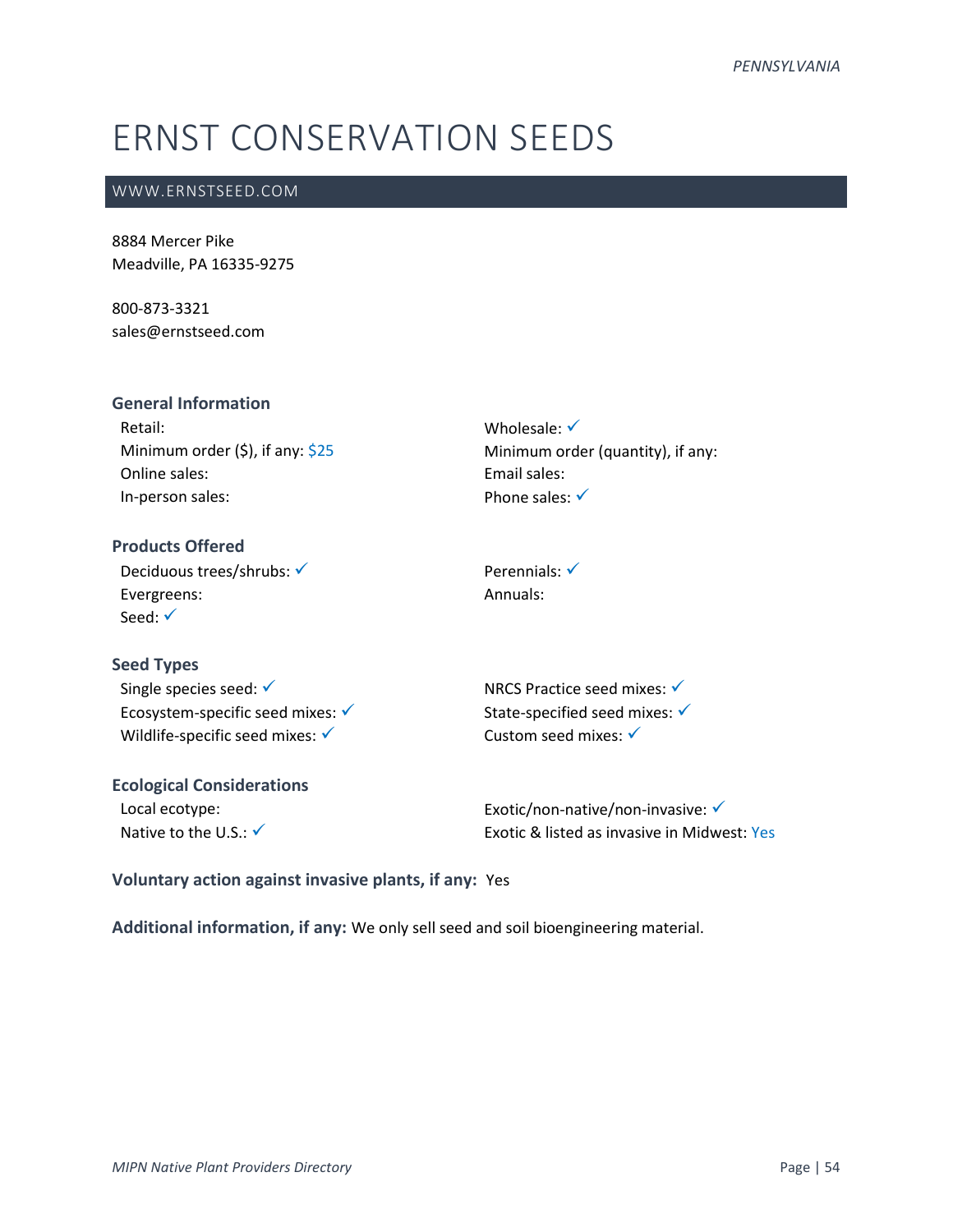# AGRECOL NATIVE NURSERY

## WWW.AGRECOL.COM

10101 N Casey Road Evansville, WI 53536

Email 608-223-3571 ecosolutions@agrecol.com

### **General Information**

Retail: √ Minimum order (\$), if any: Online sales: √ In-person sales: ✓

Wholesale: √ Minimum order (quantity), if any: Email sales: Phone sales: √

**Products Offered** Deciduous trees/shrubs: Evergreens: Seed: √

#### **Seed Types**

Single species seed: √ Ecosystem-specific seed: √ Wildlife-specific seed: √

#### **Live Plant Types**

Potted plants: √ Bare root:

Perennials: <del>✓</del> Annuals:

NRCS Practice seed: ✔ State-specified seed: √ Custom seed: √

Flats: ✓ Ball-and-Burlap trees/shrubs:

## **Ecological Considerations**

Local ecotype: <del>✓</del> Native to the U.S.: Exotic/non-native/non-invasive: Exotic & listed as invasive in Midwest:

#### **Voluntary action against invasive plants, if any:** NA

#### **Additional information, if any:** We also offer Native Vegetated Mats.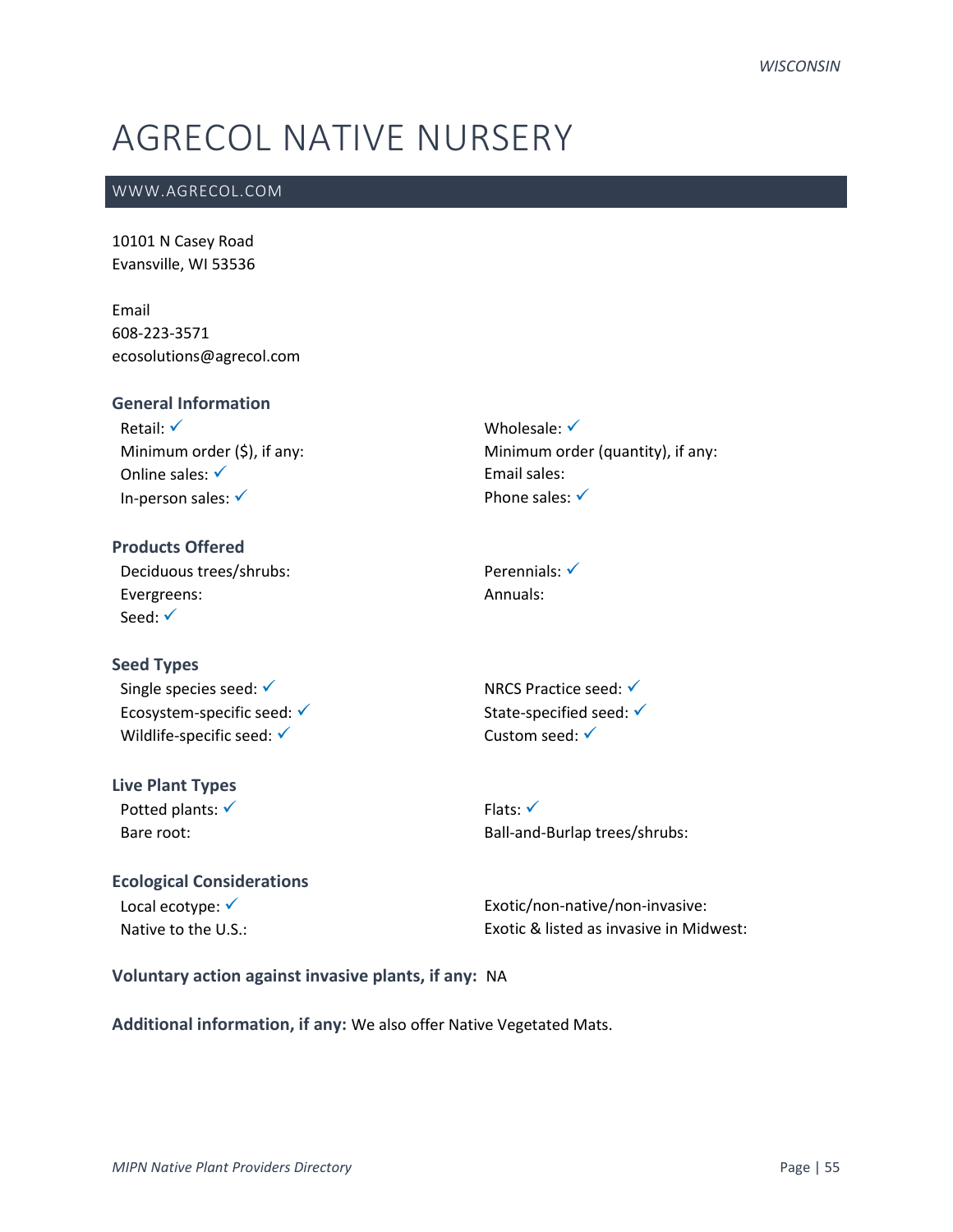# CHIEF RIVER NURSERY

### WWW.CHIEFRIVERNURSERY.COM

976 Ulao Road Grafton, WI 53024

Dean Koch 800-367-9254 info@chiefrivernursery.com

| <b>General Information</b>          |       |
|-------------------------------------|-------|
| Retail: $\checkmark$                | Whol  |
| Minimum order $(5)$ , if any: $$30$ | Minin |
| Online sales: $\checkmark$          | Email |
| In-person sales:                    | Phone |
|                                     |       |

esale: √ num order (quantity), if any: sales: √ e sales:  $\checkmark$ 

## **Products Offered** Deciduous trees/shrubs: √ Evergreens: √ Seed:

Perennials: Annuals:

**Live Plant Types** Potted plants: Bare root: √

Flats: Ball-and-Burlap trees/shrubs:

## **Ecological Considerations**

Local ecotype: √ Native to the U.S.: √ Exotic/non-native/non-invasive: Exotic & listed as invasive in Midwest:

**Voluntary action against invasive plants, if any:** 

**Additional information, if any:** We also sell evergreen plugs.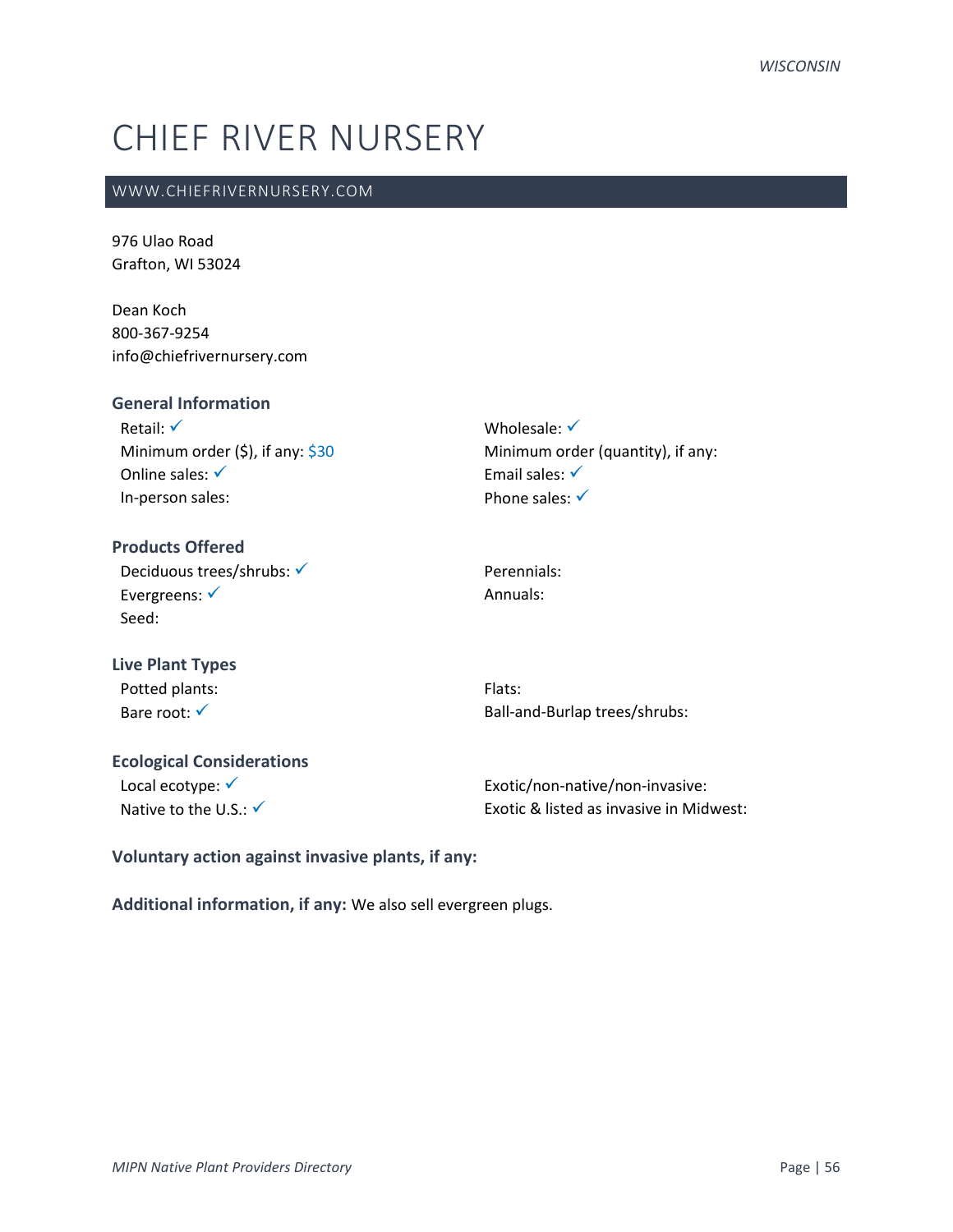# CREATIVE EDGE LANDSCAPES

### WWW.CREATIVEEDGELANDSCAPES.COM

215 Burden Avenue Twin Lakes, WI 53181

Robert Livingston 262-877-2805 contact@creativeedgelandscapes.com

## **General Information**

Retail: √ Minimum order (\$), if any: Online sales: In-person sales: √

Wholesale: Minimum order (quantity), if any: Email sales: √ Phone sales: √

## **Products Offered** Deciduous trees/shrubs: Evergreens: Seed:

**Seed Types**

Single species seed: Ecosystem-specific seed mixes: Wildlife-specific seed mixes:

#### **Live Plant Types**

Potted plants: Bare root:

Perennials: Annuals:

NRCS Practice seed mixes: State-specified seed mixes: Custom seed mixes:

Flats: Ball-and-Burlap trees/shrubs:

## **Ecological Considerations** Local ecotype: Native to the U.S.:

Exotic/non-native/non-invasive: Exotic & listed as invasive in Midwest:

#### **Voluntary action against invasive plants, if any:**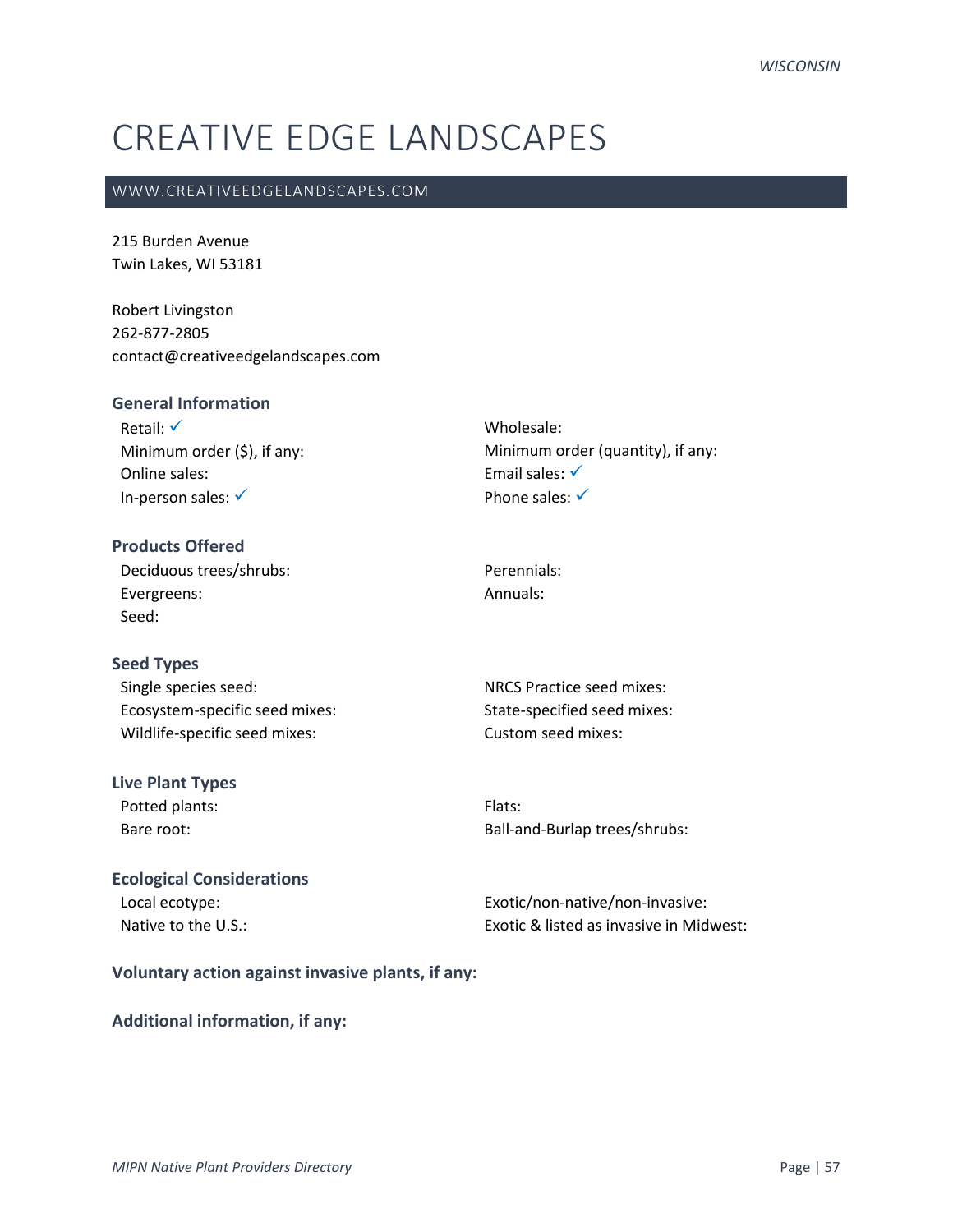## DEER CREEK SEED

## DEERCREEKSEED.COM

P. O. Box 105 Ashland, WI 54806

Joel Hagen 320-260-4674 Jhagen@deercreekseed.com

| <b>General Information</b>       |                                   |
|----------------------------------|-----------------------------------|
| Retail:                          | Wholesale:                        |
| Minimum order $(\xi)$ , if any:  | Minimum order (quantity), if any: |
| Online sales:                    | <b>Email sales:</b>               |
| In-person sales:                 | Phone sales:                      |
| <b>Products Offered</b>          |                                   |
| Deciduous trees/shrubs:          | Perennials:                       |
| Evergreens:                      | Annuals:                          |
| Seed:                            |                                   |
| <b>Seed Types</b>                |                                   |
| Single species seed:             | <b>NRCS Practice seed mixes:</b>  |
| Ecosystem-specific seed mixes:   | State-specified seed mixes:       |
| Wildlife-specific seed mixes:    | Custom seed mixes:                |
| <b>Live Plant Types</b>          |                                   |
| Potted plants:                   | Flats:                            |
| Bare root:                       | Ball-and-Burlap trees/shrubs:     |
| <b>Ecological Considerations</b> |                                   |

## Local ecotype: Native to the U.S.:

Exotic/non-native/non-invasive: Exotic & listed as invasive in Midwest:

## **Voluntary action against invasive plants, if any:**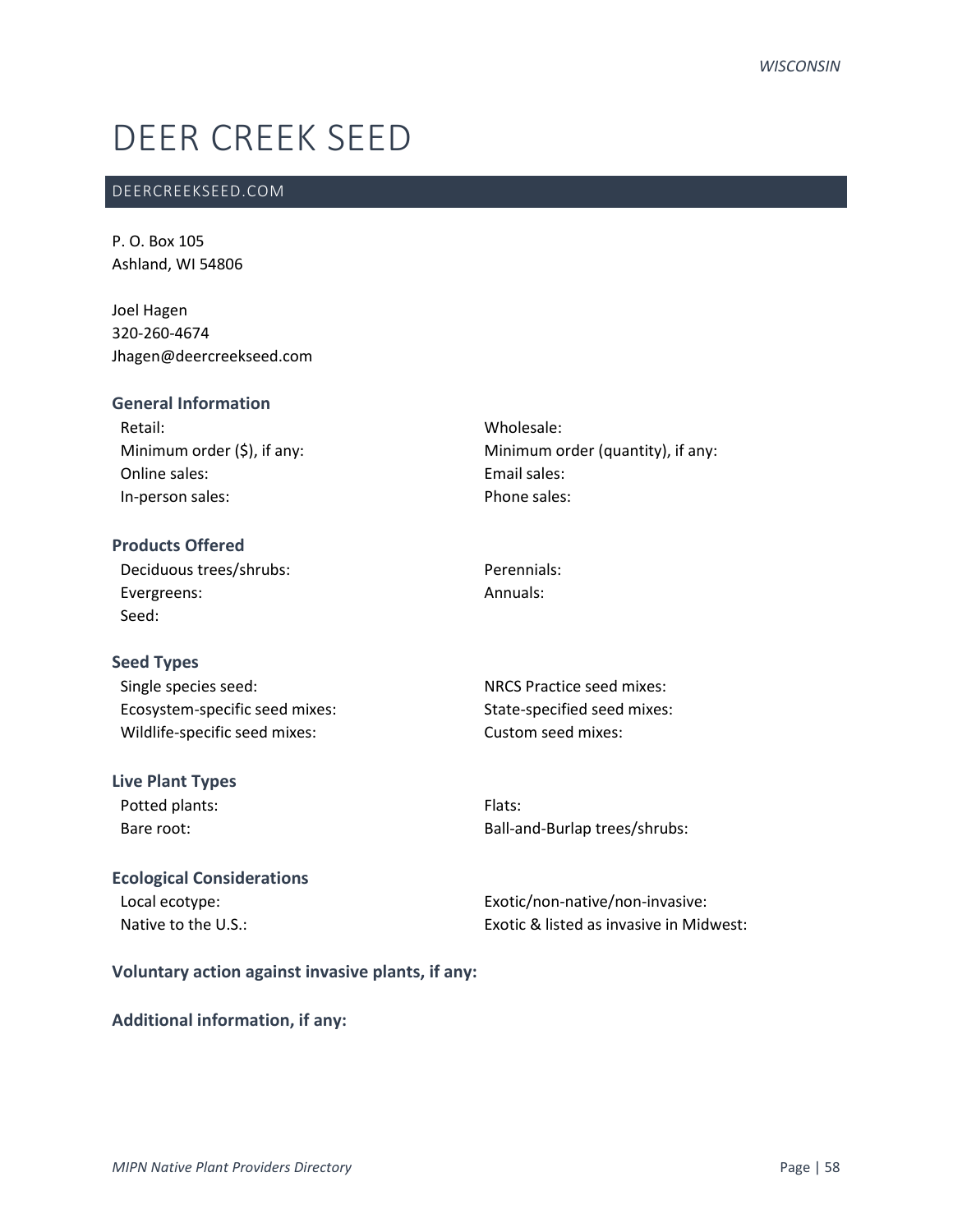## DRAGONFLY GARDENS

### WWW.DRAGONFLYGARDENS.NET

491 State Highway 46/PO Box 192 Amery, WI

Cheryl Clemens 715-268-7660 info@dragonflygardens.net

### **General Information**

Retail: √ Minimum order (\$), if any: Online sales: In-person sales: ✓

Wholesale: √ Minimum order (quantity), if any: Email sales: √ Phone sales: √

## **Products Offered** Deciduous trees/shrubs: √ Evergreens: √ Seed:

**Live Plant Types** Potted plants: √

Bare root: √

Flats: ✓ Ball-and-Burlap trees/shrubs:

Perennials: √ Annuals: <del>✓</del>

## **Ecological Considerations** Local ecotype: √

Native to the  $U.S.: \checkmark$ 

Exotic/non-native/non-invasive: ✔ Exotic & listed as invasive in Midwest: No

**Voluntary action against invasive plants, if any:** We remove them from our sales offerings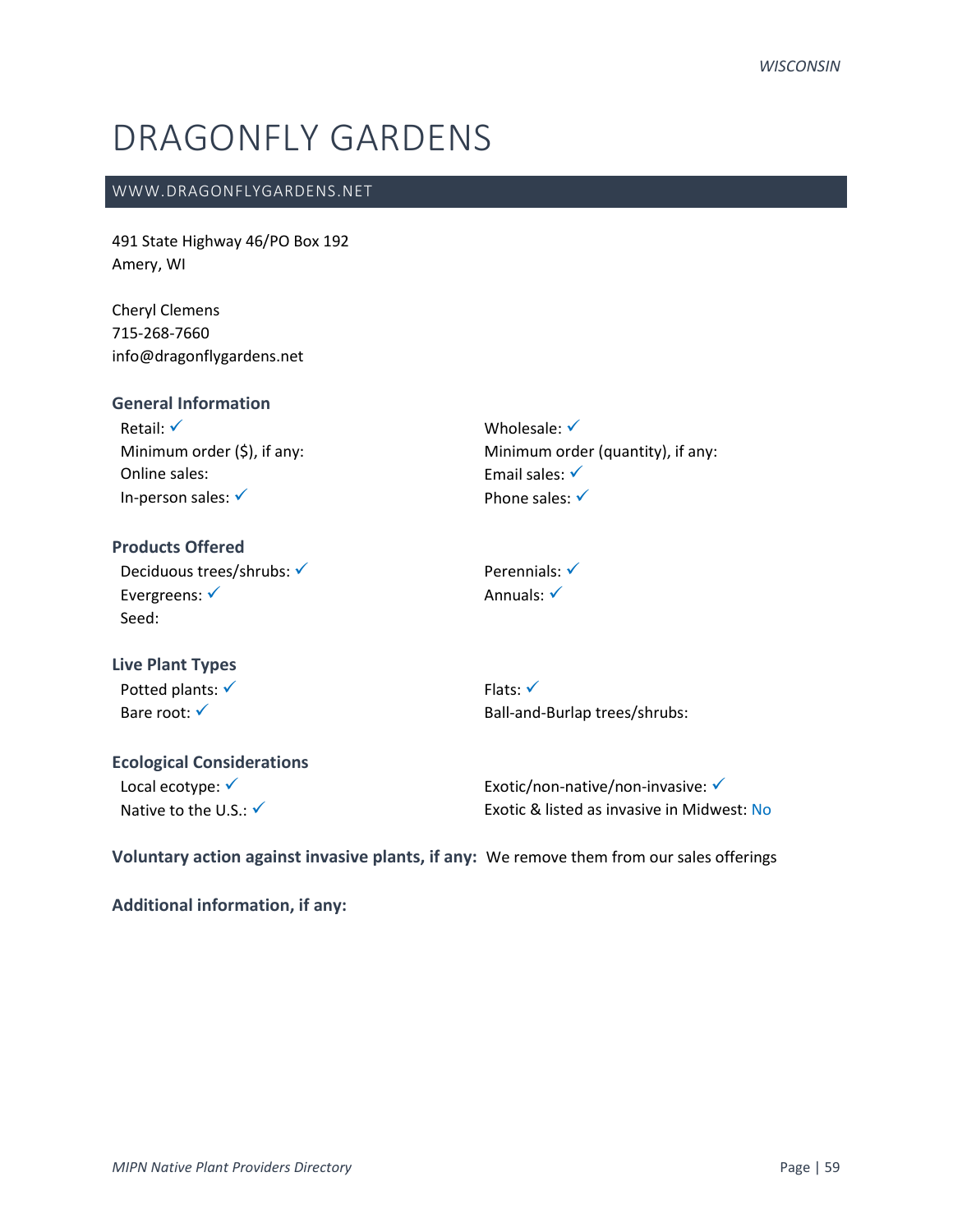## EVERWILDE FARMS

## WWW.EVERWILDE.COM

Sand Creek, WI

Steve Sykora 888-848-3837 sales@everwilde.com

### **General Information**

| Retail: $\checkmark$            |
|---------------------------------|
| Minimum order $(\xi)$ , if any: |
| Online sales: $\checkmark$      |
| In-person sales:                |

## Wholesale: √ Minimum order (quantity), if any: Email sales: Phone sales: √

## **Products Offered**

Deciduous trees/shrubs: Evergreens: Seed: √

#### **Seed Types**

Single species seed: √ Ecosystem-specific seed mixes:  $√$ Wildlife-specific seed mixes: ✓

State-specified seed mixes: √ Custom seed mixes: √

NRCS Practice seed mixes: √

Perennials: √ Annuals: ✓

## **Ecological Considerations** Local ecotype:

Native to the  $U.S.:\checkmark$ 

Exotic/non-native/non-invasive: ✓ Exotic & listed as invasive in Midwest: Yes

**Voluntary action against invasive plants, if any:** No

**Additional information, if any:** We only sell seed.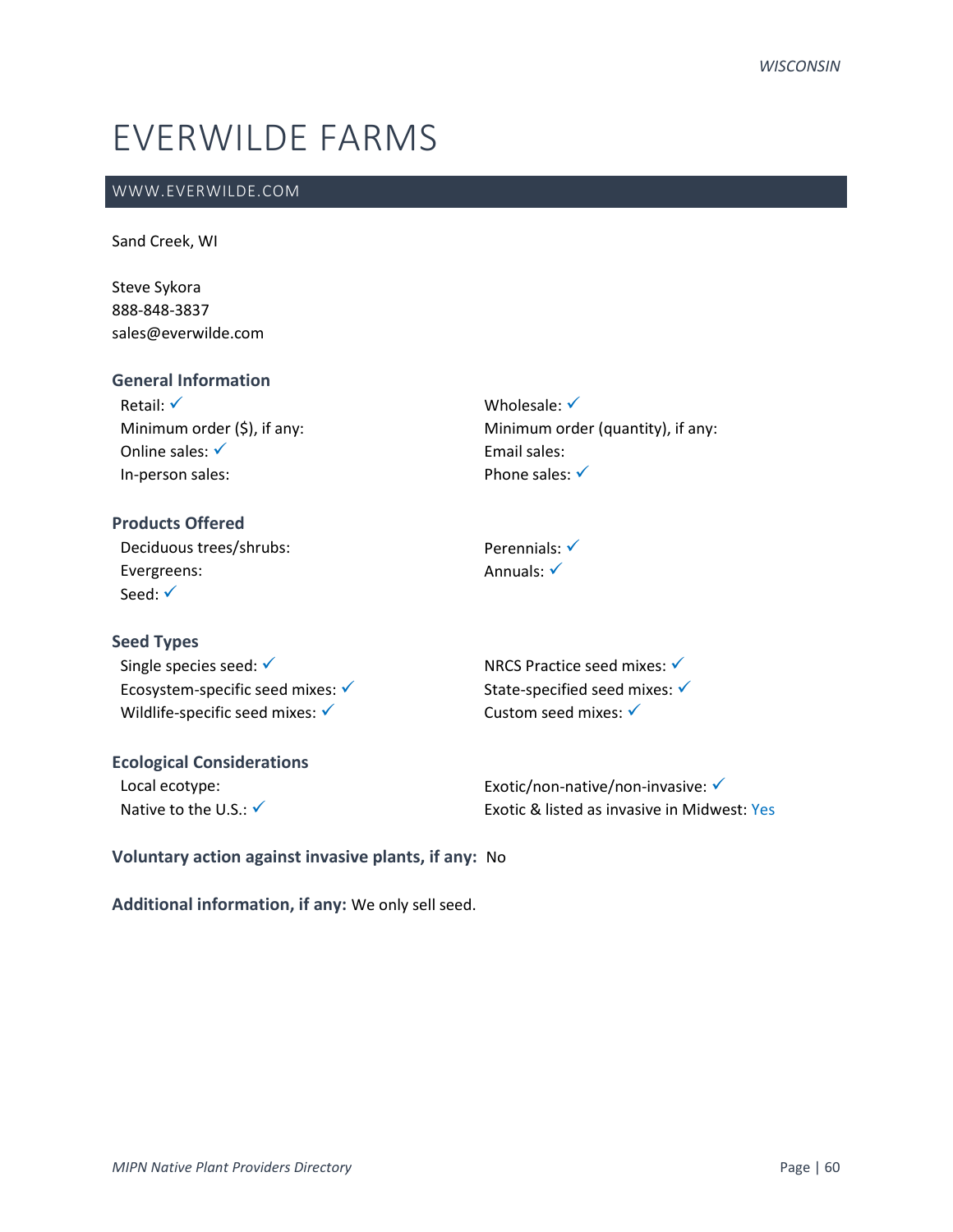## GRANDPA RAY OUTDOORS

### WWW.GRANDPARAYOUTDOORS.COM

3642 Sargent St Madison, WI 53714

John O'Brion 608-235-0628 obrionag@gmail.com

| <b>General Information</b>          |                                        |
|-------------------------------------|----------------------------------------|
| Retail:                             | Wholesale: $\checkmark$                |
| Minimum order $(5)$ , if any: $$20$ | Minimum order (quantity), if any:      |
| Online sales: $\checkmark$          | Email sales:                           |
| In-person sales: $\checkmark$       | Phone sales: $\checkmark$              |
| <b>Products Offered</b>             |                                        |
| Deciduous trees/shrubs:             | Perennials:                            |
| Evergreens:                         | Annuals:                               |
| Seed: $\checkmark$                  |                                        |
| <b>Seed Types</b>                   |                                        |
| Single species seed: $\checkmark$   | NRCS Practice seed mixes: <del>V</del> |
| Ecosystem-specific seed mixes: √    | State-specified seed mixes: V          |

| <b>Ecological Considerations</b> |                                              |
|----------------------------------|----------------------------------------------|
| Local ecotype:                   | Exotic/non-native/non-invasive: $\checkmark$ |
| Native to the U.S.: $\checkmark$ | Exotic & listed as invasive in Midwest: Yes  |

**Voluntary action against invasive plants, if any:** We communicate with experts in the industry to work on strategies. We mainly deal with agency-approved mixes.

Custom seed mixes: √

**Additional information, if any:** We only sell seed.

Wildlife-specific seed mixes: √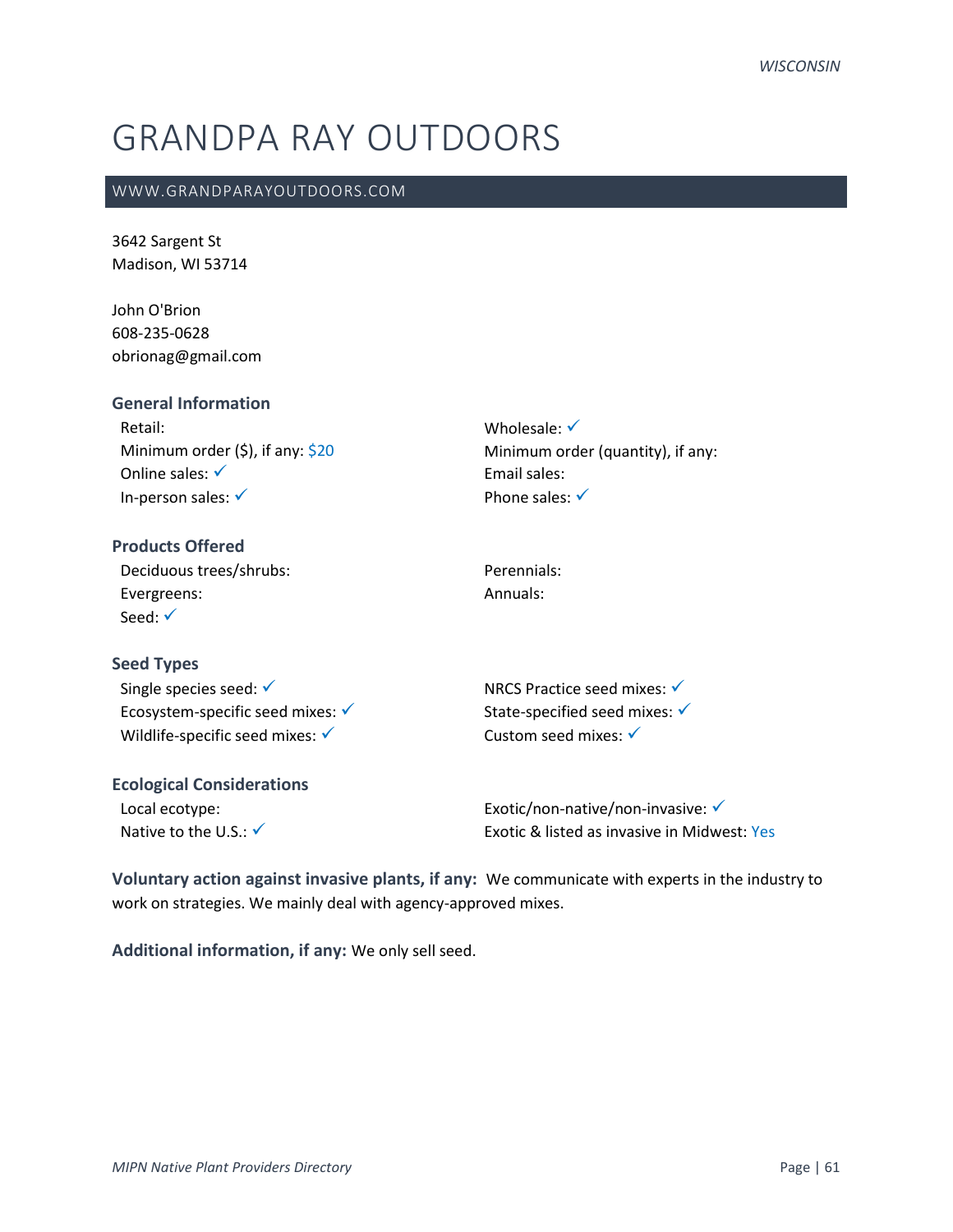## GREENLINE SYNERGY

## WWW.GREENLINESYNERGY.NET

215 Burden Ave Twin Lakes, WI 53181

Robert Livingston 262-877-3741 grow@greenlinesynergy.net

| <b>General Information</b>  |                                   |
|-----------------------------|-----------------------------------|
| Retail:                     | Wholesale: $\checkmark$           |
| Minimum order (\$), if any: | Minimum order (quantity), if any: |
| Online sales:               | Email sales: $\checkmark$         |
| In-person sales:            | Phone sales: $\checkmark$         |
|                             |                                   |

**Products Offered** Deciduous trees/shrubs: Evergreens: Seed: √

#### **Seed Types**

Single species seed: √ Ecosystem-specific seed mixes:  $\checkmark$ Wildlife-specific seed mixes:  $\checkmark$ 

## **Live Plant Types**

Potted plants: see below Bare root:

Perennials: √ Annuals:

NRCS Practice seed mixes: ✓ State-specified seed mixes: √ Custom seed mixes: √

Flats: Ball-and-Burlap trees/shrubs:

## **Ecological Considerations** Local ecotype: <del>✓</del>

Native to the U.S.:

Exotic/non-native/non-invasive: Exotic & listed as invasive in Midwest:

### **Voluntary action against invasive plants, if any:**

**Additional information, if any:** We only sell pre-vegetated blankets, shipped as a living product.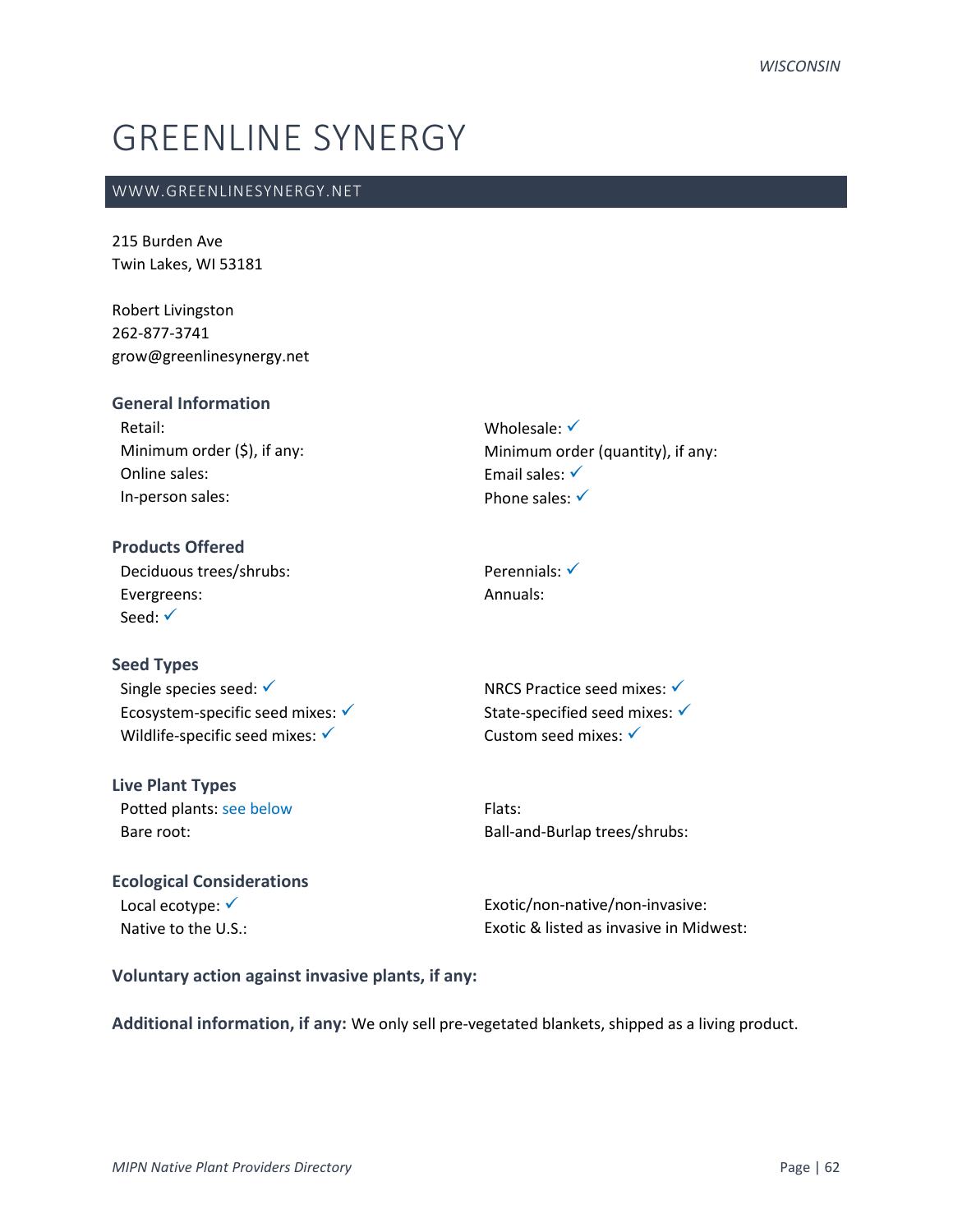## HERITAGE FLOWER FARM

## HERITAGEFLOWERFARM.COM

33725 County Rd. L (Janesville Dr.) Mukwonago, WI 53149

Betty Adelman 262-662-0804 bettya@heritageflowerfarm.com

### **General Information**

Retail: √ Minimum order (\$), if any: Online sales: √ In-person sales: ✓

Wholesale: √ Minimum order (quantity), if any: Email sales: Phone sales:

## **Products Offered** Deciduous trees/shrubs: √ Evergreens: Seed:

Perennials: √ Annuals: <del>✓</del>

## **Live Plant Types** Potted plants: √ Bare root: √

Flats: ✓ Ball-and-Burlap trees/shrubs:

## **Ecological Considerations** Local ecotype:

Native to the U.S.:  $\checkmark$ 

Exotic/non-native/non-invasive: ✔ Exotic & listed as invasive in Midwest: Yes

**Voluntary action against invasive plants, if any:** Discontinue those that are invasive.

**Additional information, if any:** Seedling flats by advance order only.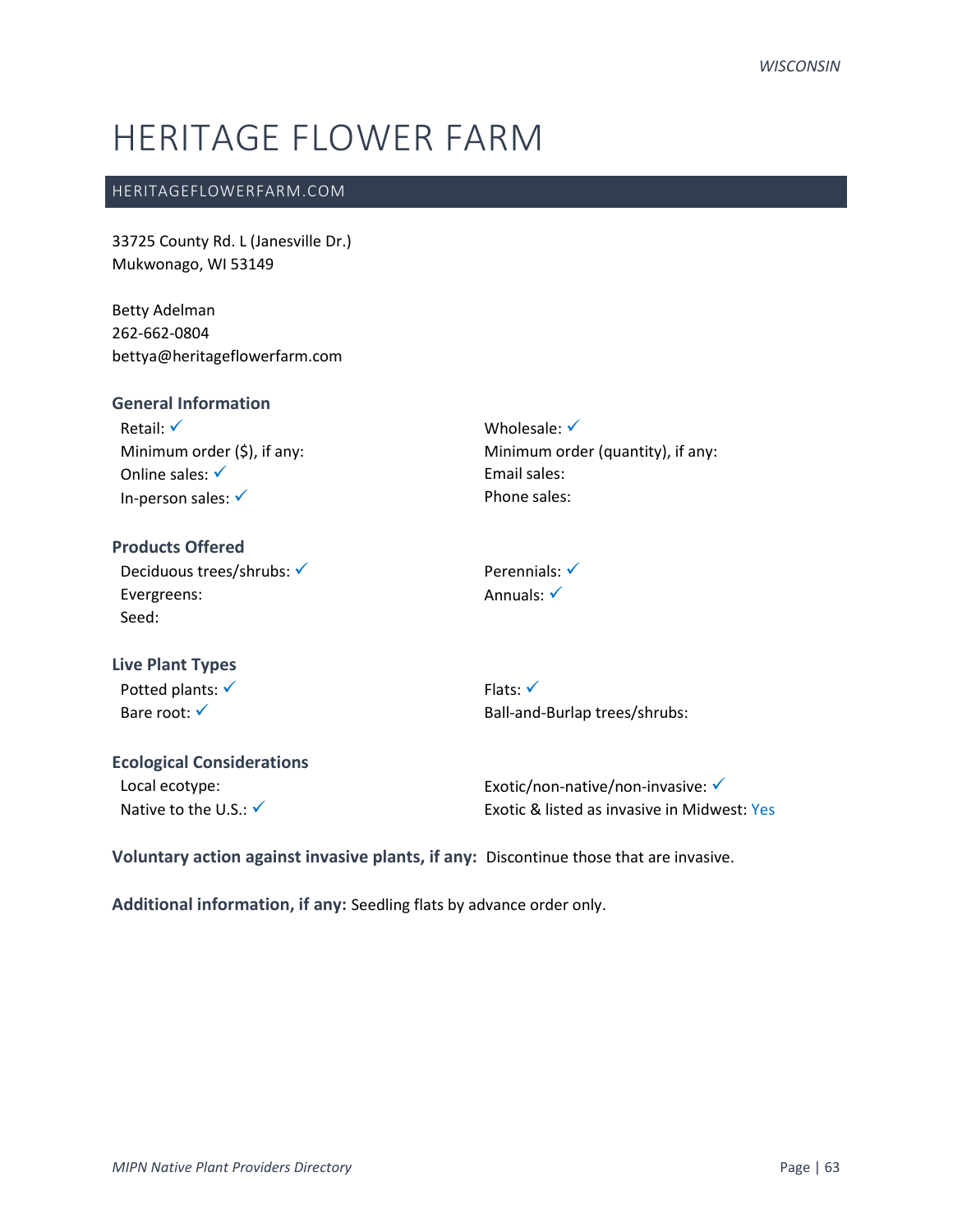## HICKORY ROAD GARDENS

20412 Hickory Road Mosinee, WI 54455

Jim Bray 715-693-6446 or cellular 715-573-4552 brayherb@mtc.net

## **General Information** Retail: Minimum order (\$), if any: Online sales: √ In-person sales:

Wholesale: √ Minimum order (quantity), if any: Email sales: Phone sales: √

**Products Offered** Deciduous trees/shrubs: Evergreens: Seed: √

## **Seed Types**

Single species seed: √ Ecosystem-specific seed mixes: Wildlife-specific seed mixes:

#### **Live Plant Types**

Potted plants: Bare root: √

Perennials: <del>✓</del> Annuals:

NRCS Practice seed mixes: State-specified seed mixes: Custom seed mixes:

Flats: Ball-and-Burlap trees/shrubs:

## **Ecological Considerations** Local ecotype: √

Native to the U.S.:

Exotic/non-native/non-invasive: Exotic & listed as invasive in Midwest:

#### **Voluntary action against invasive plants, if any:**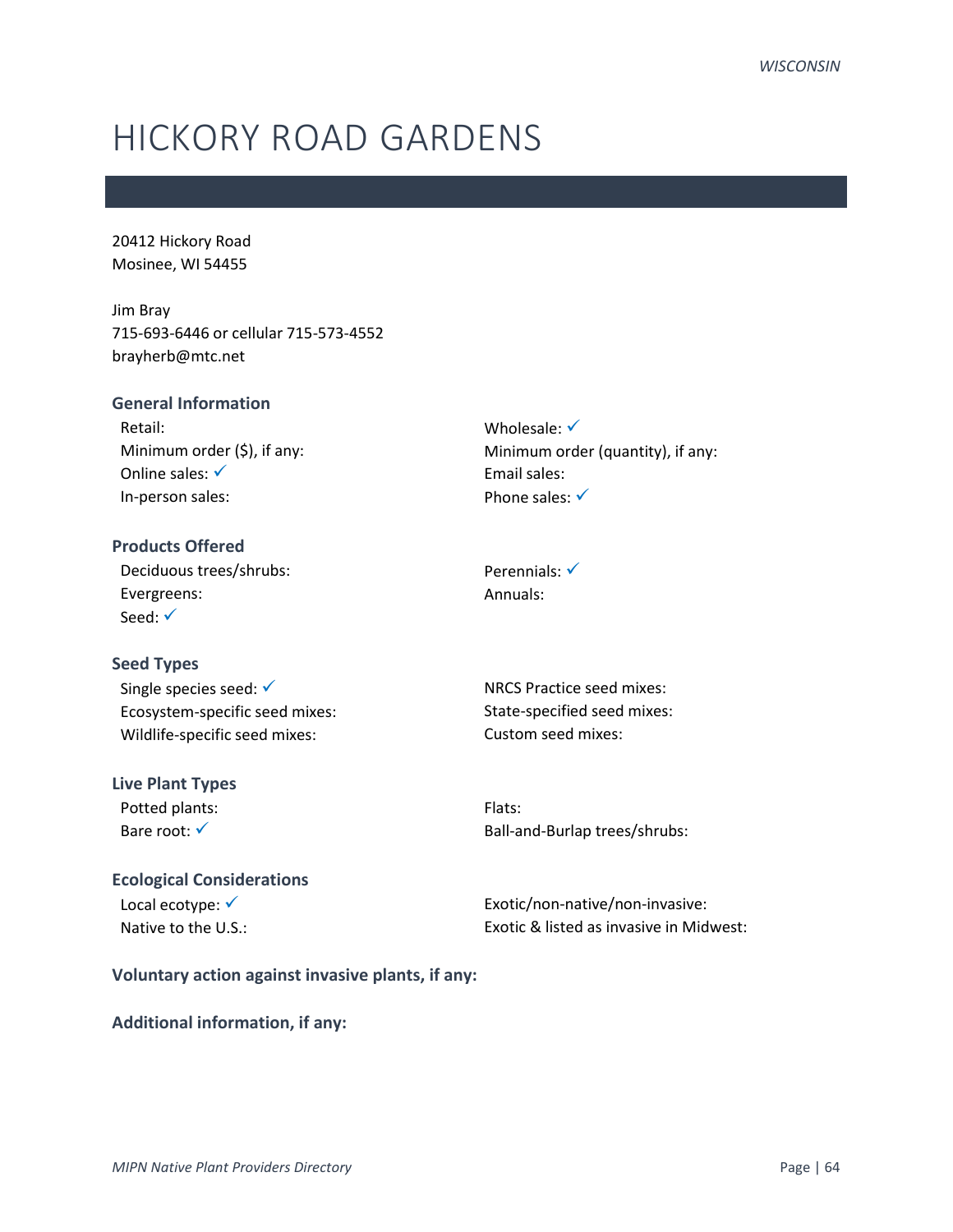## KESTER'S WILD GAME FOOD NURSERIES

### WWW.KESTERSNURSERY.COM

4582 State Road 116 Omro, WI 54963

Patricia or David Kester 920-685-2929 pkester@vbe.com

**General Information** Retail: √ Minimum order (\$), if any: Online sales: In-person sales: √

Wholesale: √ Minimum order (quantity), if any: Email sales: Phone sales:  $√$ 

**Products Offered** Deciduous trees/shrubs: Evergreens: Seed: √

**Seed Types**

Single species seed: √ Ecosystem-specific seed mixes: <del>✓</del> Wildlife-specific seed mixes:  $\checkmark$ 

**Live Plant Types** Potted plants: Bare root: √

Perennials: √ Annuals: <del>✓</del>

NRCS Practice seed mixes: ✓ State-specified seed mixes: Custom seed mixes: ✔

Flats: Ball-and-Burlap trees/shrubs:

## **Ecological Considerations** Local ecotype: <del>✓</del>

Native to the U.S.: √

Exotic/non-native/non-invasive: Exotic & listed as invasive in Midwest:

**Voluntary action against invasive plants, if any:**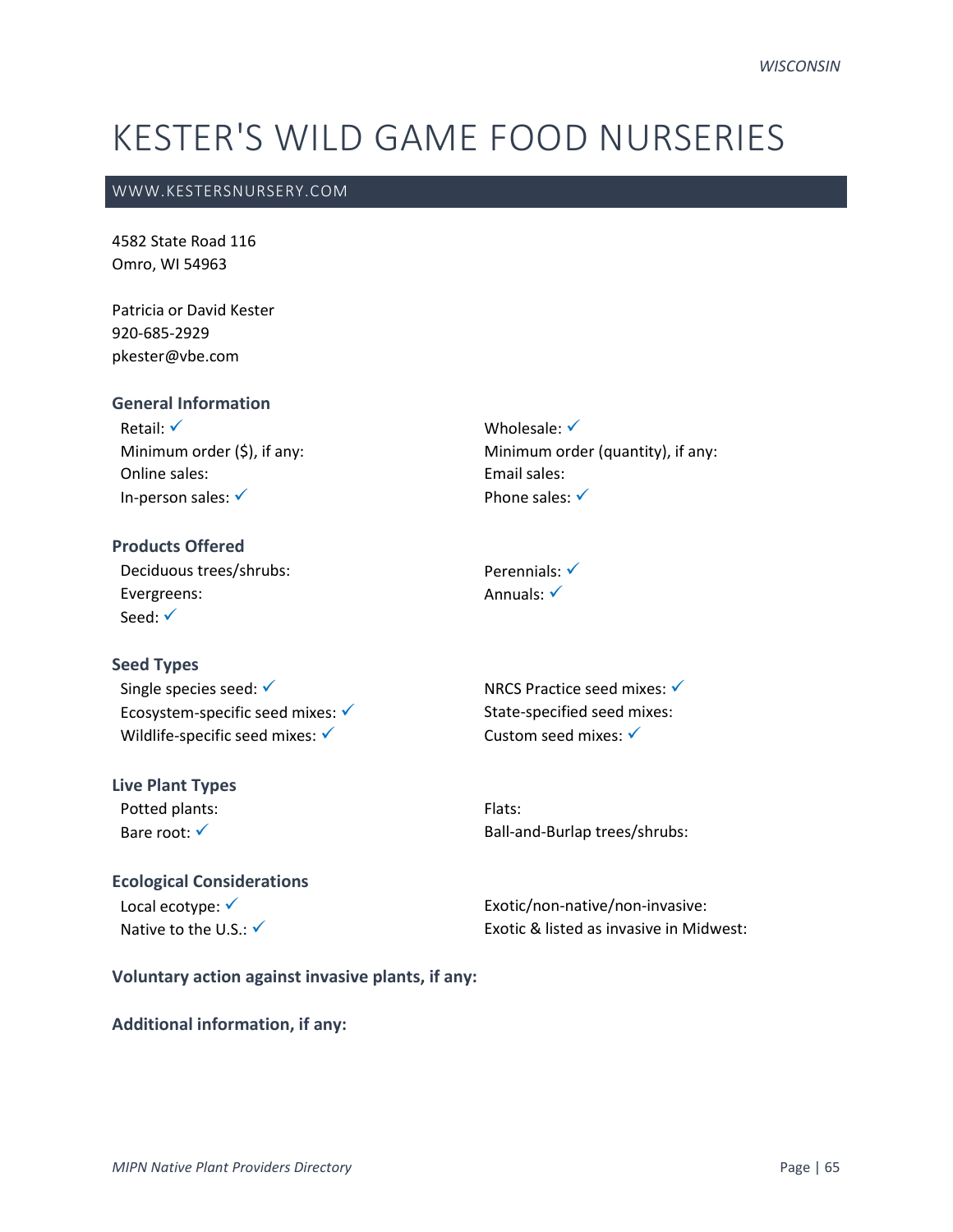# KINNICKINNIC NATIVES

## WWW.KINNINATIVES.COM

235 State Road 65 River Falls, WI 54022

Wayne Huhnke 715-222-6910 kinninatives@gmail.com

## **General Information**

Retail: √ Minimum order (\$), if any: Online sales: In-person sales: ✓

Wholesale: √ Minimum order (quantity), if any: Email sales: √ Phone sales: √

**Products Offered** Deciduous trees/shrubs: Evergreens: Seed:

Perennials: <del>✓</del> Annuals:

## **Live Plant Types** Potted plants: √ Bare root:

Flats: ✓ Ball-and-Burlap trees/shrubs:

## **Ecological Considerations** Local ecotype: √

Native to the U.S.:

Exotic/non-native/non-invasive: Exotic & listed as invasive in Midwest:

**Voluntary action against invasive plants, if any:**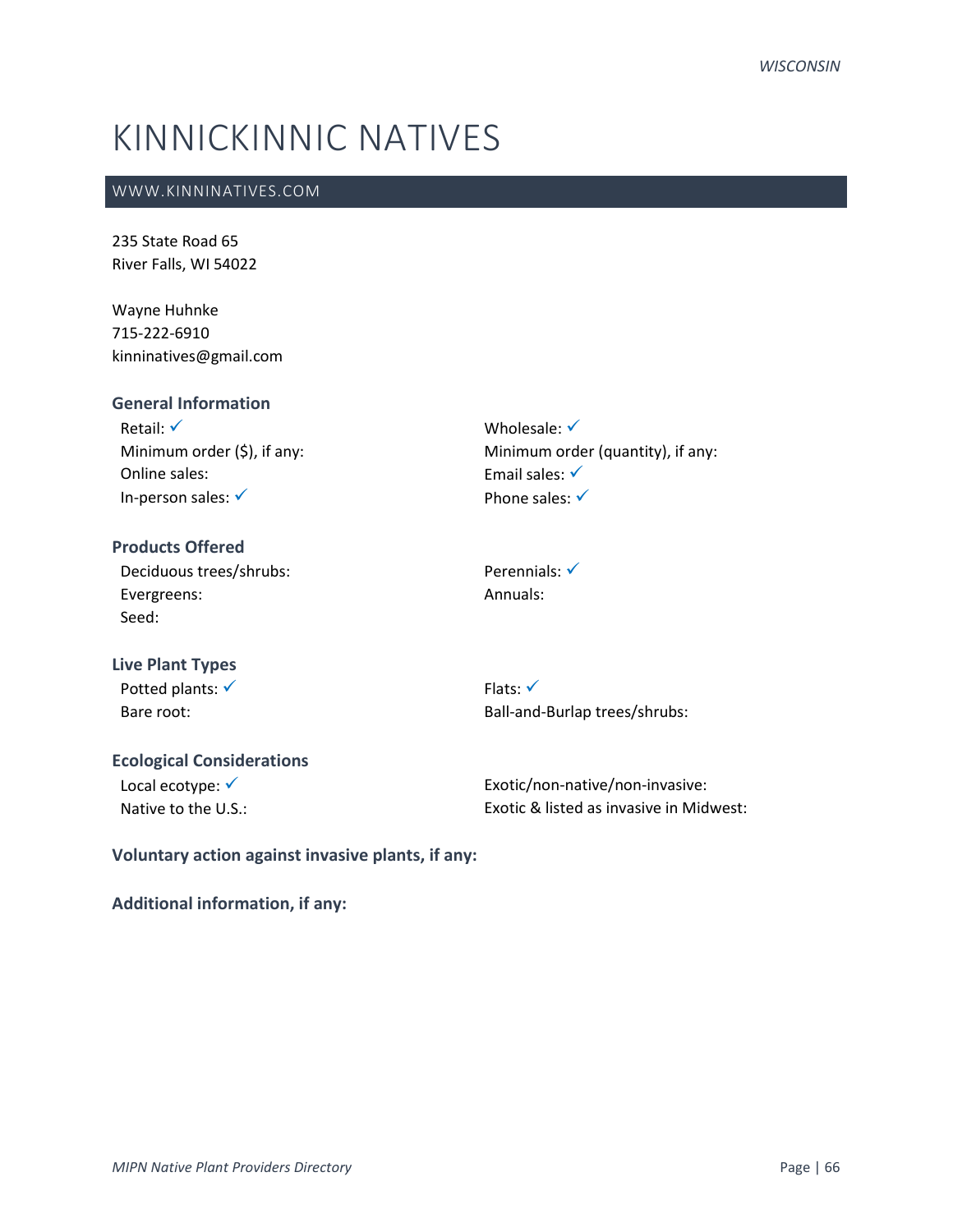# LJ REAS ENVIRONMENTAL CONSULTING CORP.

## WWW.LJREAS.COM

601 Commercial Ave. Green Lake, WI 54941

Lisa J. Reas 920-291-7787 ljreas@charter.net

#### **General Information**

Retail: √ Minimum order (\$), if any: Online sales: In-person sales: ✓

## **Products Offered**

Deciduous trees/shrubs: √ Evergreens: <del>✓</del> Seed: <del>✓</del>

## **Seed Types**

Single species seed: √ Ecosystem-specific seed mixes:  $√$ Wildlife-specific seed mixes:  $\checkmark$ 

## **Live Plant Types**

Potted plants: √ Bare root:

## **Ecological Considerations** Local ecotype: <del>✓</del> Native to the U.S.:

Wholesale: Minimum order (quantity), if any: Email sales: Phone sales: √

Perennials: √ Annuals: √

NRCS Practice seed mixes: State-specified seed mixes: Custom seed mixes: <del>✓</del>

Flats: √ Ball-and-Burlap trees/shrubs:

Exotic/non-native/non-invasive: Exotic & listed as invasive in Midwest:

## **Voluntary action against invasive plants, if any:**

#### **Additional information, if any:**

*MIPN Native Plant Providers Directory* Page | 67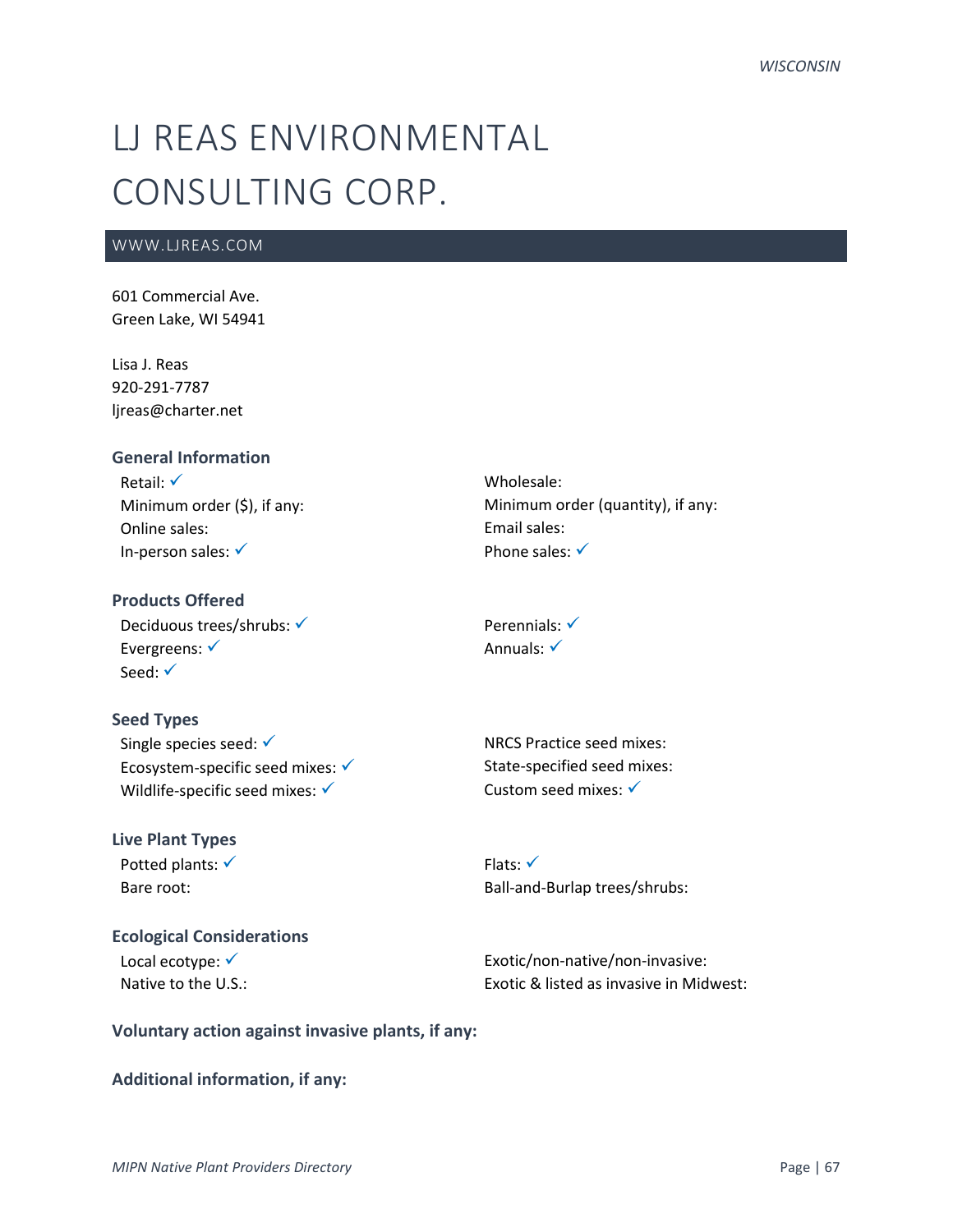# MARSHLAND TRANSPLANT AQUATIC NURSERY

### WWW.MARSHLANDTRANSPLANT.COM

PO BOX 1 Berlin, WI 54923

Thomas Traxler, Jr 920-361-4200 marshland@centurytel.net

#### **General Information**

Retail: Minimum order (\$), if any: Online sales: √ In-person sales:

### **Products Offered**

Deciduous trees/shrubs: √ Evergreens: <del>✓</del> Seed: <del>✓</del>

### **Seed Types**

Single species seed: √ Ecosystem-specific seed mixes:  $√$ Wildlife-specific seed mixes:

## **Live Plant Types**

Potted plants: √ Bare root: √

**Ecological Considerations** Local ecotype: <del>✓</del> Native to the U.S.:

Wholesale: √ Minimum order (quantity), if any: Email sales: Phone sales: √

Perennials: √ Annuals: √

NRCS Practice seed mixes: √ State-specified seed mixes: <del>✓</del> Custom seed mixes: √

Flats: Ball-and-Burlap trees/shrubs:

Exotic/non-native/non-invasive: Exotic & listed as invasive in Midwest:

**Voluntary action against invasive plants, if any:**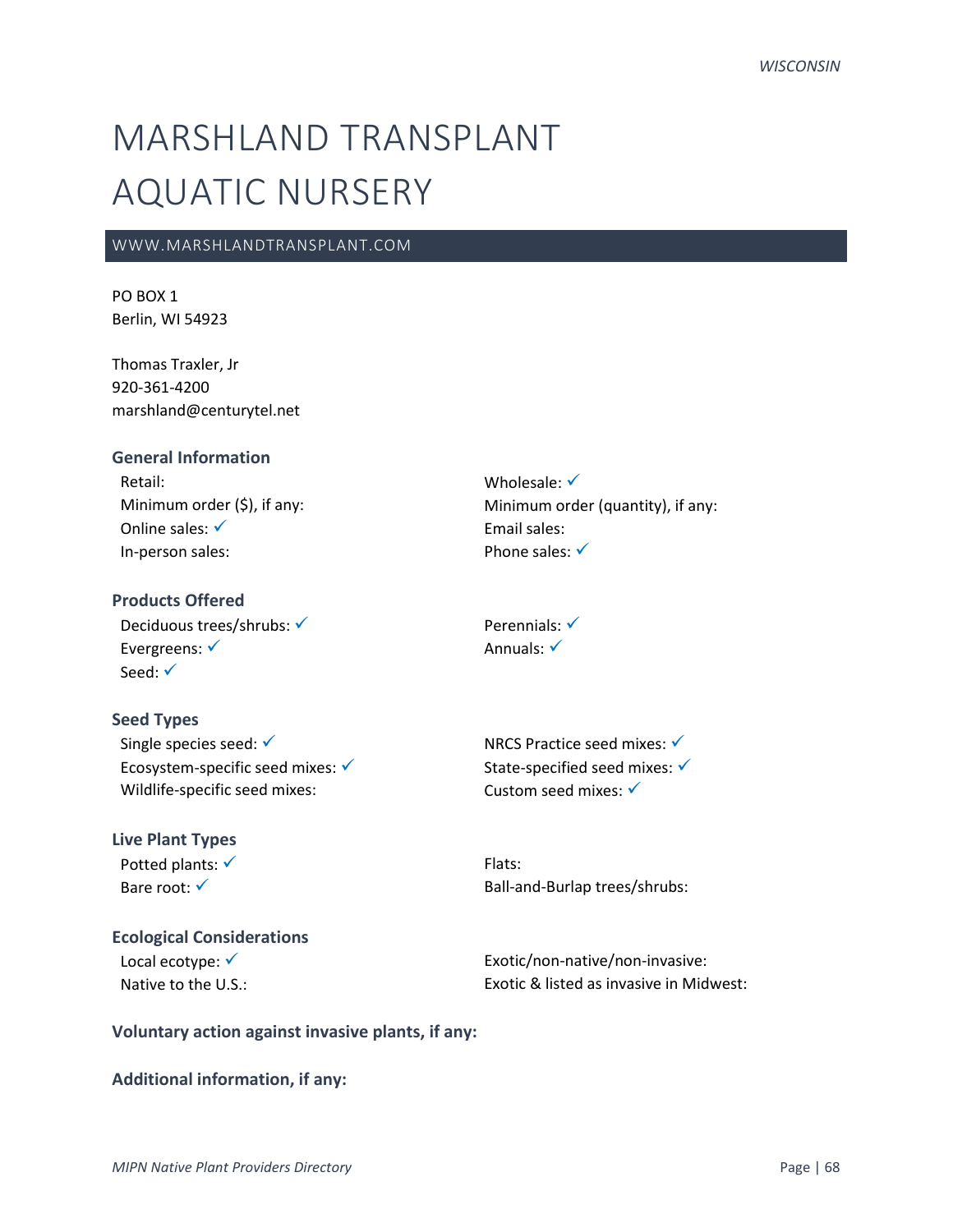## MIDWEST PRAIRIES

### MIDWESTPRAIRIES.COM

11847 Washington Rd Edgerton, WI 53534

Carl Korfmacher 800-382-1133 Carl@midwestprairies.com

#### **General Information** Retail: √ Minimum order (\$), if any: Online sales: In-person sales: Wholesale: √ Minimum order (quantity), if any: Email sales: Phone sales: √ **Products Offered**

| Deciduous trees/shrubs: |
|-------------------------|
| Evergreens:             |
| Seed:                   |

## **Seed Types**

| Single species seed:           |
|--------------------------------|
| Ecosystem-specific seed mixes: |
| Wildlife-specific seed mixes:  |

#### **Live Plant Types**

Potted plants: Bare root:

## Perennials: Annuals:

NRCS Practice seed mixes: State-specified seed mixes: Custom seed mixes:

Flats: Ball-and-Burlap trees/shrubs:

## **Ecological Considerations** Local ecotype: Native to the U.S.:

Exotic/non-native/non-invasive: Exotic & listed as invasive in Midwest:

#### **Voluntary action against invasive plants, if any:**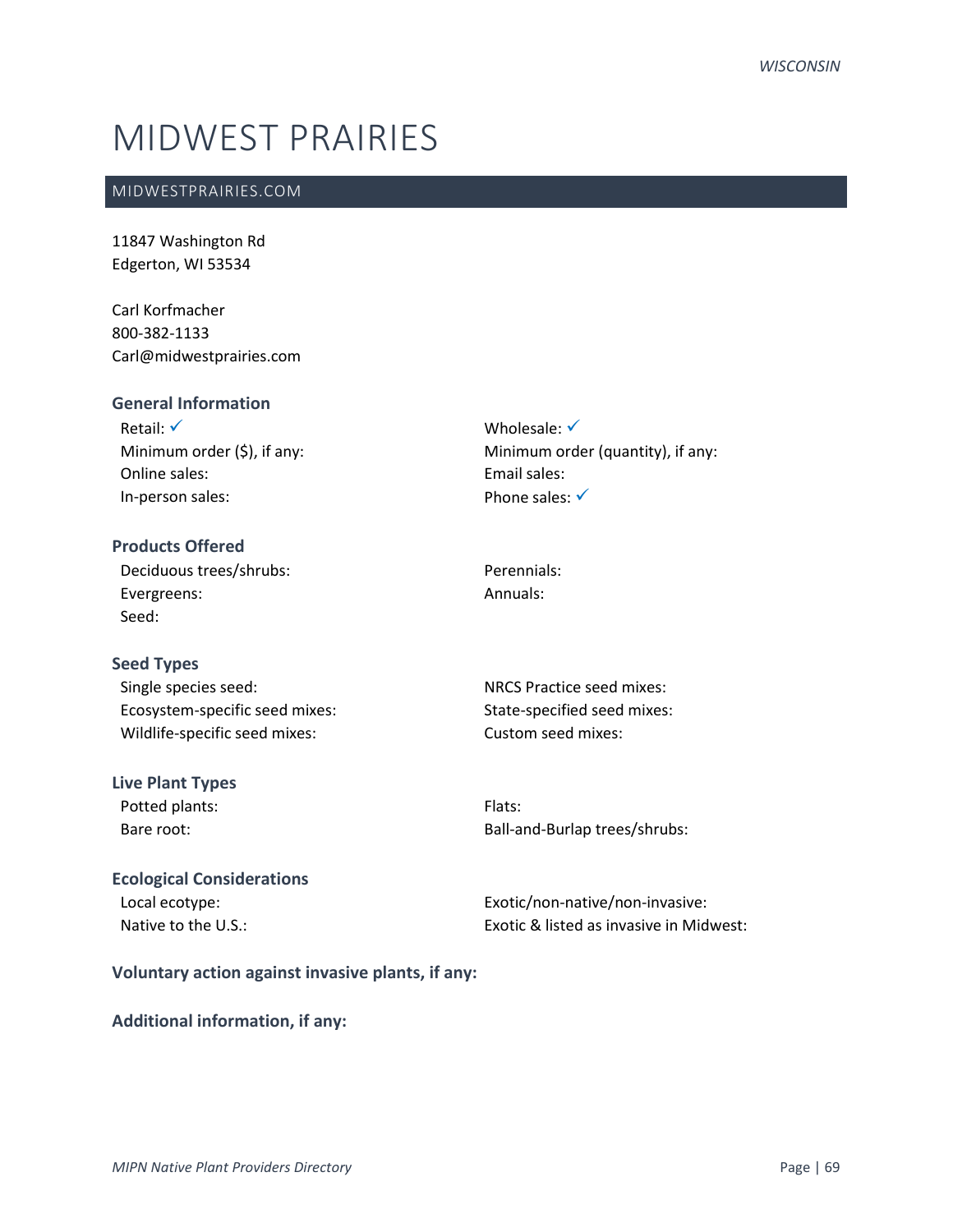# THE NATIVE SEED PROJECT

#### WWW.NATIVESEEDPROJECT.ORG

638 170th St Osceola, WI 54020

Alexander Bouthilet 715-294-0340 president@nativeseedproject.org

#### **General Information**

Retail: √ Minimum order (\$), if any: Online sales: In-person sales:

Wholesale: √ Minimum order (quantity), if any: Email sales: Phone sales:  $√$ 

**Products Offered** Deciduous trees/shrubs: √ Evergreens: ✓ Seed: √

**Seed Types**

Single species seed: √ Ecosystem-specific seed mixes:  $√$ Wildlife-specific seed mixes: √

#### **Live Plant Types**

Potted plants: <del>✓</del> Bare root:

NRCS Practice seed mixes: State-specified seed mixes: Custom seed mixes: √

Perennials: √ Annuals: <del>✓</del>

Flats: Ball-and-Burlap trees/shrubs:

## **Ecological Considerations**

Local ecotype: √ Native to the U.S.: Exotic/non-native/non-invasive: Exotic & listed as invasive in Midwest:

**Voluntary action against invasive plants, if any:**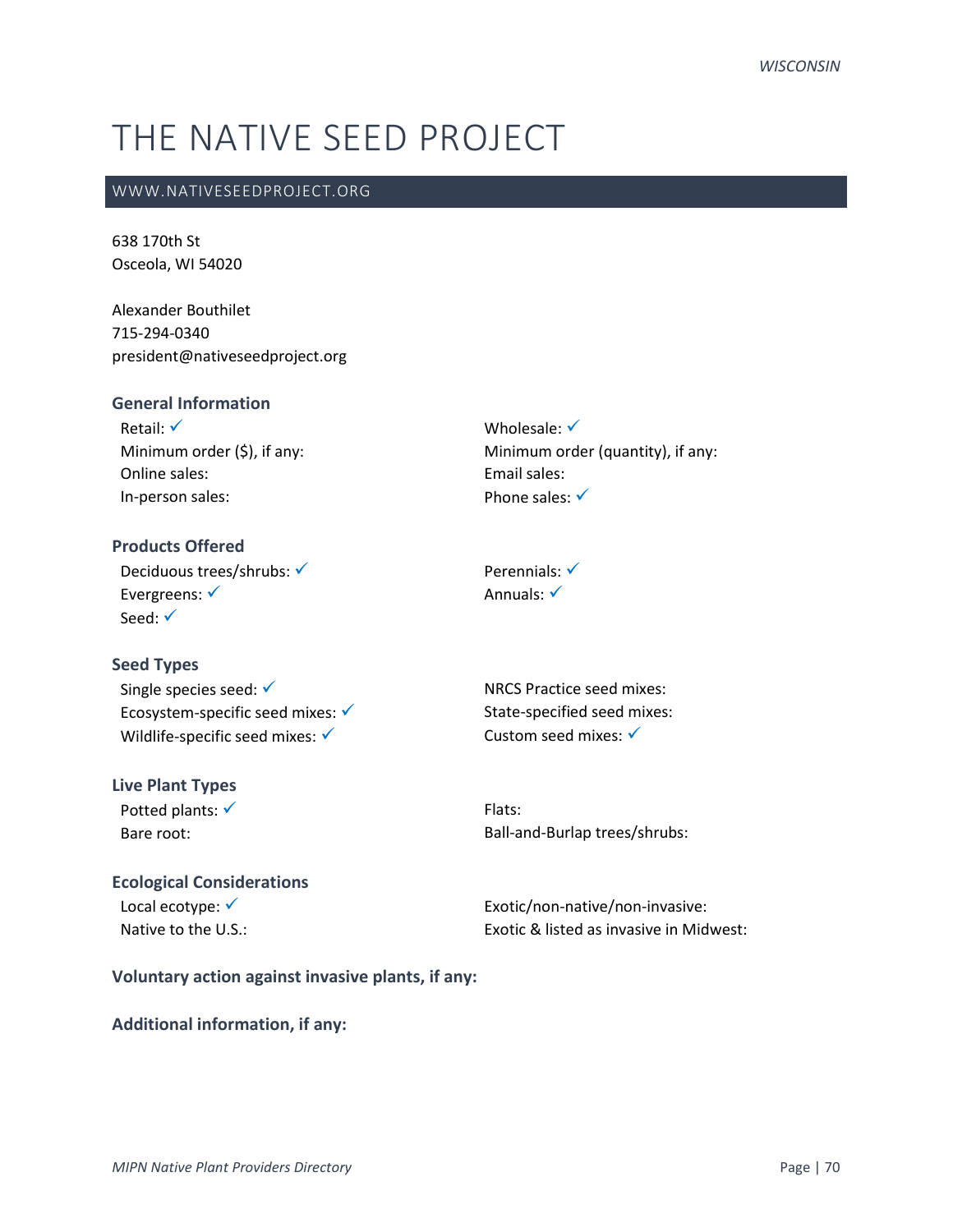# NORTHWIND PERENNIAL FARM

#### NORTHWINDPERENNIALFARM.COM

7047 Hospital Rd Burlington, WI 53105

Roy Diblik 262-248-8229 northwind@wi.rr.com

## **General Information**

Retail: √ Minimum order (\$), if any: Online sales: In-person sales: ✓

Wholesale: √ Minimum order (quantity), if any: Email sales: Phone sales: √

# **Products Offered** Deciduous trees/shrubs: √ Evergreens: √ Seed:

**Live Plant Types** Potted plants: √

Bare root:

Perennials: √ Annuals: <del>✓</del>

Flats: √ Ball-and-Burlap trees/shrubs:

### **Ecological Considerations** Local ecotype: Native to the U.S.:  $\checkmark$

Exotic/non-native/non-invasive: <del>✓</del> Exotic & listed as invasive in Midwest: Yes

**Voluntary action against invasive plants, if any:** Yes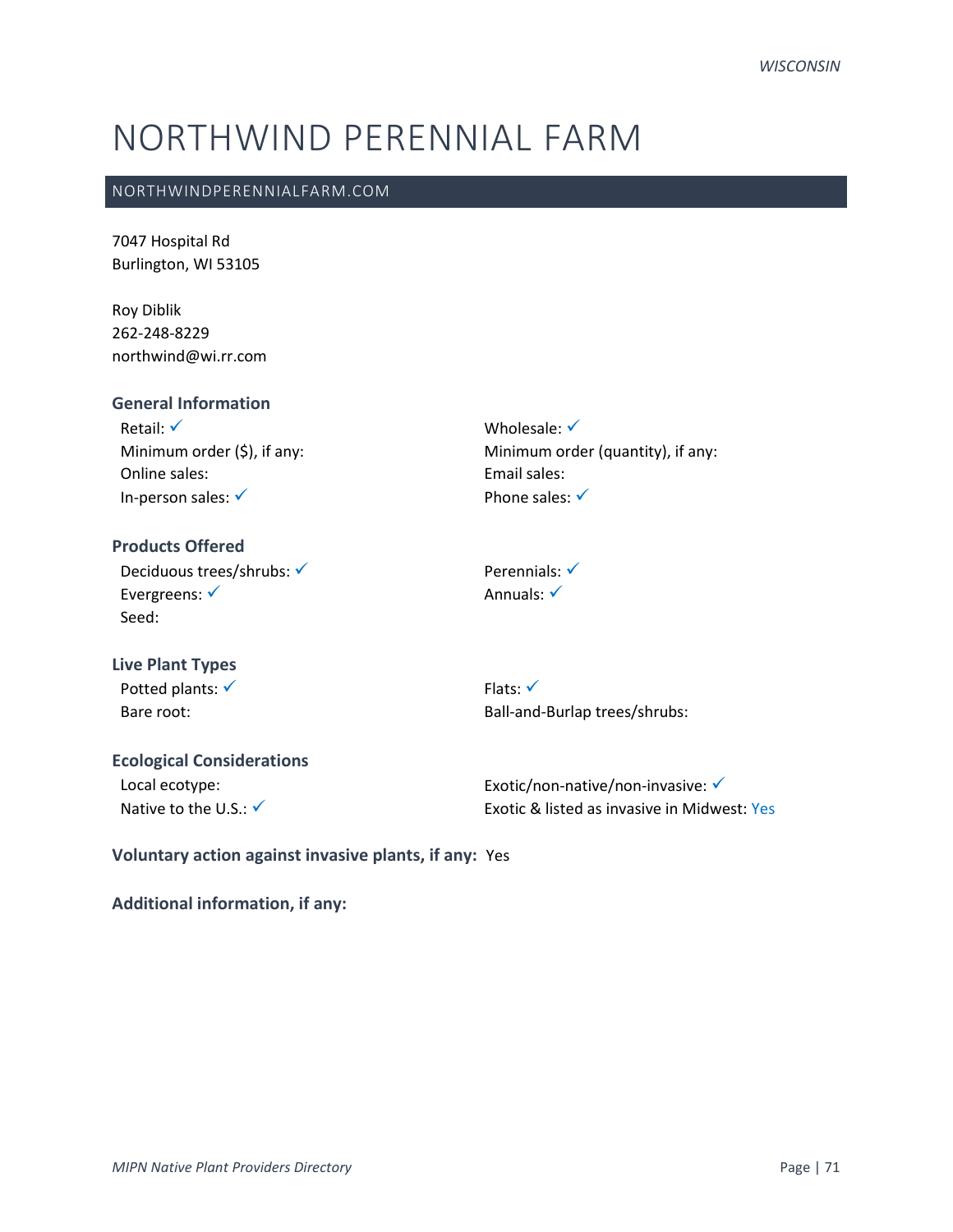# POTTEDTREES.COM

### WWW.POTTEDTREES.COM

976 Ulao Road Grafton, WI 53024

Dean Koch 800-424-9124 info@pottedtrees.com

### **General Information**

Retail: √ Minimum order (\$), if any: Online sales: √ In-person sales:

Wholesale: √ Minimum order (quantity), if any: 6 Email sales: Phone sales: √

# **Products Offered** Deciduous trees/shrubs: √ Evergreens: √ Seed:

Perennials: √ Annuals:

**Live Plant Types** Potted plants: √ Bare root:

Flats: Ball-and-Burlap trees/shrubs:

## **Ecological Considerations** Local ecotype: √

Native to the U.S.:  $\checkmark$ 

Exotic/non-native/non-invasive: Exotic & listed as invasive in Midwest:

**Voluntary action against invasive plants, if any:**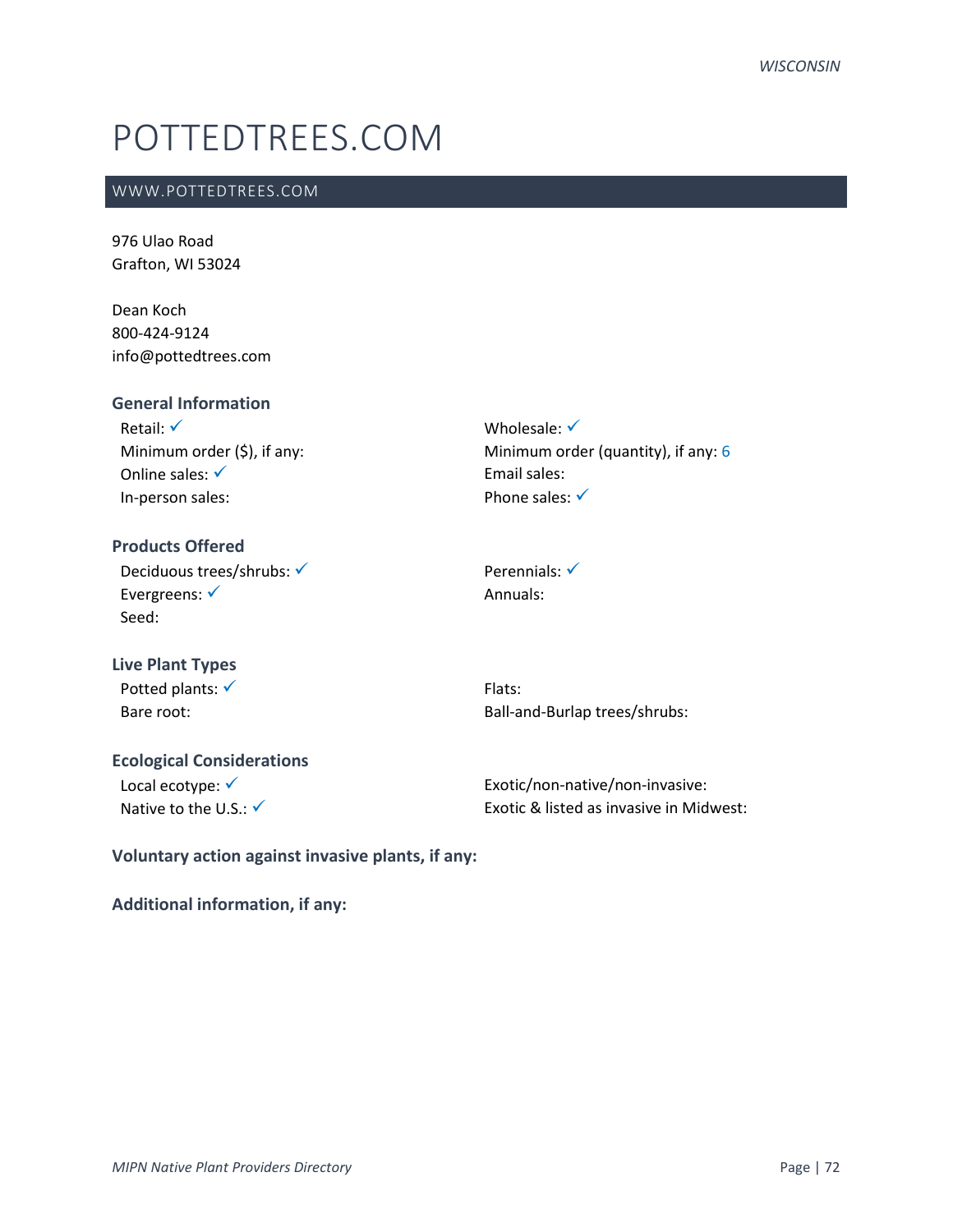# PRAIRIE FUTURE SEED COMPANY

#### WWW.PRAIRIEFUTURESEED.COM

Menomonee Falls, WI

Randy R. Powers 262-820-0221 pfsco@wi.rr.com

#### **General Information**

Retail: √ Minimum order (\$), if any: Online sales: √ In-person sales:

### **Products Offered**

Deciduous trees/shrubs: Evergreens: Seed: <del>✓</del>

#### **Seed Types**

Single species seed: √ Ecosystem-specific seed mixes:  $√$ Wildlife-specific seed mixes: ✓

## **Live Plant Types**

Potted plants: √ Bare root: √

### **Ecological Considerations** Local ecotype: √ Native to the U.S.:

Wholesale: √ Minimum order (quantity), if any: Email sales: √ Phone sales: √

Perennials: √ Annuals:

NRCS Practice seed mixes: State-specified seed mixes: Custom seed mixes: √

Flats: Ball-and-Burlap trees/shrubs:

Exotic/non-native/non-invasive: Exotic & listed as invasive in Midwest:

**Voluntary action against invasive plants, if any:**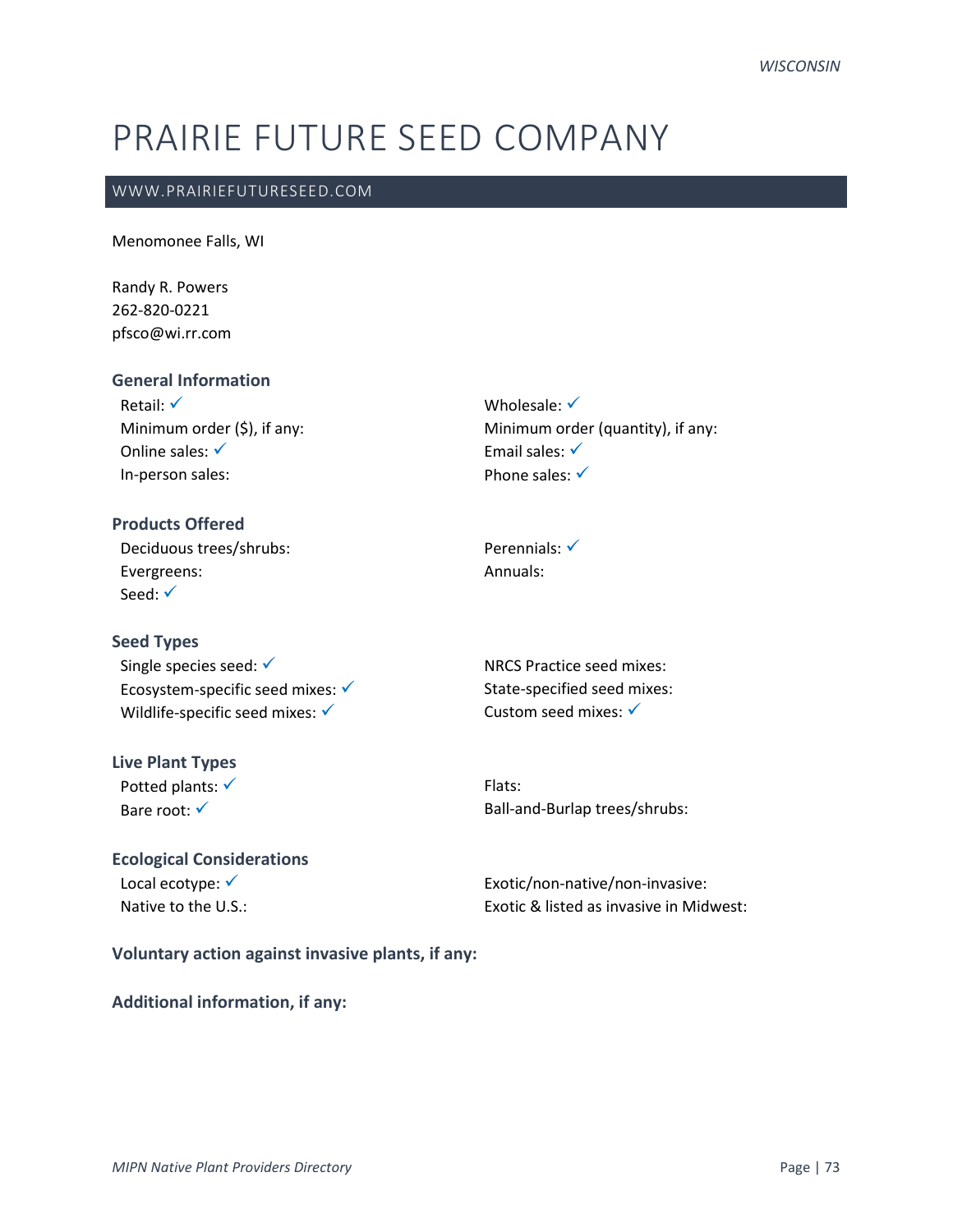# PULASKI WAREHOUSE

#### WWW.PULASKIWAREHOUSE.COM

5777 Quarry Drive Pulaski, WI 54162

John 920-822-3536 pulaskiwarehouse@aol.com

### **General Information**

Retail: √ Minimum order (\$), if any: Online sales: In-person sales: ✓

Wholesale: √ Minimum order (quantity), if any: Email sales: Phone sales: √

**Products Offered** Deciduous trees/shrubs: Evergreens: Seed: √

**Seed Types**

Single species seed: √ Ecosystem-specific seed mixes:  $√$ Wildlife-specific seed mixes: ✓

#### **Ecological Considerations** Local ecotype:

Native to the U.S.: √

NRCS Practice seed mixes:  $√$ State-specified seed mixes: ✓ Custom seed mixes: √

Perennials: Annuals:

Exotic/non-native/non-invasive: ✔ Exotic & listed as invasive in Midwest: Yes

#### **Voluntary action against invasive plants, if any:**

**Additional information, if any:** We only sell seed.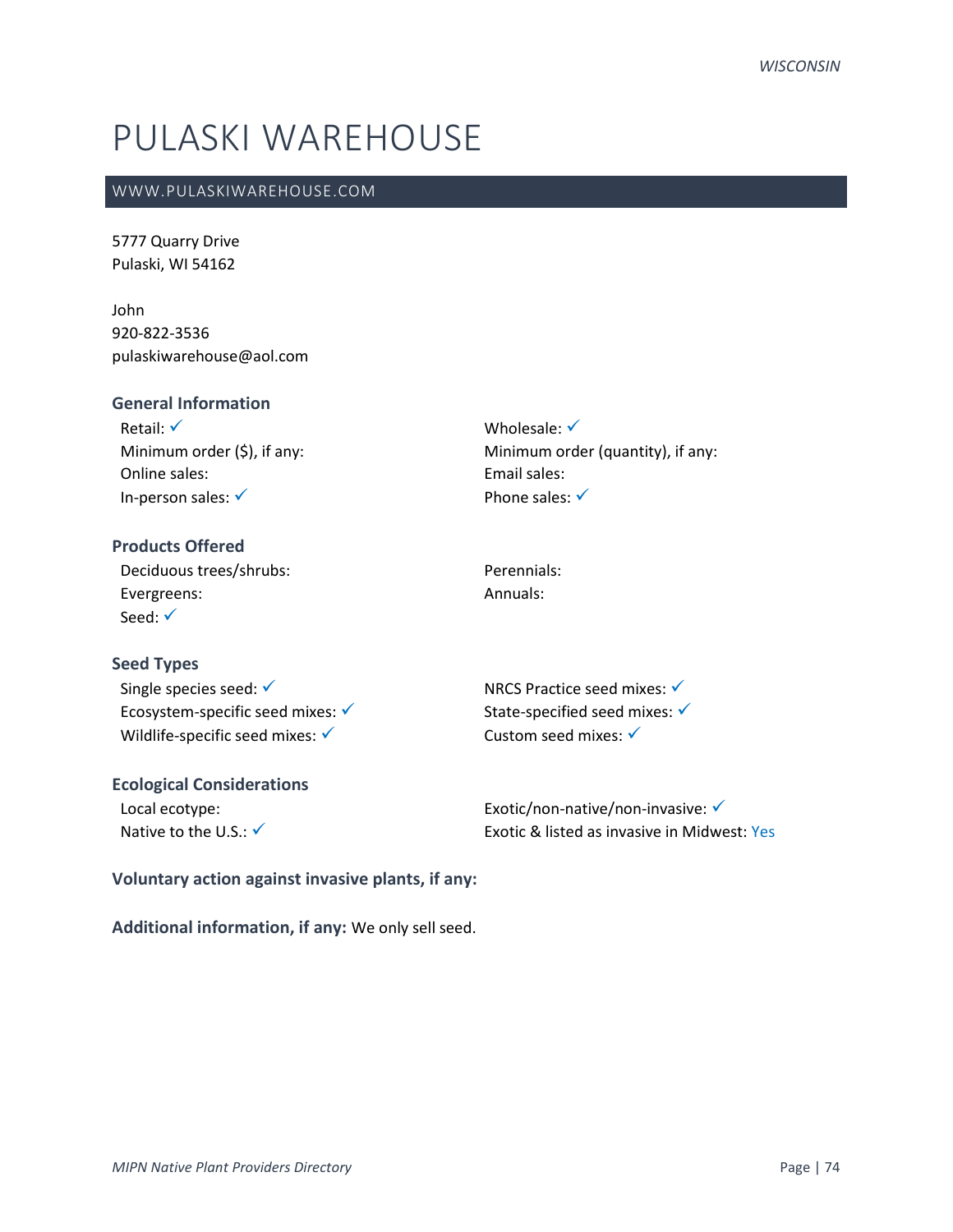# REESEVILLE RIDGE NURSERY

#### REESEVILLERIDGENURSERY.COM

512 S. Main St. Reeseville, WI 53579

Darrell & Mary Kromm 920-927-3291 rrn@charter.net

# **General Information**

Retail: √ Minimum order (\$), if any: Online sales: √ In-person sales:

Wholesale: √ Minimum order (quantity), if any: Email sales: Phone sales:  $√$ 

**Products Offered** Deciduous trees/shrubs: √ Evergreens: √ Seed: √

#### **Seed Types**

Single species seed: √ Ecosystem-specific seed mixes: Wildlife-specific seed mixes:

#### **Live Plant Types**

Potted plants: √ Bare root: √

Perennials: Annuals:

NRCS Practice seed mixes: State-specified seed mixes: Custom seed mixes:

Flats: ✓ Ball-and-Burlap trees/shrubs:

### **Ecological Considerations** Local ecotype: <del>✓</del>

Native to the U.S.: √

Exotic/non-native/non-invasive: <del>✓</del> Exotic & listed as invasive in Midwest: No

**Voluntary action against invasive plants, if any:**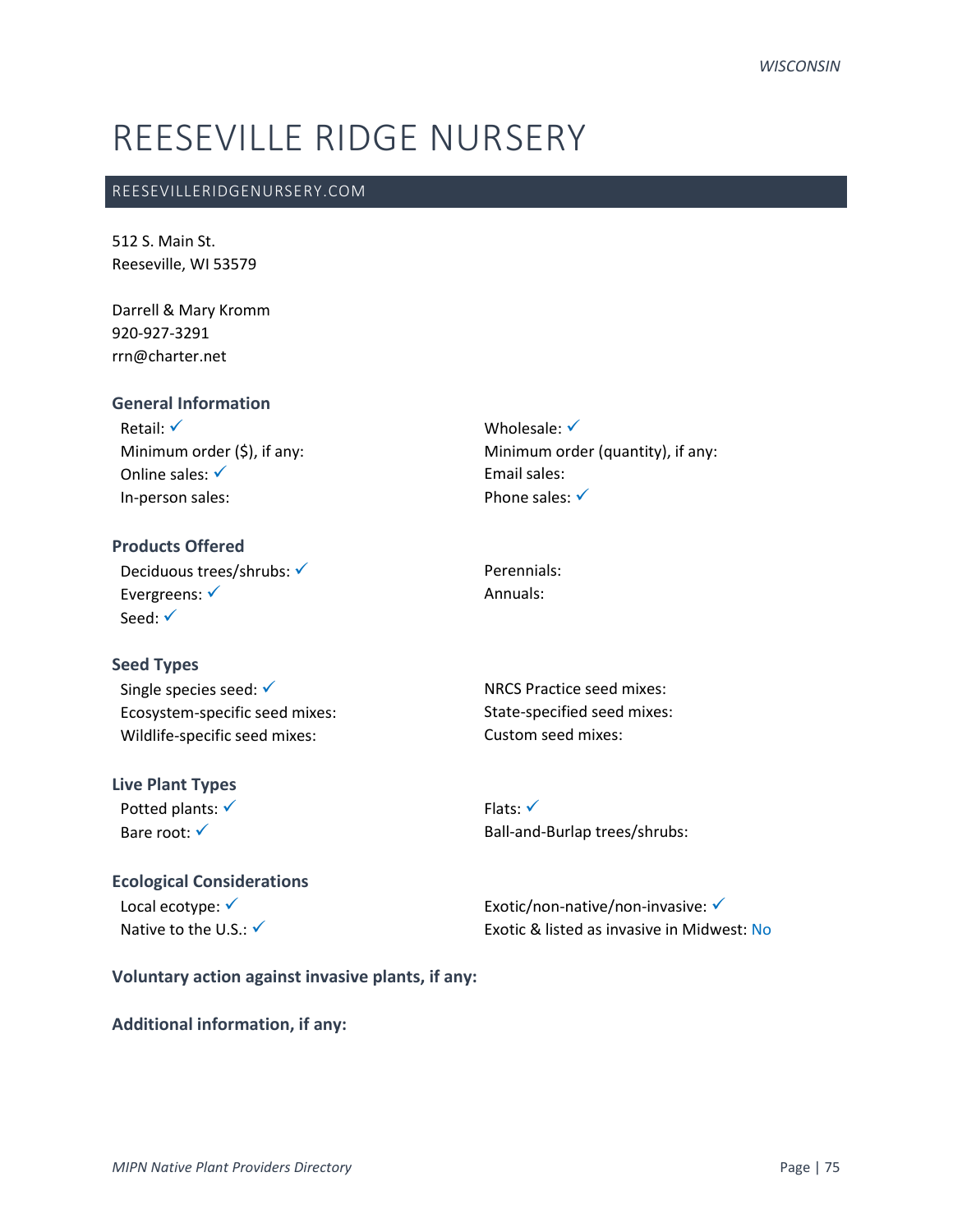# RIVER COUNTRY RC&D

### WWW.RIVERCOUNTRYRCD.ORG

2000 N Oxford Ave, Suite 8 Eau Claire, WI 54703

Linda Luberda 715-579-4916 Linda@RiverCountryRCD.org

#### **General Information**

| Retail: $\checkmark$            |
|---------------------------------|
| Minimum order $(\xi)$ , if any: |
| Online sales:                   |
| In-person sales:                |

Wholesale: √ Minimum order (quantity), if any: Email sales: √ Phone sales: √

# **Products Offered** Deciduous trees/shrubs: Evergreens: Seed: √

Perennials: Annuals:

# **Seed Types** Single species seed: √ Ecosystem-specific seed mixes:  $\checkmark$ Wildlife-specific seed mixes:  $\checkmark$

#### **Ecological Considerations**

Local ecotype: √ Native to the U.S.: NRCS Practice seed mixes: ✓ State-specified seed mixes: Custom seed mixes: <del>✓</del>

Exotic/non-native/non-invasive: Exotic & listed as invasive in Midwest:

#### **Voluntary action against invasive plants, if any:**

**Additional information, if any:** We only sell seed.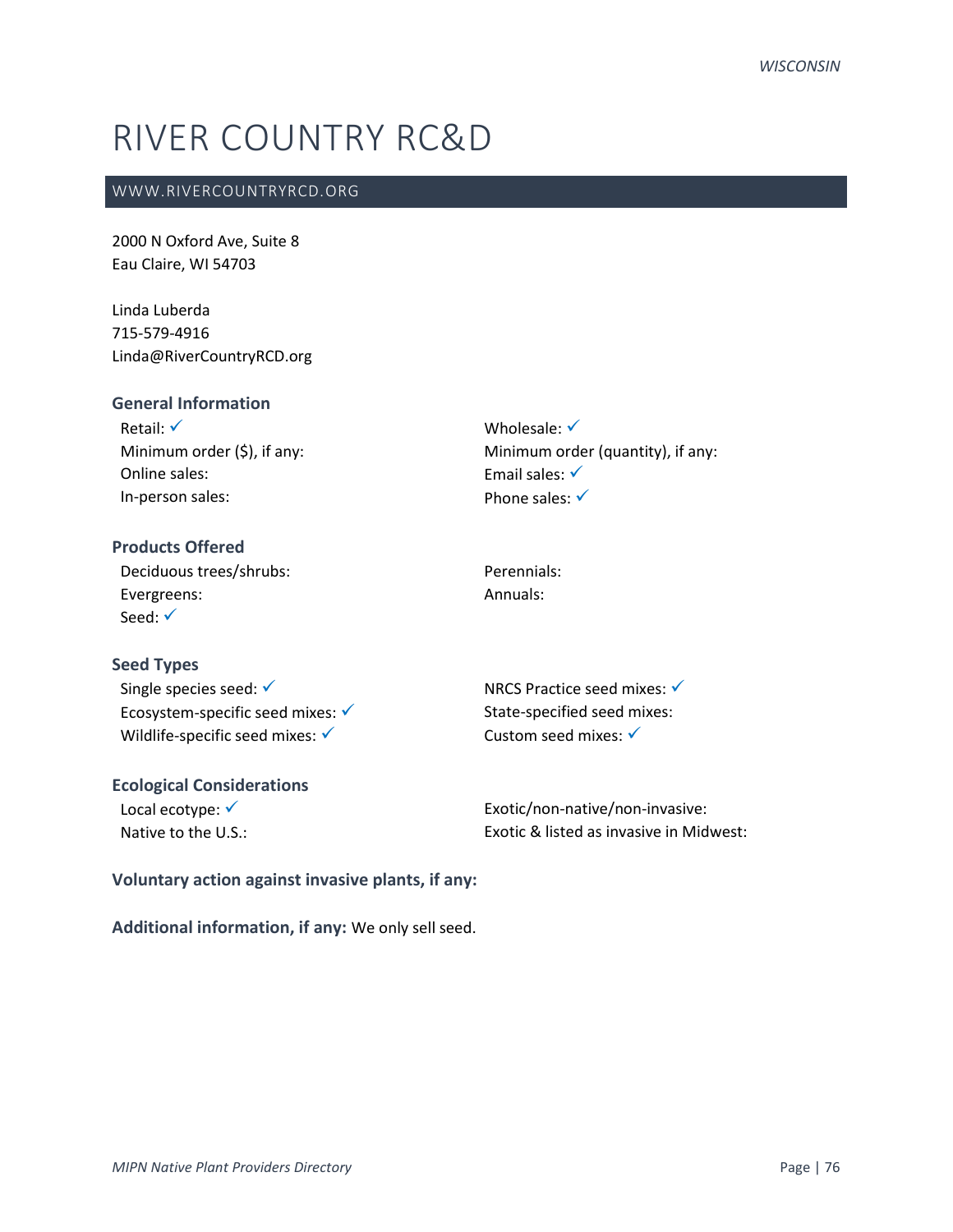# STONE SILO PRAIRIE GARDENS

### WWW.STONESILOPRAIRIE.COM

2325 Oak Ridge Circle DePere, WI 54115

Justin Kroening 920-713-2879 kroeningjustin@GMAIL.COM

### **General Information**

Retail: √ Minimum order (\$), if any: Online sales: In-person sales: ✓

Wholesale: √ Minimum order (quantity), if any: Email sales: Phone sales: √

## **Products Offered** Deciduous trees/shrubs: Evergreens: Seed:

Perennials: <del>✓</del> Annuals:

# **Live Plant Types** Potted plants: √

Bare root:

Flats: Ball-and-Burlap trees/shrubs:

# **Ecological Considerations**

Local ecotype: Native to the U.S.:  $\checkmark$ 

Exotic/non-native/non-invasive: Exotic & listed as invasive in Midwest:

**Voluntary action against invasive plants, if any:**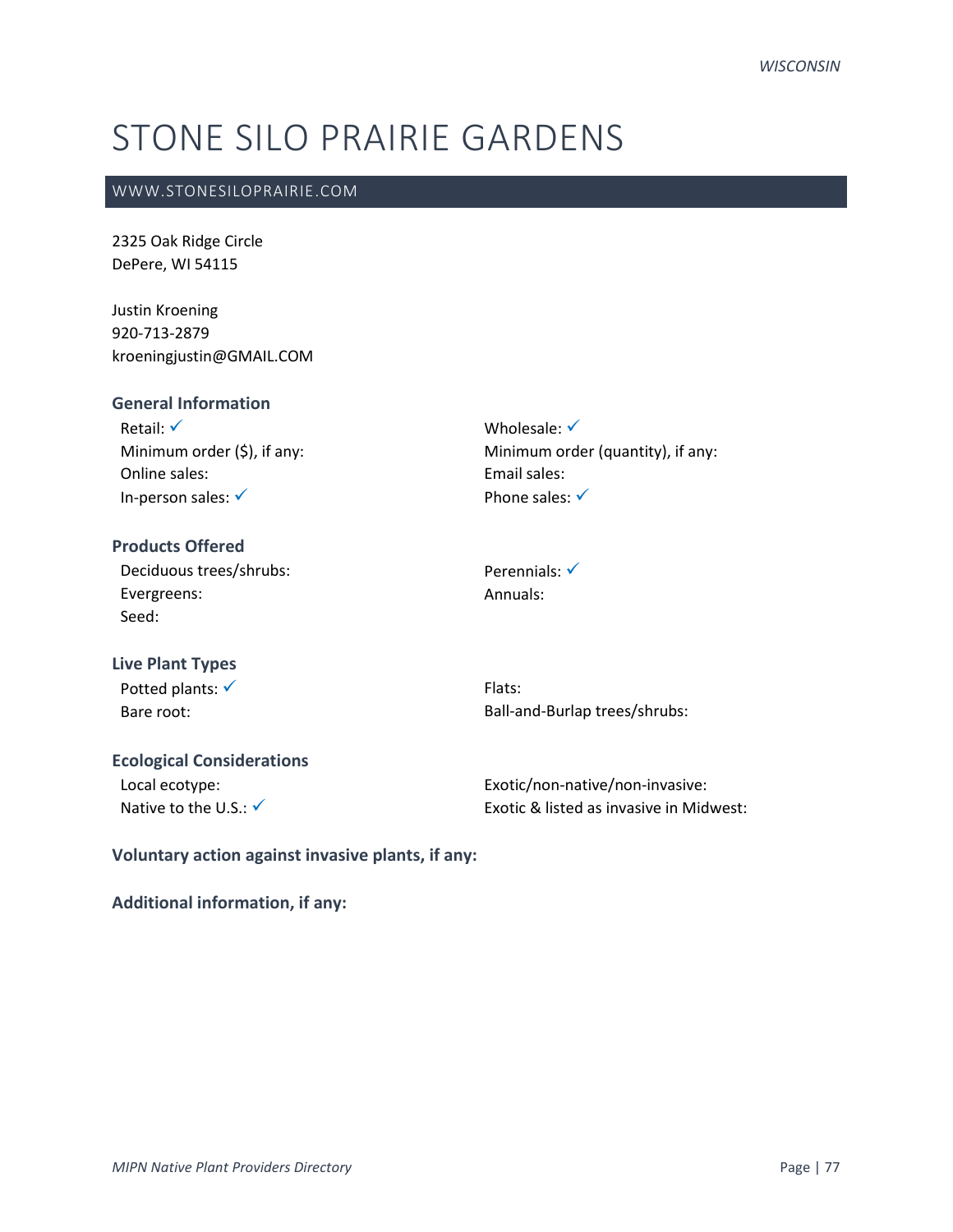# TAYLOR CREEK RESTORATION NURSERIES

#### WWW.RESTORATIONNURSERIES.COM

17921 W Smith Rd Brodhead, WI 53520

Cindy Whitehead 608-897-8641 nursery.service@appliedeco.com

#### **General Information**

Retail: Minimum order (\$), if any: Online sales: In-person sales:

Wholesale: √ Minimum order (quantity), if any: Email sales: Phone sales:  $√$ 

**Products Offered** Deciduous trees/shrubs: √ Evergreens: Seed: <del>✓</del>

#### **Seed Types**

Single species seed: √ Ecosystem-specific seed mixes:  $√$ Wildlife-specific seed mixes: √

#### **Live Plant Types**

Potted plants: √ Bare root: √

Perennials: √ Annuals:

NRCS Practice seed mixes: ✓ State-specified seed mixes: √ Custom seed mixes: √

Flats: ✓ Ball-and-Burlap trees/shrubs:

# **Ecological Considerations** Local ecotype: <del>✓</del>

Native to the U.S.: √

Exotic/non-native/non-invasive: Exotic & listed as invasive in Midwest:

#### **Voluntary action against invasive plants, if any:**

**Additional information, if any:** We also sell container trees/shrubs.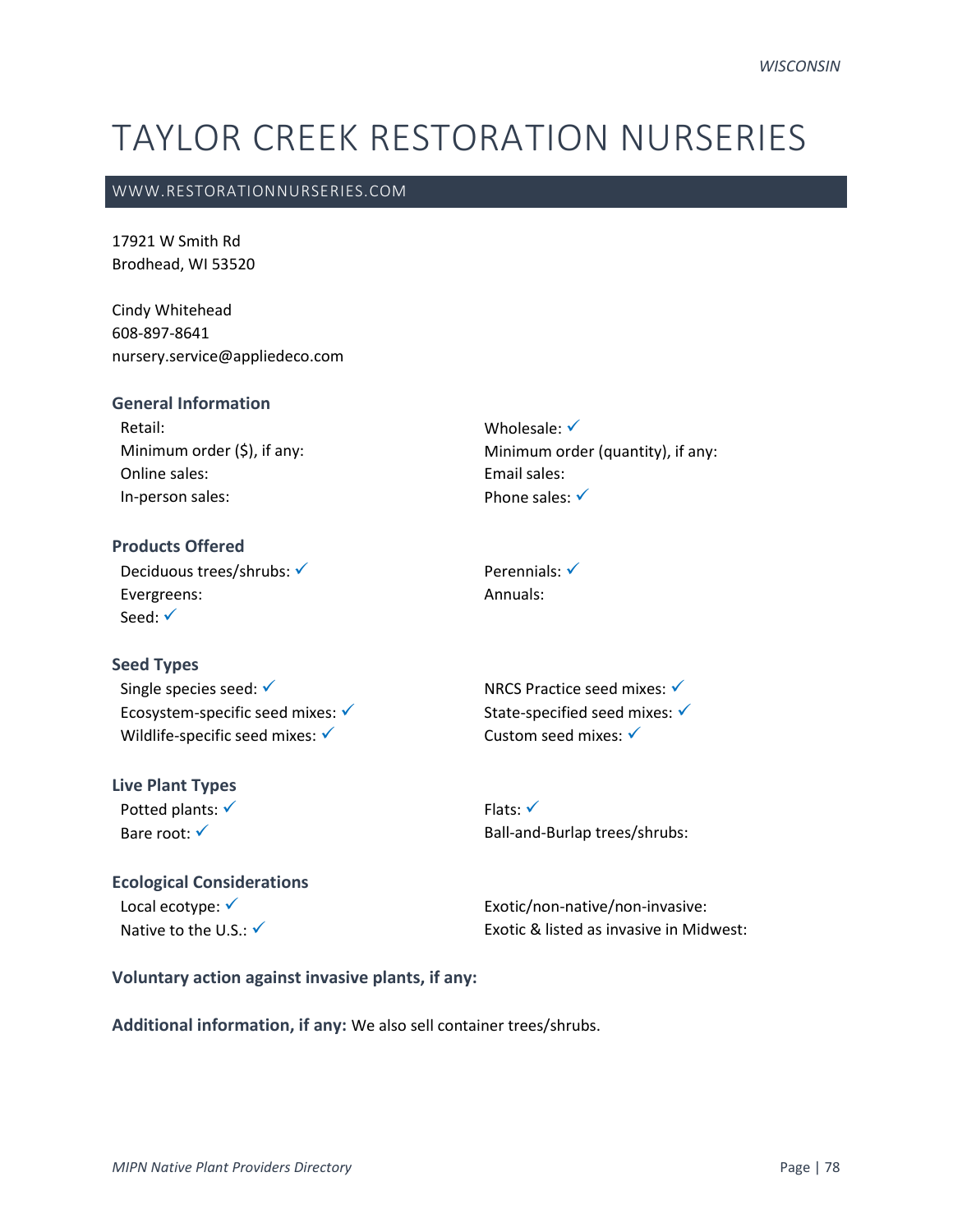# TIGER LILY SEEDS

### WWW.TIGERLILYSEEDS.COM

#### Whitewater, WI

Andrea Romine 608-520-6714 aaromine@gmail.com

#### **General Information**

Retail: √ Minimum order (\$), if any: Online sales: √ In-person sales: ✓

# **Products Offered**

Deciduous trees/shrubs: Evergreens: Seed: <del>✓</del>

#### **Seed Types**

Single species seed: Ecosystem-specific seed mixes:  $√$ Wildlife-specific seed mixes:

#### **Live Plant Types**

Potted plants: <del>✓</del> Bare root:

# **Ecological Considerations** Local ecotype: <del>✓</del>

Native to the U.S.:

Wholesale: Minimum order (quantity), if any: Email sales: Phone sales: <del>✓</del>

Perennials: √ Annuals:

NRCS Practice seed mixes: State-specified seed mixes: Custom seed mixes: √

Flats: ✓ Ball-and-Burlap trees/shrubs:

Exotic/non-native/non-invasive: Exotic & listed as invasive in Midwest:

#### **Voluntary action against invasive plants, if any:**